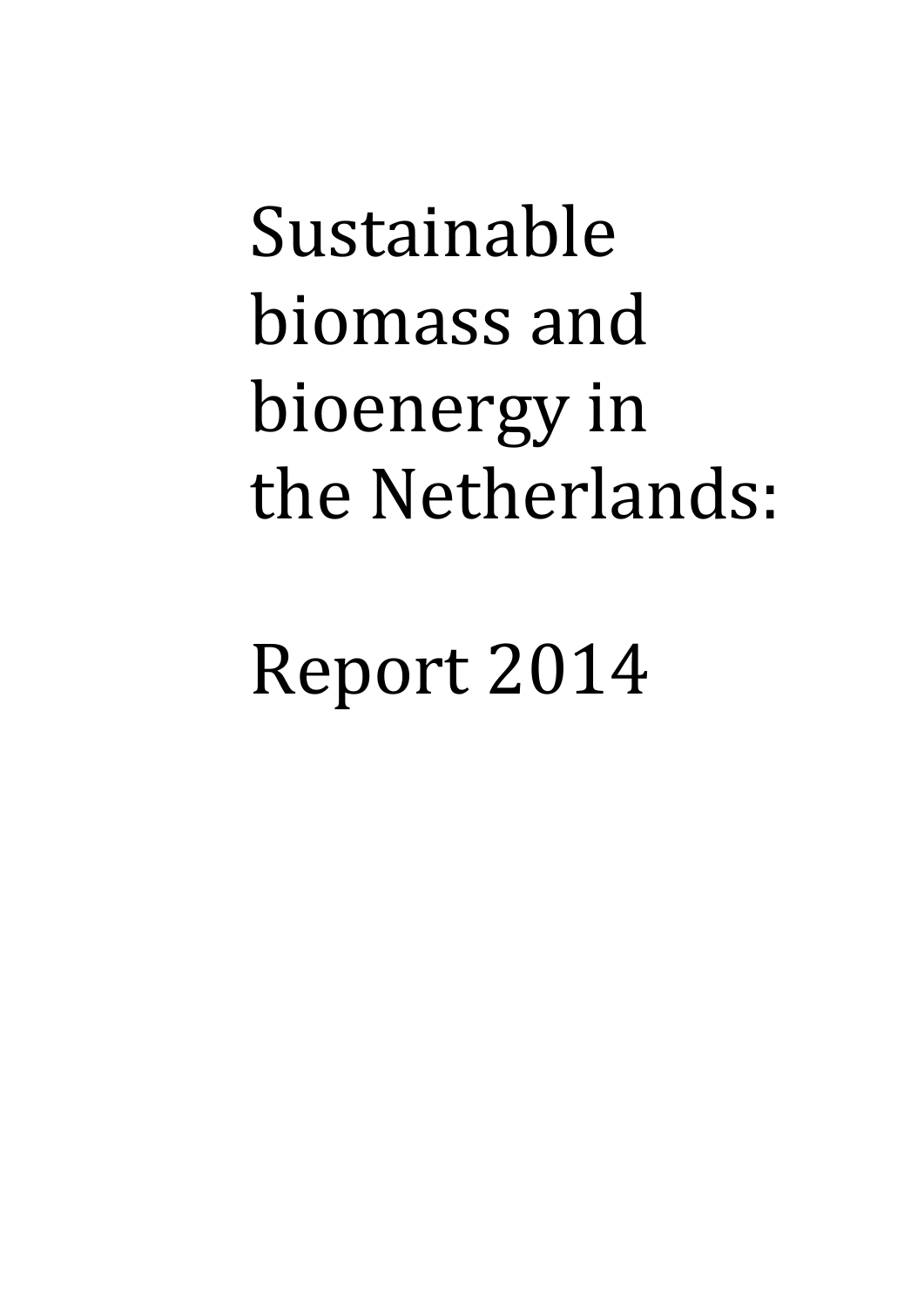# <span id="page-1-0"></span>Colophon

Date June 2015<br>Status Final draft Final draft

This study was carried out in the framework of the Netherlands Programmes Sustainable Biomass by

| Name organisation | Copernicus Institute, Utrecht University |
|-------------------|------------------------------------------|
| Authors           | Chun Sheng Goh, Martin Junginger         |

*Although this report has been put together with the greatest possible care, RVO does not accept liability for possible errors.*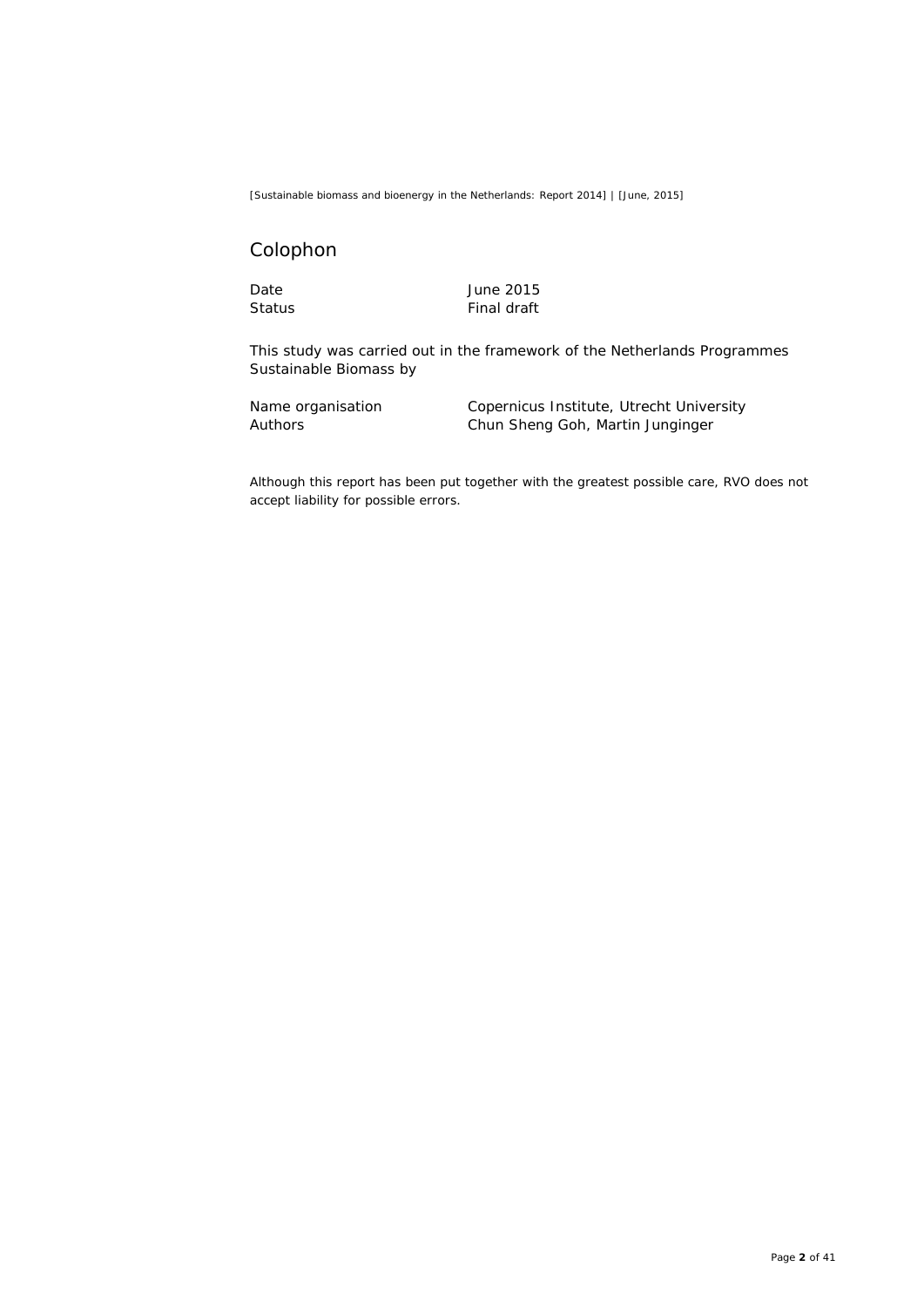## **Contact**

## **Netherlands Programmes Sustainable Biomass**

Ir. Kees W. Kwant / Drs. Timo Gerlagh RVO The Netherlands Email: [kees.kwant@rvo.nl](mailto:kees.kwant@rvo.nl) [www.rvo.nl/biomass](http://www.rvo.nl/biomass)

## **Utrecht University**

Chun Sheng Goh and Dr. Martin Junginger Energy & Resources, Copernicus Institute, Faculty of Geoscience Heidelberglaan 2, 3584 CS Utrecht Tel: +31 - 30 - 2537613 Fax: +31 - 30 - 2537601 E-mail: [c.s.goh@uu.nl;](mailto:c.s.goh@uu.nl) [h.m.junginger@uu.nl](mailto:h.m.junginger@uu.nl)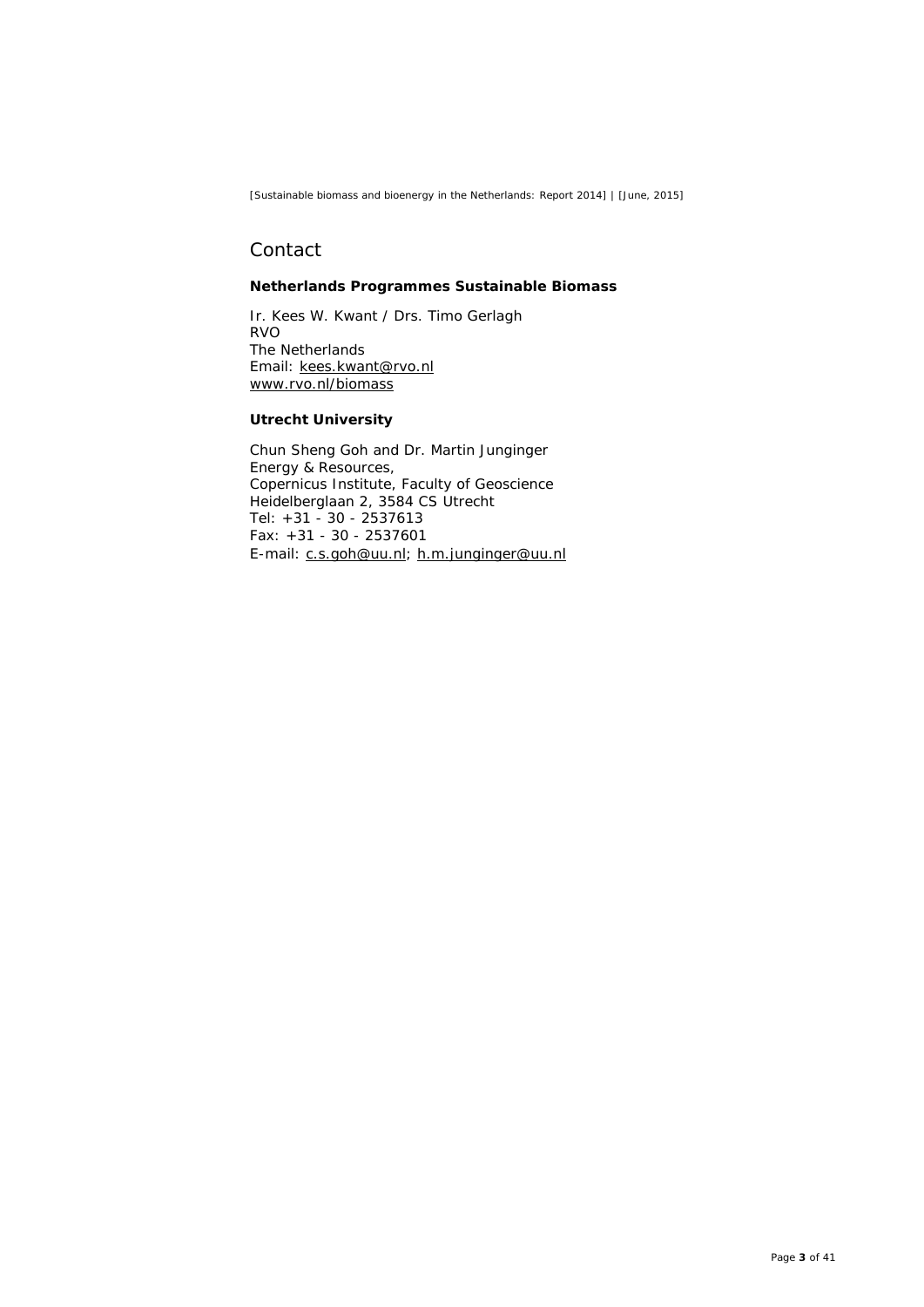## Index

| <b>COLOPHON</b><br><b>ABBREVIATIONS</b>                                                                                              | $\mathbf{2}$<br>5    |
|--------------------------------------------------------------------------------------------------------------------------------------|----------------------|
| <b>INTRODUCTION</b><br>1<br>1.1<br>Project overview and background<br>Aims and scope<br>1.2<br>1.3<br>Methodology and scope of study | 6<br>6<br>6<br>6     |
| SUMMARY OF MONITORING BIOMASS FLOWS IN THE<br>$\mathcal{P}$<br><b>BIOECONOMY</b>                                                     | 8                    |
| 3<br><b>WOODY BIOMASS</b><br>Overview<br>3.1<br>3.2 Sustainability of woody biomass<br>Energy use of woody biomass<br>3.3            | 11<br>11<br>11<br>14 |
| <b>OILS AND FATS</b><br>4<br>4.1<br>Overview<br>4.2 Sustainability certification<br>Energy use of oils and fats<br>4.3               | 16<br>17<br>17<br>22 |
| <b>CARBOHYDRATES</b><br>5<br>5.1 Overview<br>5.2<br>Sustainability of carbohydrates<br>5.3<br>Energy use of carbohydrates            | 27<br>27<br>29<br>30 |
| <b>REFERENCES</b><br><b>APPENDIX I DATA SOURCES</b><br>APPENDIX II CN CODE OF BIOMASS<br>APPENDIX III CONVERSION FACTOR FOR BIOMASS  | 35<br>39<br>40<br>41 |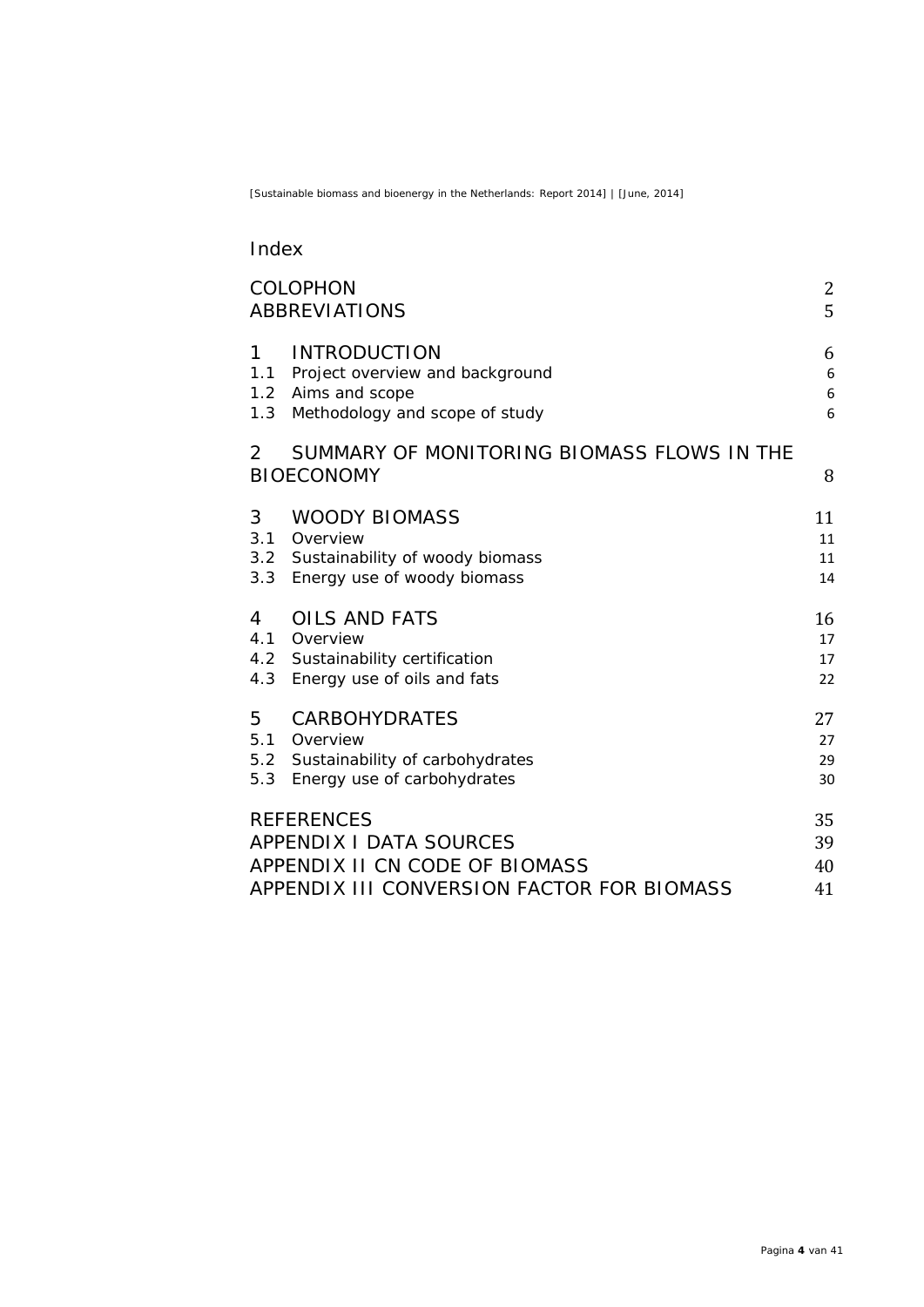# <span id="page-4-0"></span>Abbreviations

| CBS             | Centraal Bureau voor de Statistiek (Statistics Netherlands) |
|-----------------|-------------------------------------------------------------|
| СN              | Combined nomenclature                                       |
| <b>COMTRADE</b> | United Nations Commodity Trade Statistics Database          |
| DBI             | The Sustainable Biomass Import programme                    |
| DBM             | The Global Sustainable Biomass programme                    |
| <b>EBB</b>      | European Biodiesel Board                                    |
| EEC             | European Economic Community                                 |
| <b>EUROSTAT</b> | The Statistical Directorate-General of the EC               |
| <b>FAME</b>     | <b>Fatty Acid Methyl Ester</b>                              |
| <b>FAOSTAT</b>  | The Statistics Division of the FAO                          |
| GGL             | Green Gold Label                                            |
| GHG             | Greenhouse Gas                                              |
| <b>GSP</b>      | Generalized System of Preferences                           |
| HVO             | Hydro-treated Vegetable Oils                                |
| <b>ISCC</b>     | International Sustainability & Carbon Certification         |
| IDH             | Initiatief Duurzame Handel (Sustainable Trade Initiative)   |
| <b>MVO</b>      | The Product Board for Margarine, Fats and Oils              |
| МT              | million tonnes                                              |
| NEa             | Dutch Emission Authority                                    |
| <b>PME</b>      | Palm Methyl Esters                                          |
| RED             | Renewable Energy Directive                                  |
| <b>RSPO</b>     | Roundtable on Sustainable Palm Oil                          |
| RTRS            | Round Table on Responsible Soy                              |
| SME             | Soy Methyl Esters                                           |
| <b>UCO</b>      | Used cooking oil                                            |
| <b>USDA</b>     | United States Department of Agriculture                     |
| <b>VVAK</b>     | Voedsel- en Voederveiligheid Akkerbouw                      |
| <b>WTO</b>      | World Trade Organization                                    |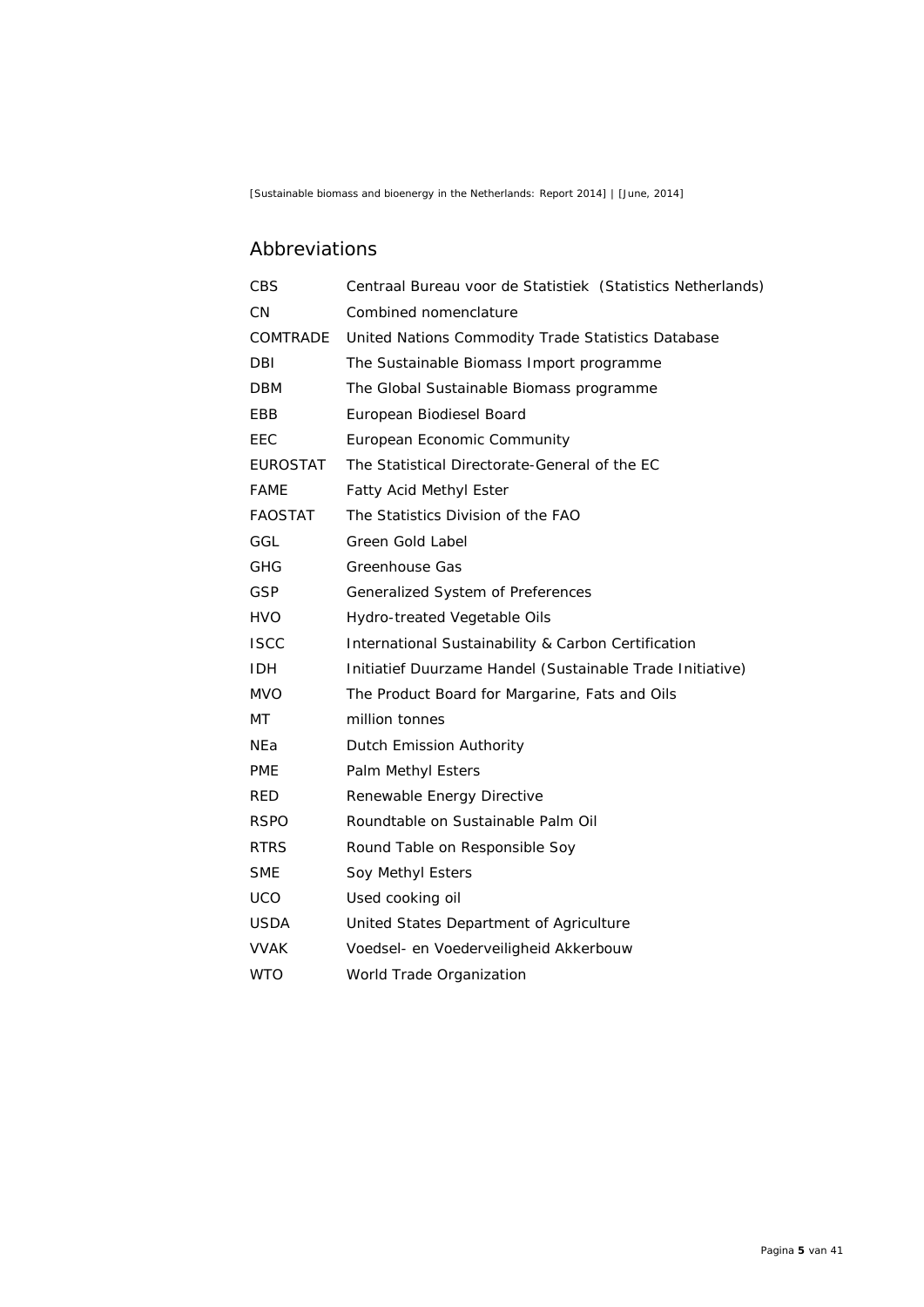## 1 Introduction

## **1.1 Project overview and background**

<span id="page-5-1"></span><span id="page-5-0"></span>Between 2010 – 2014, Utrecht University has conducted work for the "Sustainable Biomass Import" project of NL Agency with the following aims:

- 1. To provide a quantitative and qualitative overview of past and current solid and liquid biomass import flows, and assess (as far as possible) to what extent this biomass was produced sustainably; and
- 2. To identify trade and market barriers for sustainable biomass in the Netherlands, and identify possible solutions.

This work has resulted in a first report published in 2010 (Jonker and Junginger, 2010), and an updated report in 2011 (Jonker and Junginger, 2011). In these two reports, the first objective was achieved with the main focus on the energy use of biomass, particularly on the trade and consumption of wood pellets, biodiesel and bio-ethanol in and to the Netherlands. The studies also provide a concise overview of market development, current trade barriers and the status of sustainability certification, by conducting a number of interviews with the market actors.

A study on monitoring of (sustainable) biomass flows for various end-uses was conducted in 2012 and 2013 to gain insight into the market mechanism and trade dynamics (Goh and Junginger, 2013). This series of reports has a wider scope (covering both energy and non-energy use of biomass) and uses an extended methodology to assess quantitatively and qualitatively past and current solid and liquid biomass flows in the Netherlands, and the share of certified biomass in the market, focusing on three categories – woody biomass, oils and fats, and carbohydrates. In the 2013 report, an overview of global biomass trade flows was also presented to screen large biomass importers and examine their trade flows. Workshops was organised on 25 Oct 2012 and 22 December 2013 to discuss the preliminary results to the experts for confirmation and comments.

## **1.2 Aims and scope**

<span id="page-5-2"></span>**Update of the previous report**: Focuses on analyzing the trends for 2010-2013, and possibly for 2008-2013 based on data availability. It pays particular attention to describe the market trends, and underlying reasons and drivers. Note that the overview of global biomass trade flows in the previous report is not updated in this report.

## **1.3 Methodology and scope of study**

<span id="page-5-3"></span>The same methodology as previous reports is used.

This study limited the scope to three main categories,: (i) woody biomass; (ii) oils and fats; and (iii) carbohydrates. "Woody biomass" includes timber, wood products, paper and cardboard, wood fuels, and their waste streams. "Oils and fats" includes oil seeds, vegetable oils, animal fats, and biofuels (Fatty Acid Methyl Ester (FAME) and hydrotreated vegetable oils (HVO)). "Carbohydrates" includes grains, starch, sugars and possible connection to bio-ethanol. Only biomass that falls under these three categories was investigated. This selection was based on three characteristics:

- a. they are relatively large streams with clear distinction compared with other biomass groups;
- b. their relevance to the bio-based economy they are either long-chain polymers (such as starch and lignocellulose) or high-quality monomers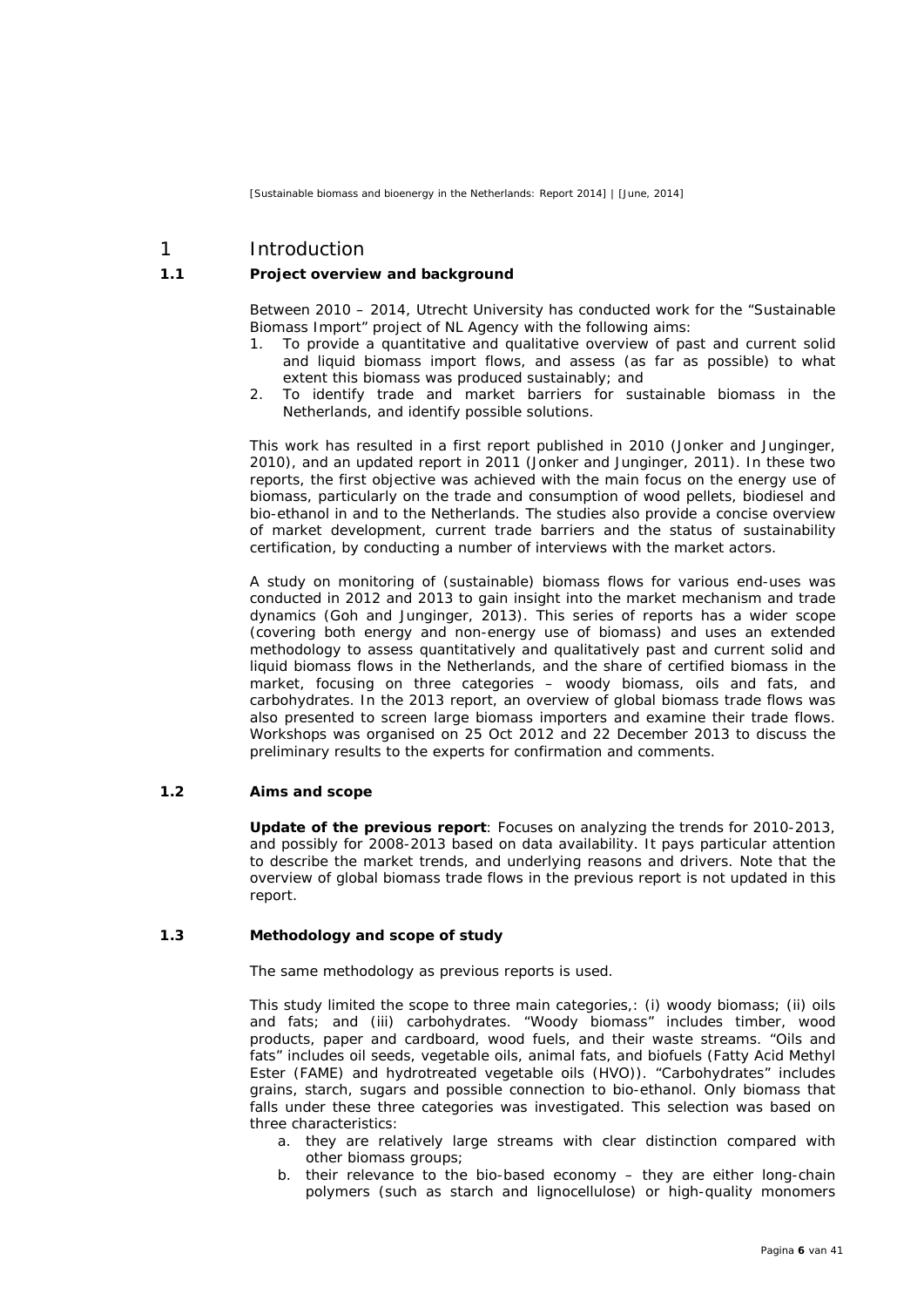(such as fatty acids and sugars) and have high potential to substitute fossil materials;

c. they are closely related to bioenergy carriers – wood pellets, biodiesel and bio-ethanol (and also considering their large share in waste streams that may end up in energy production).

The three categories are also included within the "Biobased economy (BBE)" framework described in Meesters et al. (2013). The other biomass categories with large volumes in the Dutch economy that falls under the "Bioeconomy", e.g. flowers, vegetables, fruits, meats, and processed food are not included here.

The concept introduced in Meesters et al. (2013) for measuring the volume of biobased economy is followed in Chapter 2.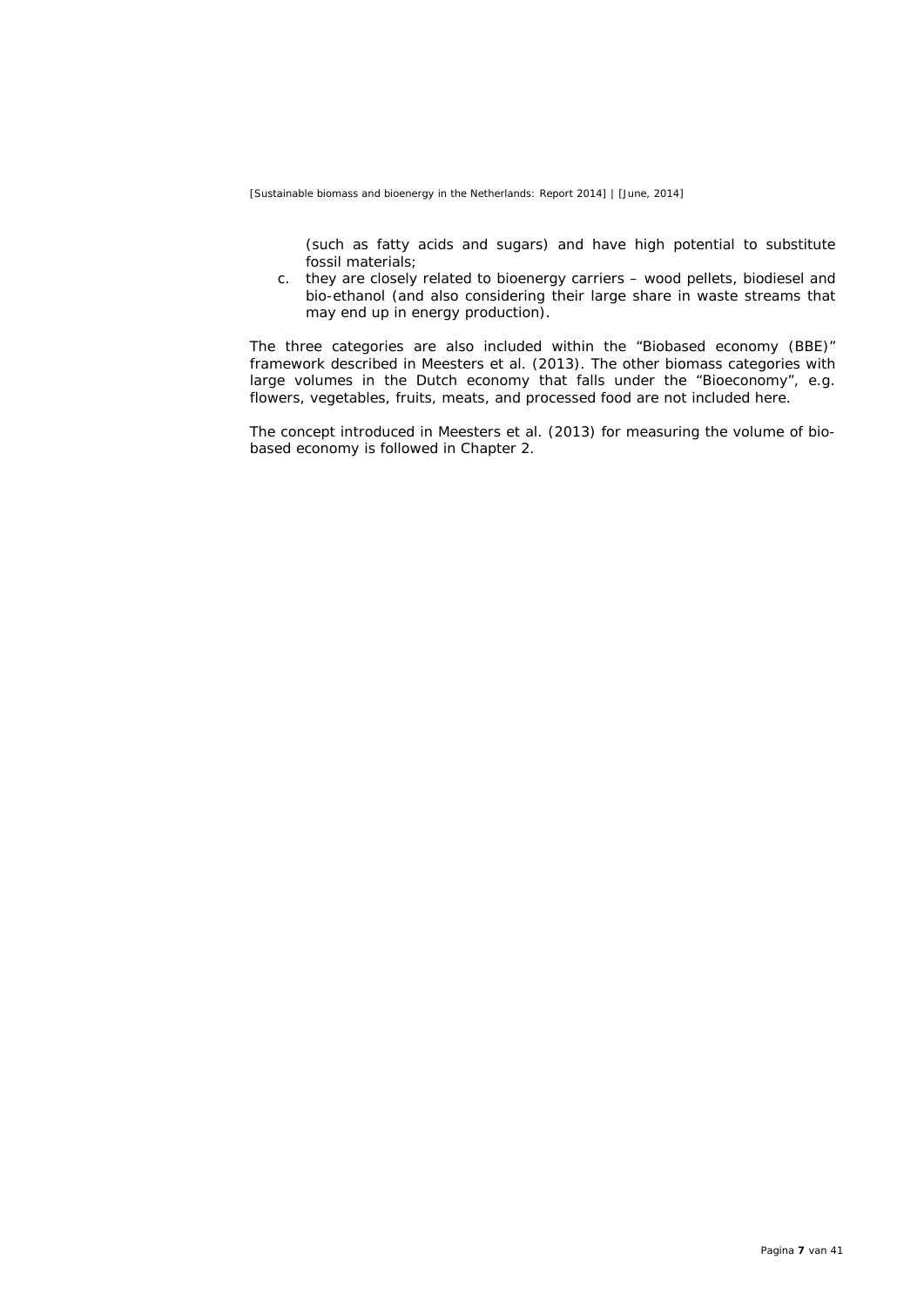## 2 Summary of monitoring biomass flows in the bioeconomy

<span id="page-7-0"></span>The calculation in this chapter is based on the figures collected in the other chapters followed later. Figure 2-1 shows the overview of the bio-economy and bio-based economy in the Netherlands under three major categories. The utilization of bio-based materials from the three major categories are examined by sectors, i.e. food and feed, non-food, feed and energy application and energy application (bio-energy). Measuring takes place at points of entry for three sectors, i.e. including local supply and net import, covering three major types of materials: woody biomass, oils and fats, and carbohydrates. Figure 2-2 shows the breakdown of each category in different end-uses, based on the quantity measured at entry points.



**Figure 2-1**. Overview of the bio-economy and bio-based economy in the Netherlands under three major categories, measuring at materials supply entry points.

Energy (other biomass) 3.65 3.59 3.99 3.99 Total 42.97 42.20 42.08 41.56

Other biomass includes biomass quantifiable in weight terms used for energy that is not included in the three categories, provided data is available, e.g. manure and other biomass from agriculture and agro-industry, as well as organic matter in waste incineration

Figure 2-3 shows the energy use of biomass in the Netherlands 2010 – 2013. This graph follows the protocol monitoring renewabele energy and therefore excludes energy production exported. The consumption of renewable electricity from imported biomass for co-firing in 2013 has dropped substantially. Note that other biomass combustion was excluded. The consumption of biofuels remains rather stable in the past three years. Note that a high percentage of biofuel are counted double to fulfil the obligation, however the values shown in the figure are physical volumes. These data will be compared with other dataset later when they are available.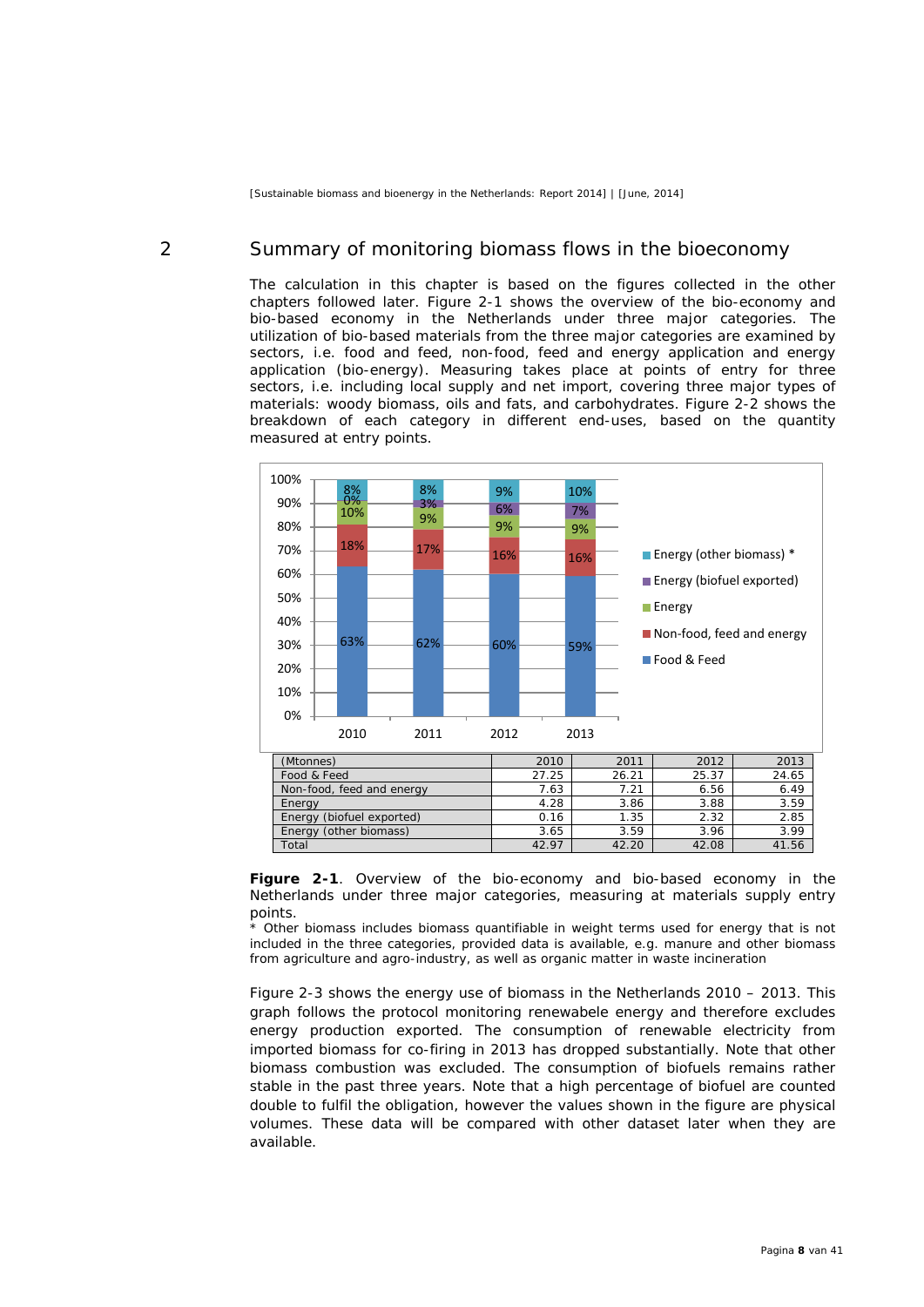

|                                                    | Food & Feed |      |               | Non-food, feed and energy |      |                              | Energy <sup>**</sup> |                                          |      |                       |               |                             |
|----------------------------------------------------|-------------|------|---------------|---------------------------|------|------------------------------|----------------------|------------------------------------------|------|-----------------------|---------------|-----------------------------|
| (Dry Mton)                                         | 2010        | 2011 | $\sim$<br>201 | $\ast$<br>$\infty$<br>201 | 2010 | $\overline{ }$<br><b>201</b> | $\sim$<br>201        | $\stackrel{*}{\scriptstyle \sim}$<br>201 | 2010 | $\overline{ }$<br>201 | $\sim$<br>201 | $^*_{\infty}$<br><b>201</b> |
| Woody<br>biomass                                   | 0.0         | 0.0  | 0.0           | 0.0                       | 6.2  | 5.9                          | 5.2                  | 5.1                                      | 3.7  | 3.3                   | 3.3           | 3.1                         |
| <b>Biofuel</b><br>exported<br>(Oils and<br>fats)   |             |      |               |                           |      |                              |                      |                                          | 0.2  | 0.4                   | 1.0           | 1.0                         |
| Oils and<br>fats                                   | 4.6         | 4.8  | 4.5           | 4.5                       | 1.4  | 1.3                          | 1.4                  | 1.4                                      | 0.1  | 0.2                   | 0.2           | 0.2                         |
| <b>Biofuel</b><br>exported<br>(Carbo-<br>hydrates) |             |      |               |                           |      |                              |                      |                                          | 0.0  | 1.0                   | 1.3           | 1.8                         |
| Carbo-<br>hydrates                                 | 22.6        | 21.4 | 20.9          | 20.2                      | 0.0  | 0.0                          | 0.0                  | 0.0                                      | 0.5  | 0.4                   | 0.4           | 0.2                         |
| <b>Others</b>                                      |             |      |               |                           |      |                              |                      |                                          | 3.6  | 3.6                   | 4.0           | 4.0                         |
| Total                                              | 27.2        | 26.2 | 25.4          | 24.6                      | 7.6  | 7.2                          | 6.6                  | 6.5                                      | 8.1  | 8.8                   | 10.2          | 10.4                        |

**Figure 2-2.** End use of bio-based materials for three different categories, measuring at supply entry points

\* Estimation due to incomplete data

\*\* Materials entry for production of biofuels, heat and energy

Note 1: For woody biomass, the quantity allocated to "energy" includes domestic waste wood, round fuel wood (excluded from "non-food, feed and energy"), wood chips and pellets. Note 2: For oils and fats, measurement is made at consumption of primary materials (e.g. oilseeds before crushing), which may be re-exported in the form of processed products and by-products (e.g. meals). Similar measurement is used for biofuel production (e.g. vegetable oils for production of biodiesel).

Note 3: For bioethanol made by carbohydrates, the amount of grains consumed is measured, but they are very rough estimations only.

Note 4: "Others" includes biomass used for energy quantifiable in dry weight terms that is not included in the three categories, provided data is available, e.g. manure and other biomass from agriculture and agro-industry, as well as organic matter in waste incineration.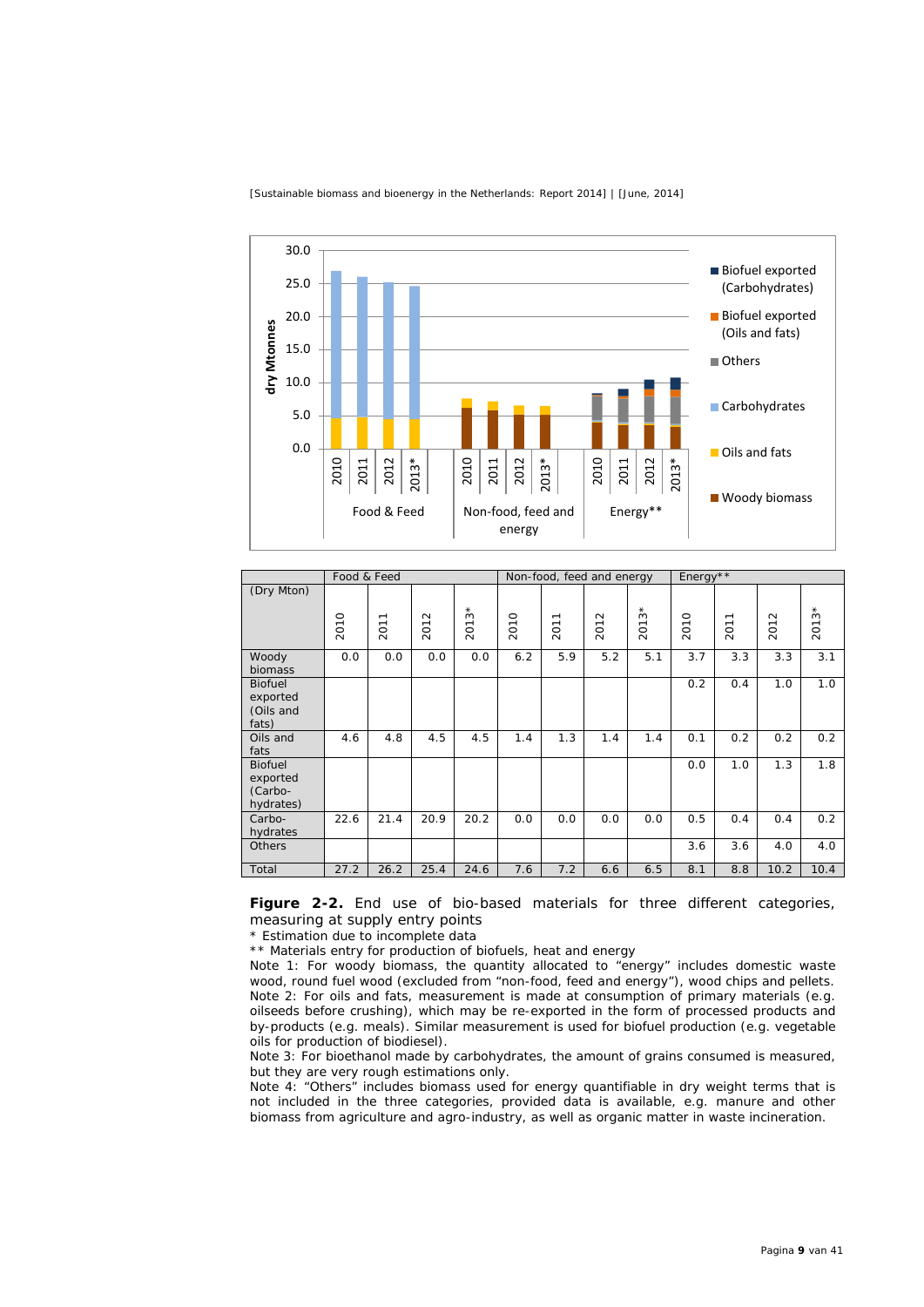

**Figure 2-3** Gross final energy produced from biobased materials and consumed in the Netherlands 2010 – 2013 (CBS 2014)

Procession - - - - - - - - - 5.6 6.2 5.2 5.2<br>Biodiesel - - - - - - - - - 4.0 7.2 8.1 7.7 Biodiesel | - | - | - | - | - | - | - | 4.0 | 7.2 | 8.1 | 7.7 Total 25.4 25.5 26.1 21.6 29.2 30.5 32.3 34.6 9.6 13.4 13.4 12.9

1.7 | 1.8 | 1.8 | 1.8 | 2.9 | 3.0 | 3.3 | 3.6 | 0.0 | 0.0 | 0.0 | 0.0

\* For 2013 only preliminary figures.

Biogas, other than codigestion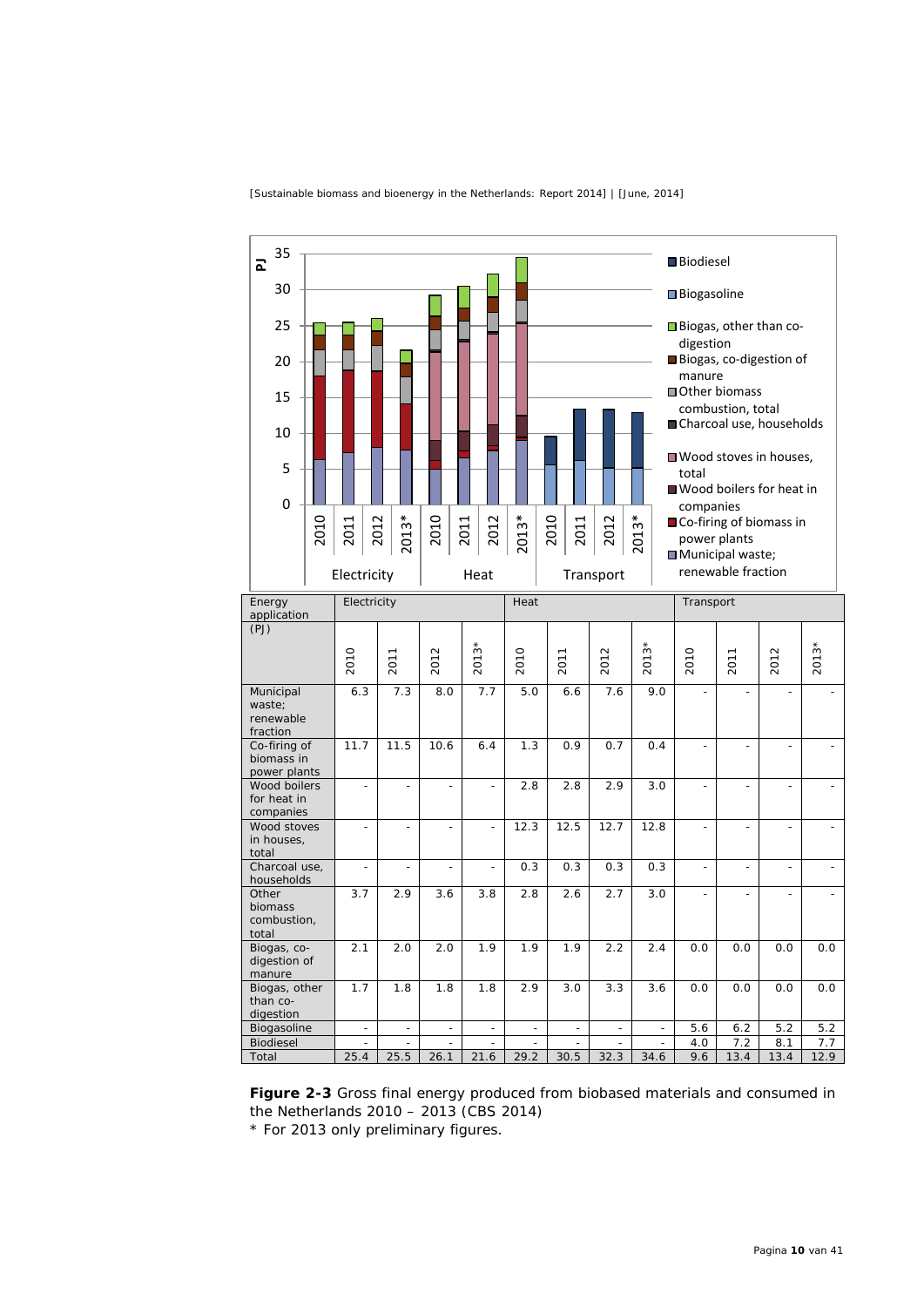## 3 Woody biomass

## **3.1 Overview**

<span id="page-10-1"></span><span id="page-10-0"></span>This chapter covers (almost) all woody biomass flows in the Netherlands, including timber, processed woods, paper and cardboard, furniture and energy use of woody biomass. Figure 3-1 illustrates the flows of woody biomass in the Netherlands in 2013. The box in the middle of the diagram indicating "wood products" represents storage of woody biomass in the form of buildings, furniture, and other types of wood products that are non-consumable or not short-lived. The Netherlands produced considerable amounts of round wood, but about half of that was exported. On the other hand, a relatively large amount of sawn wood and wood panels was imported, mostly originated from adjacent countries (Probos, 2013).

There was also a large import of paper and cardboard into the Dutch market, the volume has been declining from 2010 to 2012, but has increased again in 2013. Note that about 50% of paper and cardboard was imported products which may also be produced from recycled materials. A major update of the flow diagram is the realignment of the paper and cardboard streams considering their storage. It is assumed that 80% of the renewable fraction in waste streams incineration is of biomass origins, and 25% of that is paper and cardboards, with a moisture content of 40%.

<span id="page-10-2"></span>For energy use, see Section 3.3.

## **3.2 Sustainability of woody biomass**

In September 2013 more than 40 organizations, including government, industries, trade unions, nature and environmental organizations, other civil society organizations and financial institutions, have committed to the so-called "Energy Agreement for sustainable growth". The parties agreed that the promotion of cofiring will not exceed 25 PJ final energy, which is equivalent to about 3.5 million tonnes of wood pellets. In addition, the promotion of large-scale use of biomass will be limited to new coal plants and plants built in the 1990s. Also, sustainability requirements will be further formulated for biomass, to be determined jointly by industry and NGO's.

In March 2015, the Dutch socio-economic council (SER) announced that industry and NGO's had – after long negotiations - reached an agreement on the sustainability criteria for biomass in order to receive SDE+ subsidy (SER 2015). The agreement includes the following criteria (NEA 2015):

- Climate & bioenergy criteria: reduction of net GHG emission (e.g. 70% relative to EU reference values), conserving carbon stock reservoirs and ILUC.
- Criteria for sustainable forest management, including criteria on legislation nd regulation, ecological aspects (including a.o. biodiversity, soil, water, ecological cycles and other aspects), economic aspects and management aspects
- Criteria on how to monitor the chain of custody
- An assessment table (i.e. a positive/negative list) to include/exclude materials with a low/high carbon debt risk

Especially the positive/negative list of feedstock to minimize the risk of carbon debt is so far unique in the EU. Other elements of the agreement include a differentiation of large forest management unit (i.e. more than 500 ha), which will have to meet the criteria earlier than small forest management units. Also, the intention is that utilities will create a fund (based on the revenues from co-firing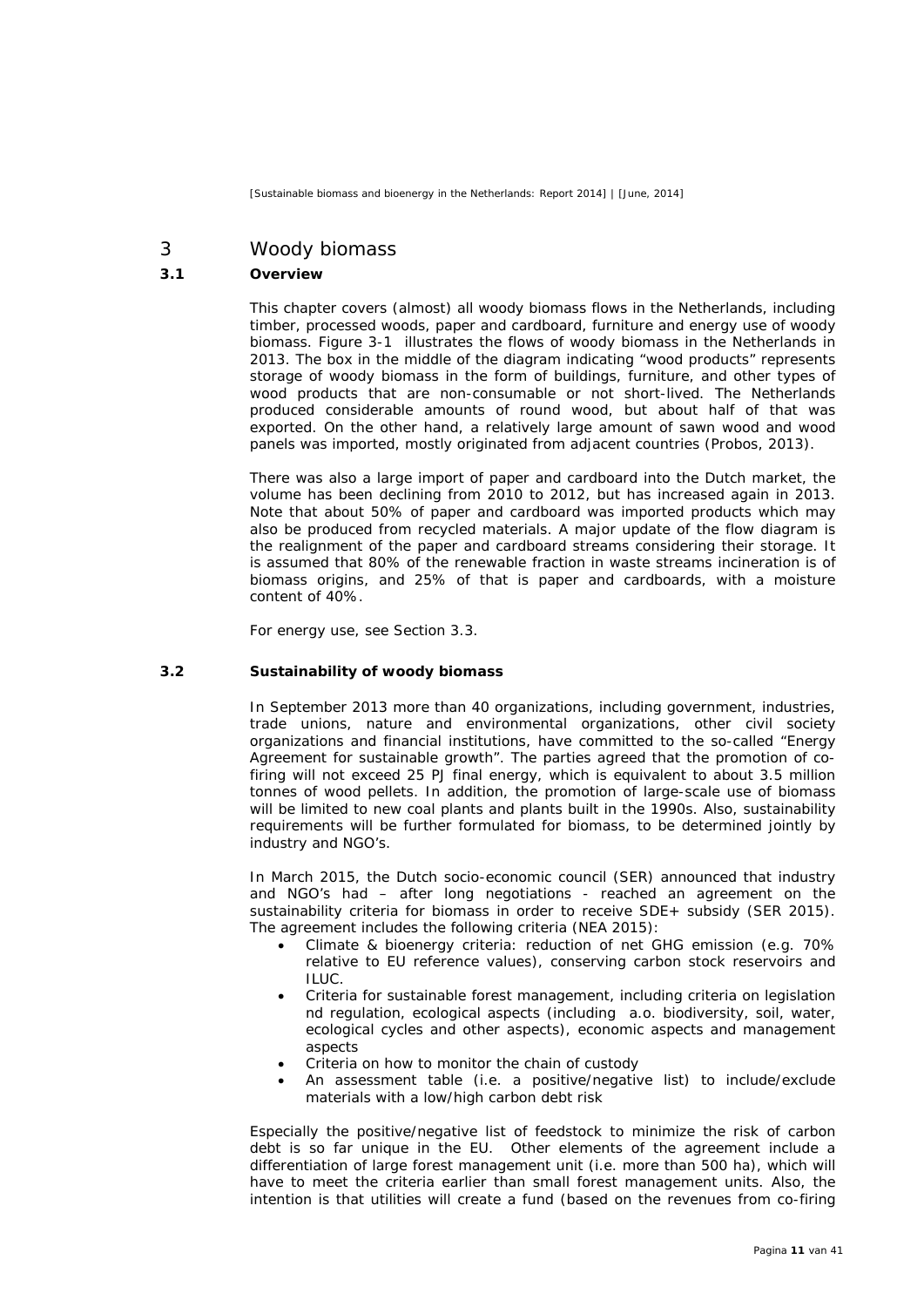wood pellets) to increase SFM certification in the sourcing areas. At the time of writing (June 2015) there was no clarity how compliance will be tested and monitored, e.g. which existing SFM certification system will be approved as proof of meeting (which part of) the criteria. Currently, a working group of experts has been assigned by the Ministry of Economic Affairs to work further on this.

Table 3-1 shows the share of sustainability certified woody biomass in the Netherlands in 2011. In 2012 only data for wood pellets is available. It is expected that the share of certified wood products will grow further steadily. The use of woody biomass can be divided into two main markets based on end-uses:

- Non-energy use: The certified share of sawn timber and wood based panels has significantly increased from 65.7% to 73.1% in 2011-2013.
- Energy use: As reported by RVO (2014), about 72% of woody biomass used for energy purpose is certified in 2013, while the rest comes from waste streams. Green Gold Label has dominated the market in 2013.

**Table 3-1** Market share of sustainability certification schemes for woody biomass in the Netherlands in 2011 and 2013

| <b>Type of biomass</b> | Sustainability<br>schemes |       | Market share (% of certified biomass<br>per<br>particular products group in the market) |       |  |
|------------------------|---------------------------|-------|-----------------------------------------------------------------------------------------|-------|--|
|                        |                           | 2011  | 2012                                                                                    | 2013  |  |
| Sawn timber and        | <b>FSC</b>                | 23.7% | Unknown                                                                                 | 40.0% |  |
| wood based panels      | PEFC                      | 42.0% |                                                                                         | 33.1% |  |
| (Oldenburger et al.,   |                           |       |                                                                                         |       |  |
| 2013)                  |                           |       |                                                                                         |       |  |
| Paper and cardboard    | <i>FSC</i>                | 23.9% | Unknown                                                                                 | 37.7% |  |
| (Olderburger et al.,   | PEFC                      | 8.9%  |                                                                                         | 9.4%  |  |
| 2013)                  |                           |       |                                                                                         |       |  |
| Wood pellets used by   | Green Gold Label          | 51.8% | 50.1%                                                                                   | 69.0% |  |
| utilities (Self        | Laborelec Label           | 33.5% | 27.2%                                                                                   |       |  |
| collection; Agentschap | <b>FSC/PEFC/EUTR</b>      |       | $\overline{\phantom{0}}$                                                                | 2.8%  |  |
| NL, 2013; RVO 2014)    | <b>NTA8080</b>            |       |                                                                                         | 0.1%  |  |
|                        | Waste streams             |       |                                                                                         | 28.0% |  |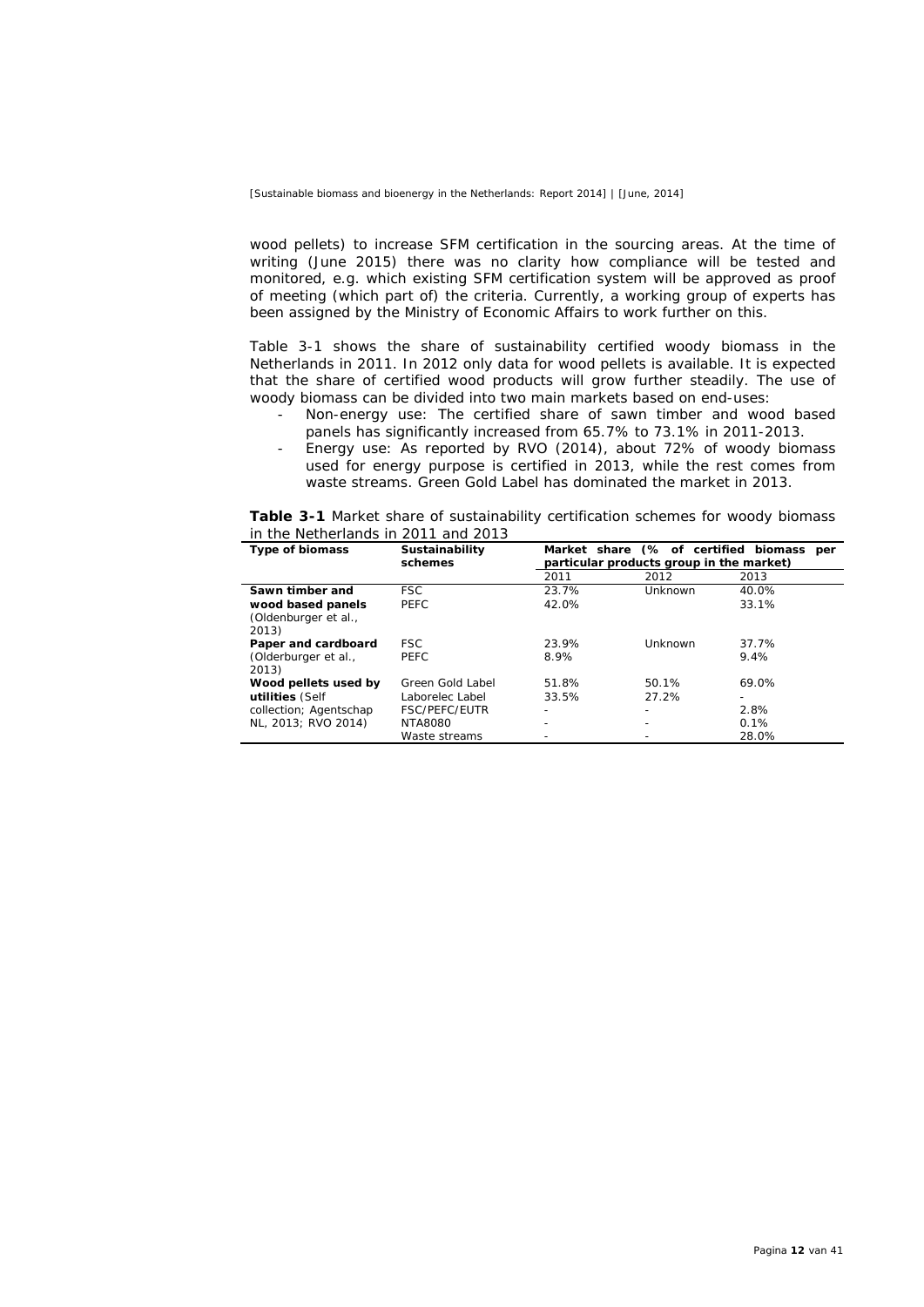

[Sustainable biomass and bioenergy in the Netherlands: Report 2014] | [June, 2015]

**Figure 3-1** Mass balance for woody biomass flows in the Netherlands in 2013 (dry content)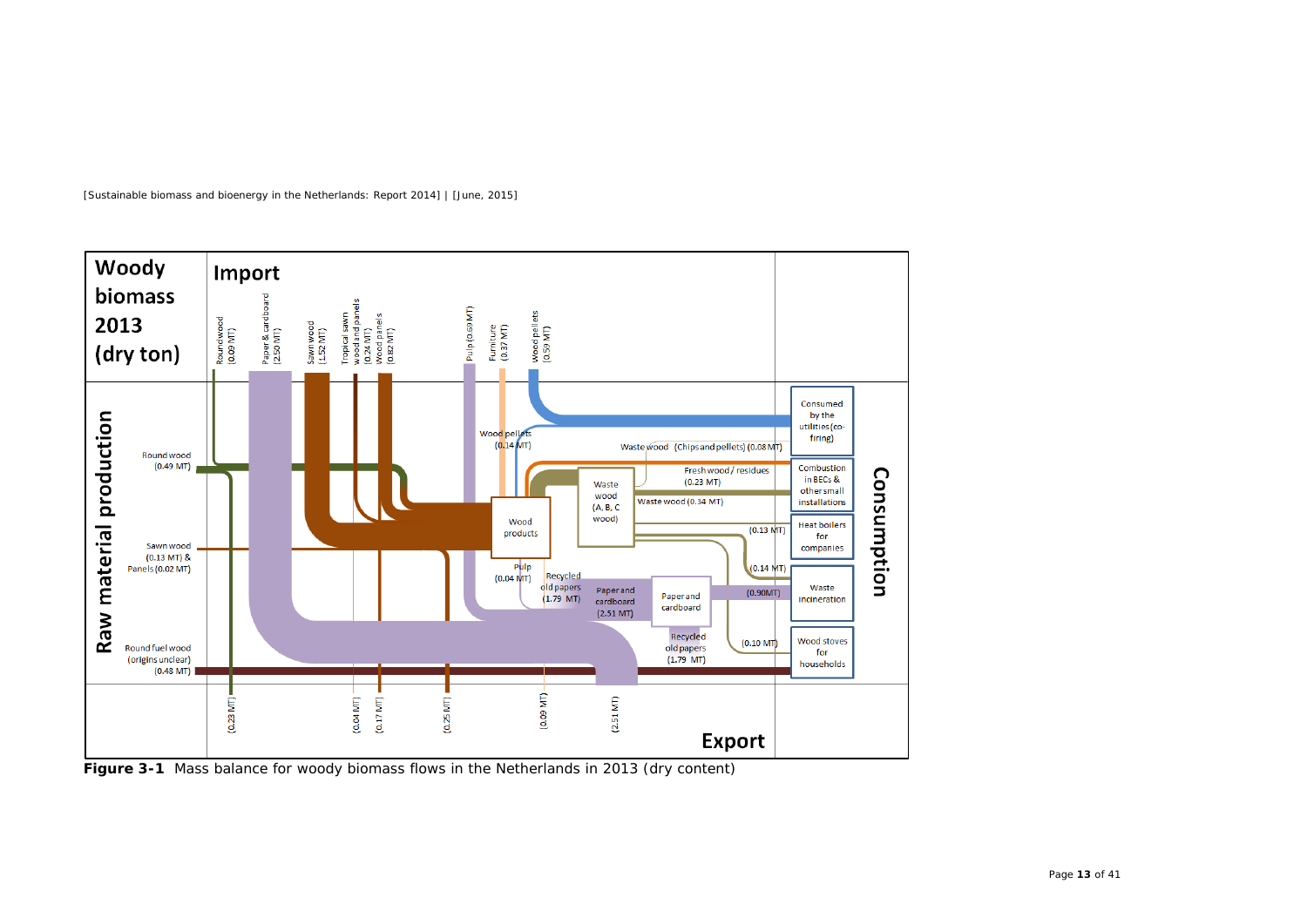#### **3.3 Energy use of woody biomass**

<span id="page-13-0"></span>As shown in Figure 3-2, the import of wood pellets has decreased significantly in 2013, amounted to about 0.66 MT (0.59 dry MT) compared with 1.59 MT (1.44 dry MT) in 2010 and 1.05 MT (0.95 dry MT) in 2012. It is estimated that the throughput at Port of Rotterdam is 600 ktons of wood pellets in 2013 (in 2012 this was around 900 ktons) (Du Mez, 2014). Canada was the largest supplier in 2010, but was overtaken by US in 2011, and the gap become even larger in 2012. However the gap was narrowed down when the import from US has dropped substantially in 2013. The import from Southern Europe has doubled in 2011 compared to 2010, but dropped again in 2012, and remained rather stable in 2013. Gross consumption of biomass by the utilities for co-firing has dropped from 12.9 TJ in 2010 to 6.8 TJ in 2013 (CBS, 2014).

In general, the decreased demand for wood pellets is caused by the end of most of the MEP grants in the period 2012-2014. Another possible reason could be the explosion at the Gelderland coal plant of GdF Suez in Nijmegen in November 2012, causing the plant to close until March 2013 (on an annual basis the plant consumes 470 ktons of wood pellets for co-firing) (Du Mez, 2014). Besides that, due to the closure of the Tilbury plant in the UK, there were large stocks of wood pellets in several ports in the UK and the ARA range that has caused an impact on import trade flows. For example, at least one cargo of wood pellets has been transported to Denmark (for DONG energy) from ZHD in Dordrecht (Du Mez, 2014). Nevertheless, wood pellet is still the largest group of solid biofuels consumed by the utilities in the Netherlands, i.e. the Amer 8 and 9 plants of RWE Essent in Geertruidenberg, Gelderland 13 of GDF, and Maasvlakte of Eon. The Amer plant is supplied by barge from ZHD in Dordrecht up to about 400 ktons in 2013 (however this number may include some premium pellets delivered by ZHD for the heat market in Germany). In 2015, there was no co-firing of wood pellets in the Netherlands due to the end of the MEP subsidy.

In addition to co-firing in power plants, the waste wood, mainly treated B-wood (painted, chipboard and etc.) and C-wood (including sleepers) were consumed for energy generation in three main Bioenergie Centrale (BEC) in Alkmaar, Twente and Rotterdam (CBS, 2012c). Wood chips and other woody biomass were also used but in a relatively low amount (CBS, 2012c). Most of these woody biomass feedstocks are sourced domestically.

Wood consumption in private wood-burning stoves and wood boilers has remained stable since 2010, ranging from  $15.1 - 15.6$  TJ (CBS, 2014). The main source is locally collected wood from tree felling. A second source of household wood is waste wood from forest maintenance (Goh et al., 2012).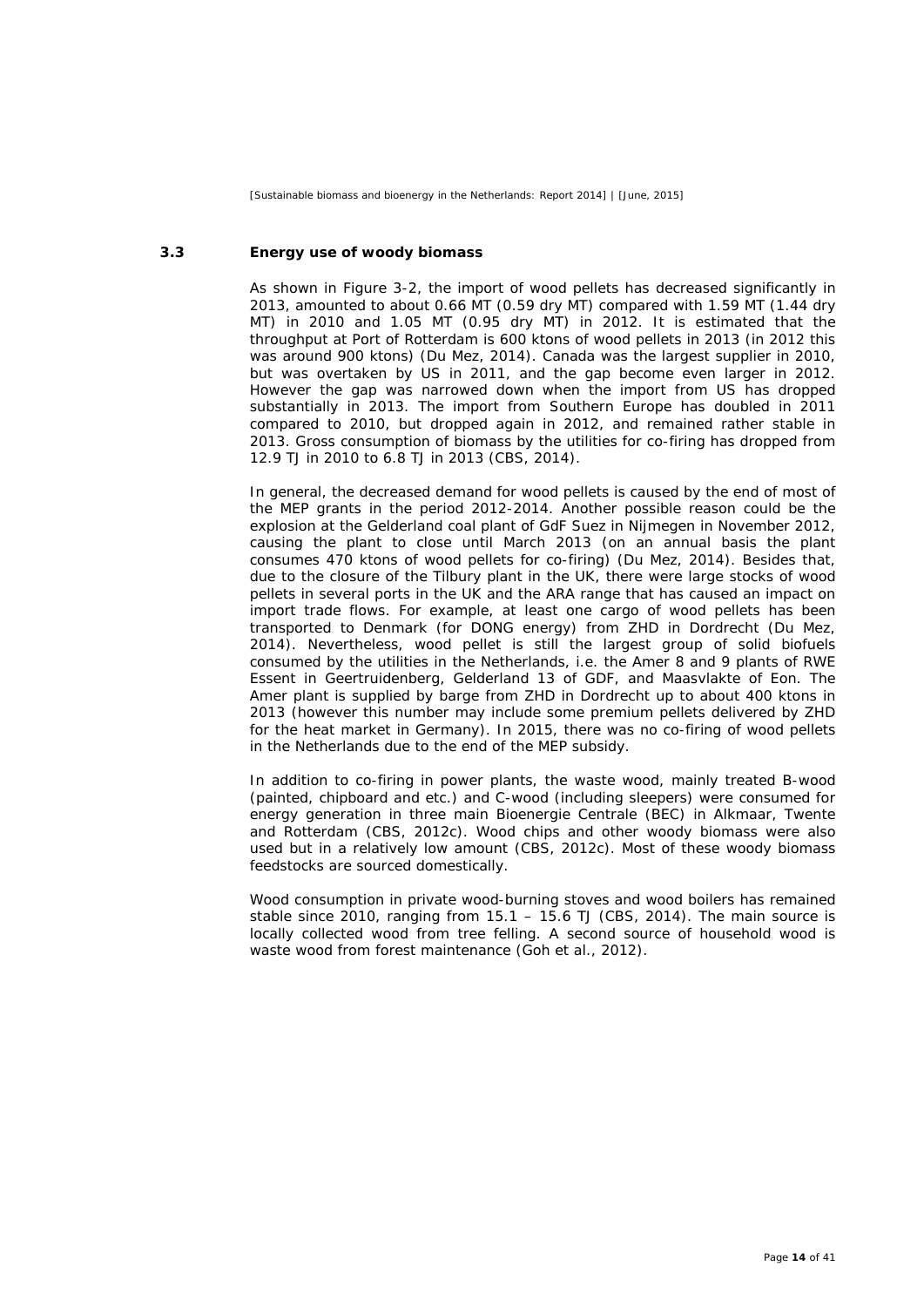

**Figure 3-2** Biomass co-fired by the Dutch utilities in 2010 -2013**\***

(Source: Surveys with the utilities; Essent, 2011; Agentschap NL, 2013; RVO, 2014; CBS, 2013)

 $*$  For 2013, the wood pellets are either certified (about 72% of total consumption) or declared as originated from waste streams.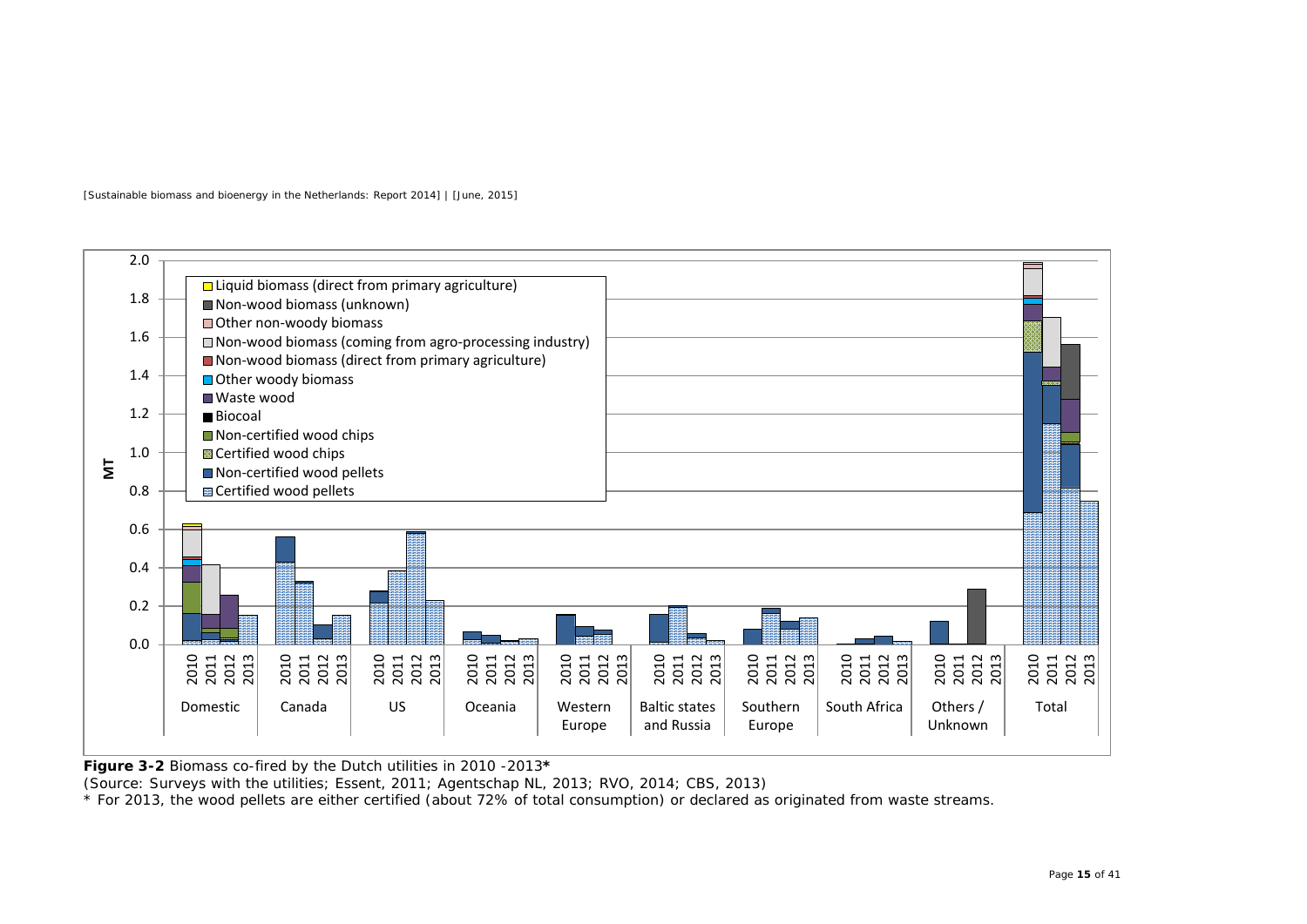#### **3.4 Prices of wood pellets**

<span id="page-15-0"></span>Figure 3-3 shows the prices of industrial wood pellet in comparison to coal price adjusted with GDP inflator by assuming the heating value of wood pellets and coal at 17 and 24 MJ/kg, respectively. The price of coal has been dropping since 2011, but the price of industrial wood pellet has remained stable since 2009 until 2014, with an average price of 7.5 EUR/GJ  $\pm$  10%. Recent increases of wood pellet prices in early 2015 are mainly due to the US\$ gaining against the Euro from about 1.3 to about 1.1. Note that there is no clear correlation between coal and wood pellet prices. Over the same period, coal prices averaged around 2.9 Euro/GJ  $±$  40 %. As the volume of pellets used for small-scale residential heating in the Netherlands is negligible, no price data is available.



**Figure 3-3** Industrial wood pellet spot prices CIF ARA in comparison to coal price (Source: Industrial data)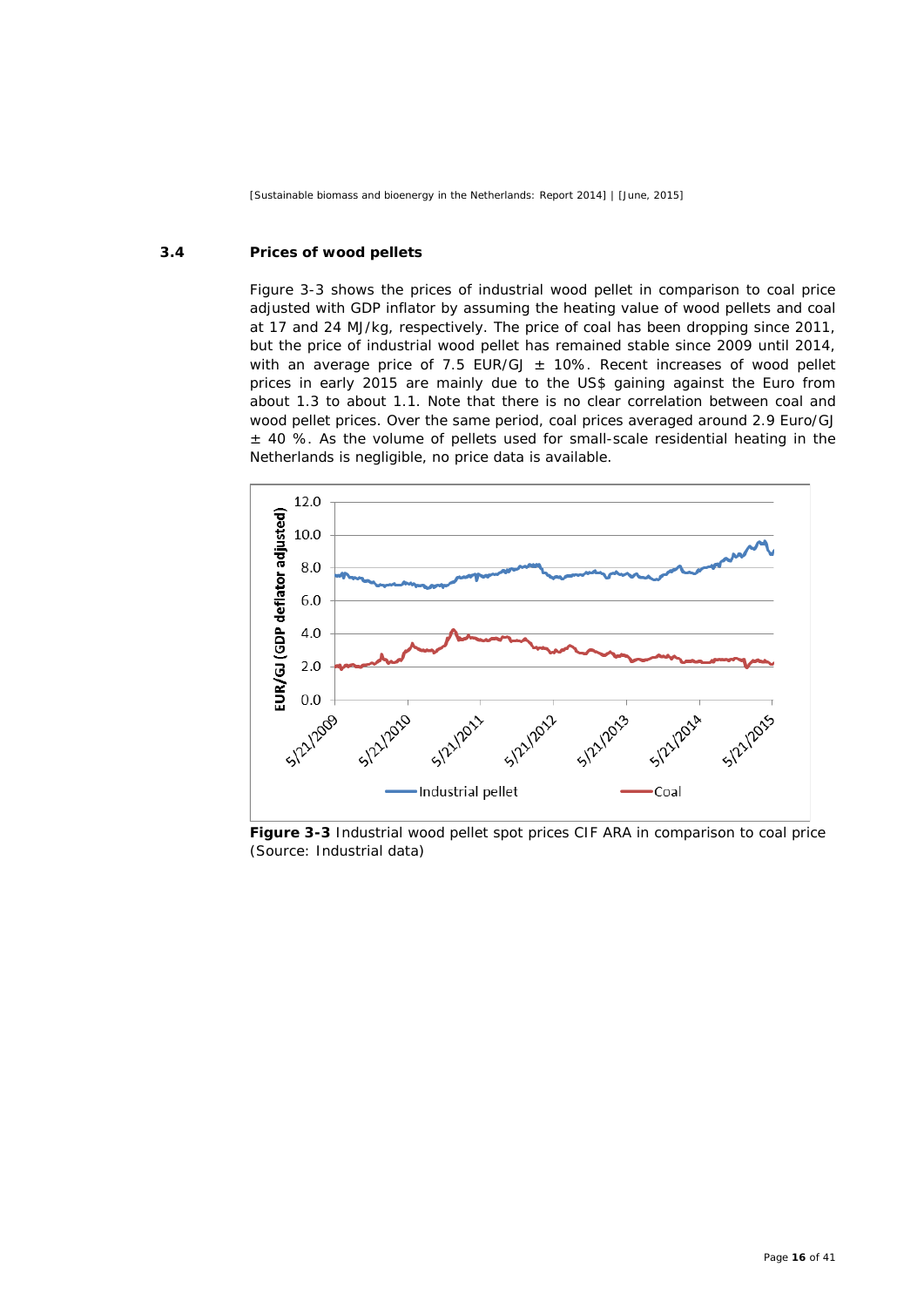## 4 Oils and fats

## **4.1 Overview**

<span id="page-16-0"></span>This chapter covers oils and fats in the Netherlands. It covers oil seeds, vegetable oils, animal fats and biofuels (mainly FAME and hydro-treated vegetable oils (HVO)). Due to the fact that oils and fats are mainly used in food industries and processed with other materials, causing the mass flows highly complex, the mass balance is limited to only primary material flows.

Data from MVO is not available for the year 2013, therefore this section is only partially updated.

Figure 4-1 presents the trade flow of monoalkylesters, oil seeds and oils & fats by country or region. The connection between monoalkylesters trade flows and biodiesel trade flows is not entirely clear; it is assumed in this study that monoalkylesters trade flows are the main components of biodiesel flows. A code that covers fatty-acid monoalkyl esters (FAME) with an ester content >96.5%vol was introduced in 2008 (38249091), and changed in 2012 (38260010). In 2013, import under this code from Argentina and Indonesia has decreased significantly, partially replaced by import from Malaysia and other countries. This is probably due to the EU's trade policy to reduce Argentinean and Indonesian import by imposing tariffs on biodiesels from these countries, for the reason that they are allegedly selling it in the EU below cost. A new code is also used in parallel, 38260090 that represents biodiesel which contains less than 70 % by weight of fossil fuels. However, other forms of biodiesel could still enter under other codes depending on the chemical composition.

Diesel with a biodiesel component of less than 30% can also enter the EU under chapter 271020 at a tariff rate of 3.5 percent (Flach et al., 2013). However, from the statistics, the import to the Netherlands under this code is near to zero in 2012, but there is a remarkable volume exported to the EU and even Asia (the Asian countries are unknown). But, the trade flow has reversed in 2013 from the other countries.

For oil seeds, the EU has turned to a net export to the Netherlands in 2011, but the net trade has returned to near zero in 2013.

For oils and fats, a massive increase in palm oil import is observed since 2012, and they are mostly from Indonesia and Malaysia.

## **4.2 Sustainability certification**

<span id="page-16-1"></span>Figure 4-2 shows the share of certified vegetable oils in the Netherlands in 2011- 2013. Figure 4-3 shows the use of certified and non-certified vegetable oils, UCO and animal fats, and fatty acids in the Netherlands for 2011-2012. To some extent the year 2011 can be regarded as the starting year for the significant use of sustainable certified vegetable oils in the Dutch market. In this year, the Dutch food and feeds industry imported the first batch of RTRS (Round Table on Responsible Soy) certified soy bean. Many Dutch food manufacturers also started to import RSPO (Roundtable on Sustainable Palm Oil) certified palm oil with ambitious target in the next few years. All vegetable oil used for biofuel production in the Netherlands is assumed to be 100% sustainable certified. In 2012, the use of palm oil for biofuel production has increased substantially, mainly by the Neste Oil plant in Rotterdam. Neste Oil has increased the use of crude palm oil certified by either or both RSPO and ISCC in all of its plants up to 91% in 2012 (Neste Oil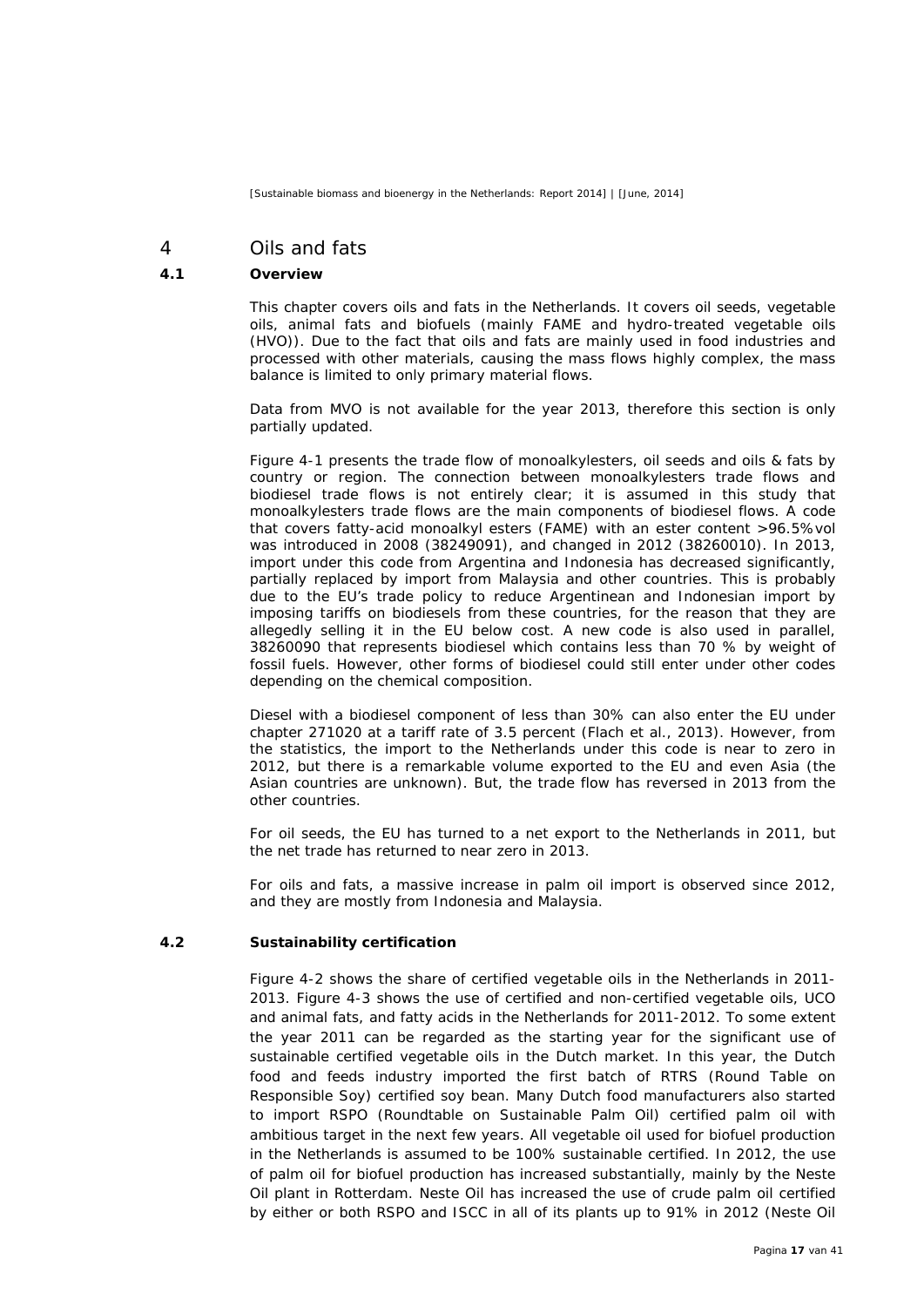2013). This number has reached 100% in 2013, and Neste Oil was the first company in the world to receive a RSPO-RED Supply Chain certificate. RSPO-RED is a new, stricter certification system that complies with the requirements of the EU's RED system. For 2013, the actual data is not available, except the amount of RSPO certified palm oil and RTRS certified soy bean is known to be 183 kton and 417 kton (81 kton oil) respectively (The Dutch Taskforce Sustainable Palm Oil 2014, IDH 2014). The rest are estimated solely based on trade data on CBS statistics.



**Figure 4-1** Monoalkylesters, oil seeds and oils & fats trade flows (net by regions) for the Netherlands from 2008 – 2011 (MT) (Source: CBS, 2012a) a.Countries with small net trade volumes were omitted

b.CN 12xxxxxx: Oil seeds and oleaginous fruits

c.CN 15xxxxxx: Animal or vegetable fats and oils and their cleavage products; prepared animal fats; animal or vegetable waxes

d.CN 38249091: Monoalkylesters of fatty acids, with an ester content of 96.5%vol or more esters (FAMAE) (for 2008 – 2011)

e.CN 38260010: Monoalkylesters of fatty acids, with an ester content of 96.5%vol or more esters (FAMAE) (for 2012)

f. CN 38260090: Biodiesel and mixtures thereof, not containing or containing less than 70 % by weight of petroleum oils or oils obtained from bituminous minerals.

g.CN 271020xx: Diesel, fuel oil, oils, containing>= 70% weight of petroleum oils or oils obtained from bituminous minerals, containing biodiesel.

h."Others" is derived from the balance of world total net flow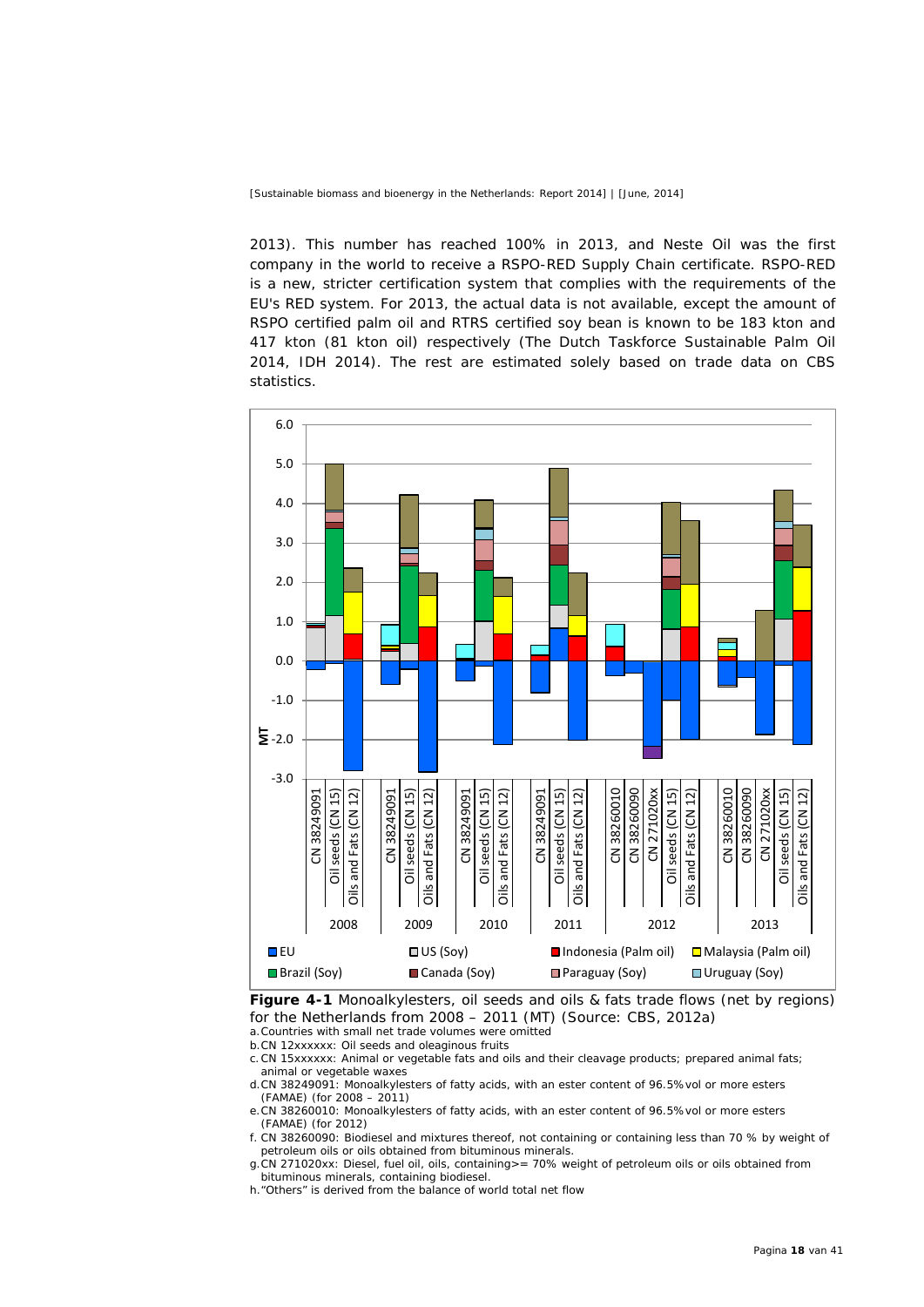

**Figure 4-2** Share of certified vegetable oils processed in the Netherlands in 2011- 2013

\* Estimation

*Palm oil:* The annual production capacity of RSPO certified palm oil has increased from 5.6 MT in 2011 to 11.1 MT in 2014. About 47.85% of the world's current RSPO-certified sustainable palm oil production capacity comes from Indonesia, followed by 43.95% from Malaysia, and the remaining 8.2% from Papua New Guinea, Solomon Islands, Brazil, Thailand, Colombia, Cambodia and Ivory Coast (RSPO, 2014). In 2013, total consumption of palm oil in the EU is about 6.7 MT, of which 52% (43% in 2012) is from Indonesia and 30% (35% in 2012) is from Malaysia (UN Comtrade, 2014). The Dutch Task Force Sustainable Palm oil (2013) reported a strong growth in the share of sustainable certified palm oil in the Dutch food sector in 2011-2012, from 30% (about 0.08 MT) to 53% (about 0.16 MT) of total palm oil consumed for food purpose, followed by a smaller increase in 2013 to 61% (about 0.18 MT). Up to 2013, 114 Dutch companies (99 in 2012) have joined the RSPO. It is expected that the demand for sustainable palm oil in the Dutch market will continue to increase steadily to reach the goal of 100% certified in 2015. Besides the Netherlands, Belgium and UK have also started similar initiatives, while France and Germany are also expected to follow the pathway in the near future.

*Soybean:* Soy is an ingredient for animal feed, a source of protein, vegetable oil and biofuels. The Netherlands is the world's second largest importer of soy, mainly from Brazil, US, Paraguay, Uruguay and Canada. The net import amount is almost stagnant, maintaining at around 2.3-2.4 MT from 2010 to 2013. Soybeans are crushed in the Netherlands and most of the soy oils are exported to the other European countries. Similar to palm oil, the Dutch actors together with Belgian and Scandinavian buyers have expressed their commitment to build up sourcing of responsible soy. In 2010, sustainability standards for soy, Round Table on Responsible Soy (RTRS) were finalized and have been implemented by soy producers in 2011. The Dutch market actors in the soy chain aim for switching to 100% responsible soy for the production of meat, dairy, eggs and other food in 2015. In June 2011, the Dutch food and feed industry has bought the first batch of soy produced according to the principles of the RTRS, amounted to 85 ktonnes (RTRS, 2011). The share of RTRS continued to grow in 2013, approaching 410 ktonnes (IDH, 2013). The Netherlands intends to become the international leader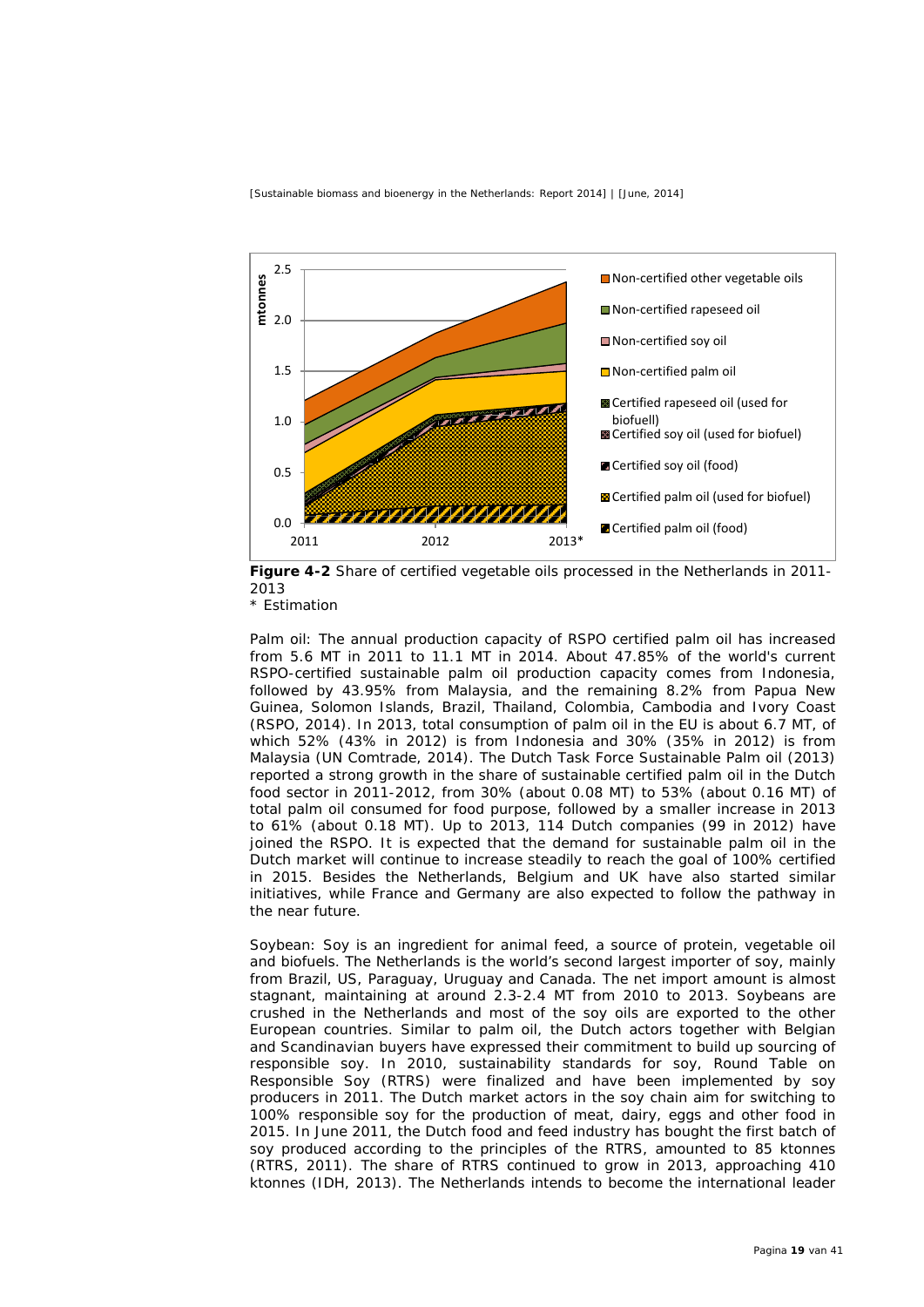in the use of responsibly grown soy by supporting soy growers in South America and also other market actors along the supply chain.

*Biodiesel*: Figure 4-3 shows the application of sustainability schemes on biodiesel reported to fulfill obligation in the Netherlands. Although the application of NTA 8080 and 2BSvs has grown remarkably in 2012, ISCC has nearly dominated the whole market in 2013. As usual, a large portion of the biofuels falls under double counting in 2013, but it was not specifically indicated by the NEa report for which scheme was used (but it is quite clear that mostly ISCC was applied).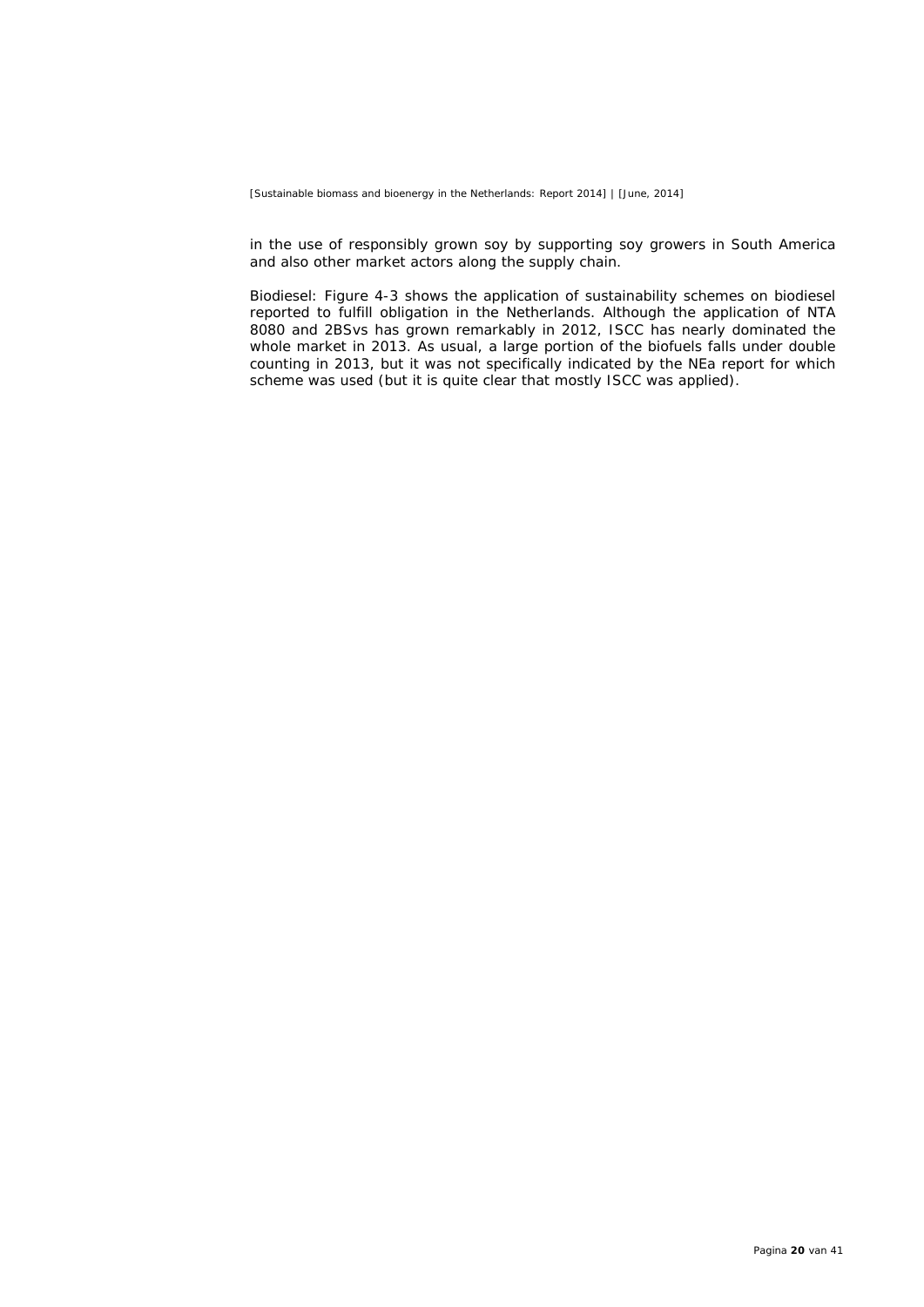

**Figure 4-3** Biodiesel reported to NEa to fulfill blending obligation in the Netherlands in 2011-2012 by schemes (Source: NEa 2012; 2013; 2014)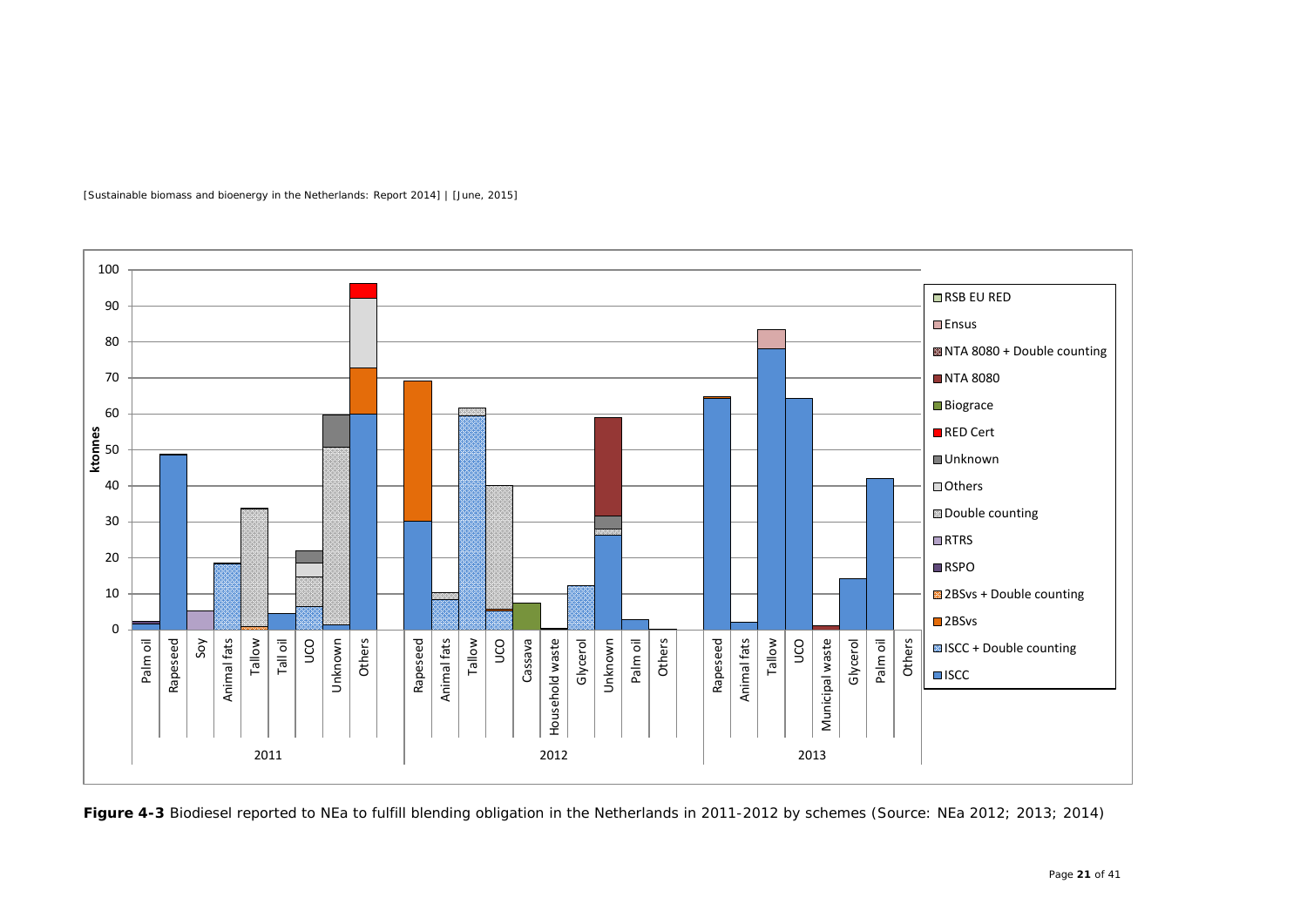#### **4.3 Energy use of oils and fats**

<span id="page-21-0"></span>Figure 4-4 shows the quantity of biodiesels consumed in the Netherlands [1](#page-21-1)in 2010-2013. The total volume amounted to 0.1 MT, 0.29 MT, 0.26 MT and 0.27 MT respectively in the four consecutive years. Biofuels reported to fulfill blending obligation in the Netherlands is monitored by NEa (NEa 2011-2014). The reporting by the industry has shown improvement with more details after the first year of implementation.

The nominal share of biodiesel in total Dutch diesel consumption is 5.62% in 2013, but note that this includes double counting of certain biodiesels. The Netherlands biodiesel market still heavily focuses on double counting, as double-counted biodiesel contribute more than 50% of the compliance with the annual requirement of renewable energy in transportation in 2013. The double counting mechanism is generally applied for biofuels produced from wastes, residues, nonfood cellulosic material and lignocellulosic material. These biofuels are counted double for the annual obligation of renewable transport fuels. The reports from NEa show that the largest share of biodiesel obligation is fulfilled by double counting. In 2012, this category was dominated by biodiesel made of domestic UCO and tallow from Germany. However, double counted biofuel made from feedstock from outside Europe has increased significantly in 2013. The country also consumed significant amount of biodiesel made of UCO from Spain, France and the US. Note that for the year 2011, it is unclear whether the "Unknown" category includes UCO or not, but more than 80% of this category was counted double. This double-counted "Unknown" diminished in 2012.

The annual production capacity of biodiesel in the Netherlands has increased from 0.52 MT to 2.03 MT in 2011, but there is no additional capacity in 2012 and 2013 (CBS, 2013b, 2014). For 2012, MVO (2013) reported 1.27 MT of oils and fats consumption for the production of biodiesel, whereas CBS (2013b) reported 1.18 MT for the volume of biodiesel produced. For 2013, CBS (2014) reported 1.38 MT. It seems that the Netherlands still has a large unused production capacity for biodiesel, but the usage is still increasing every year. Neste oil is the largest producer with its Rotterdam plant which has a capacity of 0.80 MT per year. The facility is capable of using a variety of vegetable oils, by-products of vegetable oil refining (e.g. stearin), as well as waste oils and fats (Neste Oil, 2011). In 2012, there is a large increase in the import of palm oil for biofuel production, amounted to 0.78 MT, compared to 0.08 MT in 2011 (MVO, 2013). Although statistics from MVO is not available for the year 2013, the trade statistics from CBS shows that there is an increased in the net import amount of palm oil in 2013. This is mainly used by the Neste Oil plant in Rotterdam to produce hydro-treated vegetable oils (HVO). HVO like NExBTL renewable diesel is produced by hydro-treating various vegetable oils, animal-based waste fats, and by-products of vegetable oil refining. NEa (2013) reported that there is no report of palm-based HVO in the country to fulfill blending obligation in 2012 and 2013, but there is a large amount of palmbased biodiesel reported in 2013 which is amounted to 42 ktonnes.

<span id="page-21-1"></span><sup>1</sup> The reported consumption of liquid biofuels may be different from the actual physical situation. First, for administrative purpose, companies are allowed to carry over their physical efforts to later years. Second, companies may administratively allocate a low blend biofuels to the Dutch market, but physically (part of) this low blend is exported.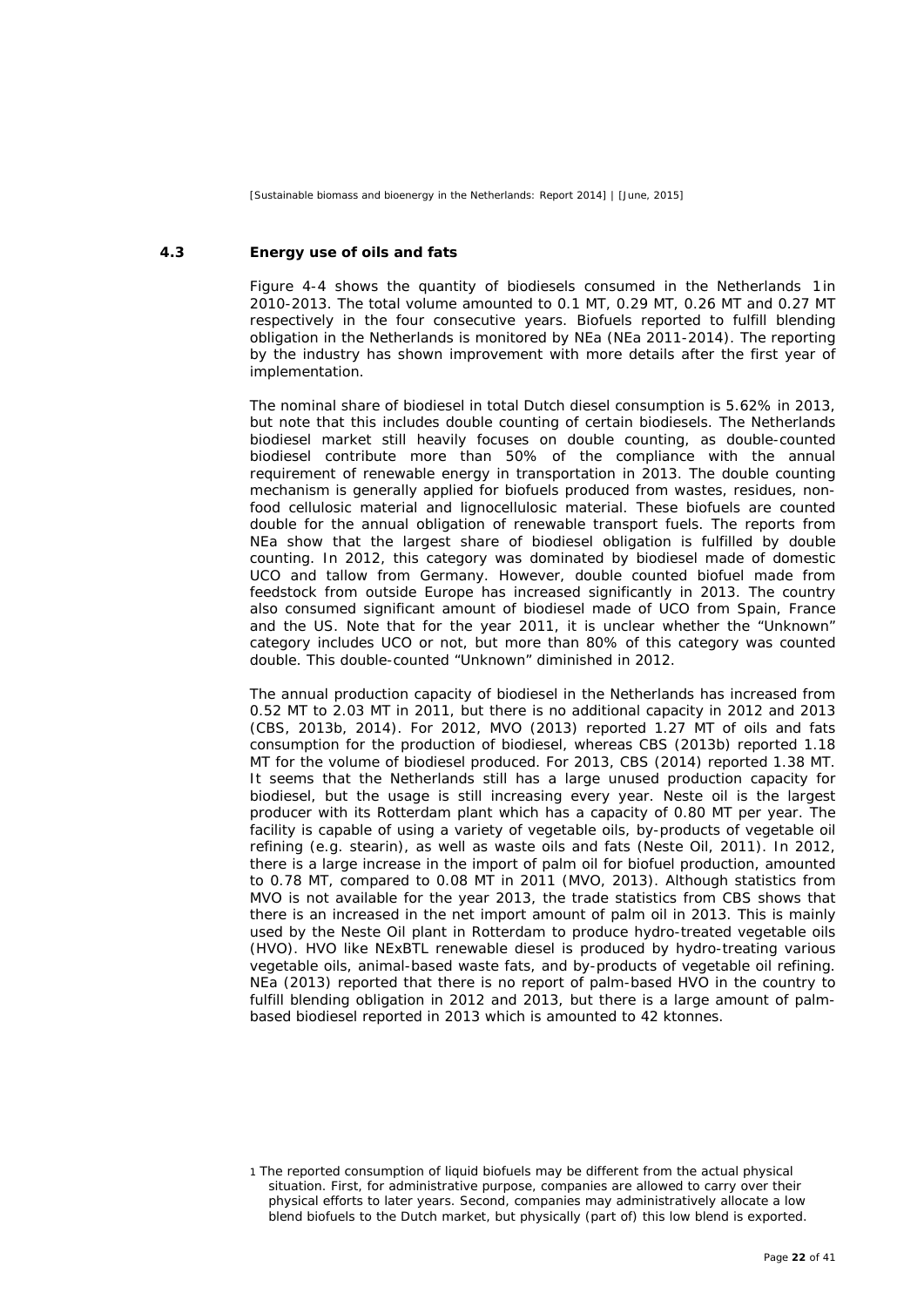



**Figure 4-4** Biodiesel reported to NEa to fulfill blending obligation in the Netherlands in 2010 - 2013 by feedstock and country (Source: NEa, 2011; 2012; 2013; Table VI 2014)

Note: Tiny streams are omitted. 'Others' implies the feedstock is known to NEa but reported at aggregated level.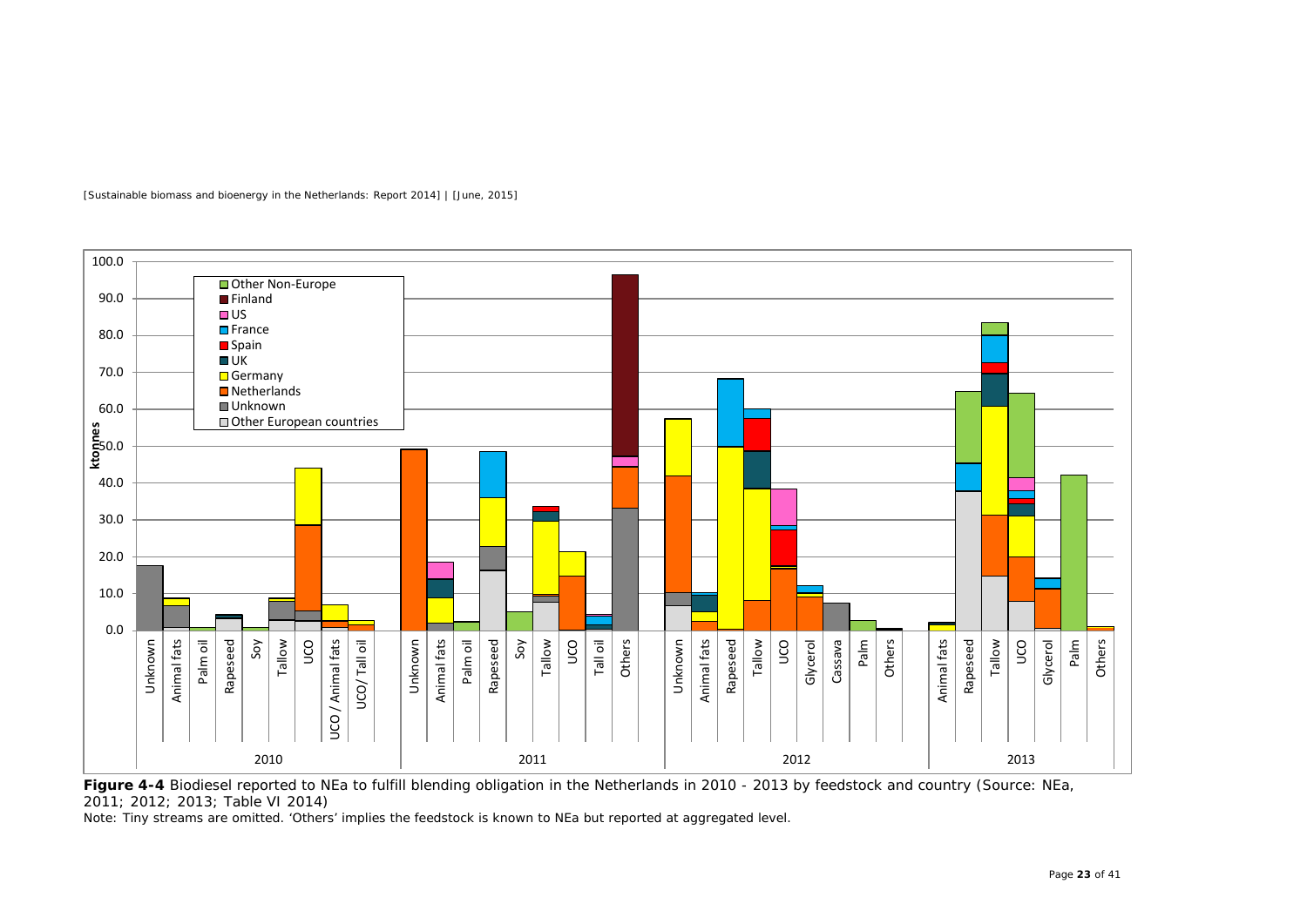Figure 4-5 shows the trade balance of FAME and biodiesel reported by the Netherlands. This figure does not include the trade of feedstock (e.g. vegetable oils and oil seeds), so the trade balance does not represent consumption. It is also important to point out that the trade is also largely influenced by trade policies and the existing global vegetable oil and oilseed market. It seems that the US has changed from a net biodiesel exporter to net importer as a trade partner of the Netherlands. The large volume of import in 2008 – 2009 (including the import from Canada) is mainly due to the "splash-and-dash" effect described in the previous reports. Indonesia has turned out to be a large exporter of FAMAE (which can be assumed all are made from palm oil), but the trade has largely replaced by the Malaysian palm-based FAMAE in 2013. Similarly, the import of Argentinean FAMAE has dropped substantially in 2013. This is mainly because in 2013, the EU started to expand trade barriers to Argentina and Indonesia by imposing tariffs on biodiesels from these countries, for the reason that they are allegedly selling it in the EU below cost. As NEa (2013) indicates that there is no soy or palm-based biodiesel is reported in the country in 2012, these FAMAE is assumed to be reexported. Previously, the EU has also hit the US with a 5-year anti-dumping duties in 2009. In contrast, with the recently reinstated tax credit of \$1.00/gal for biodiesel in January 2013, these biodiesel is expected to flow into the US instead of the EU (ICIS, 2013; Bloomberg, 2013).



**Figure 4-5** Biodiesel\* trade balance reported by the Netherlands (Source: EUROSTAT)

\* 38249091, 38260010 - Fatty acid mono-alkyl esters, containing by volume 96.5% or more of esters (FAMAE)

Another interesting emerging market to look at is the trade of UCO and animal fats as shown in Figure 4-6. The Netherlands biodiesel market still heavily focuses on double counting, as double-counted biodiesel contribute more than 50% of the compliance with the annual requirement of renewable energy in transportation in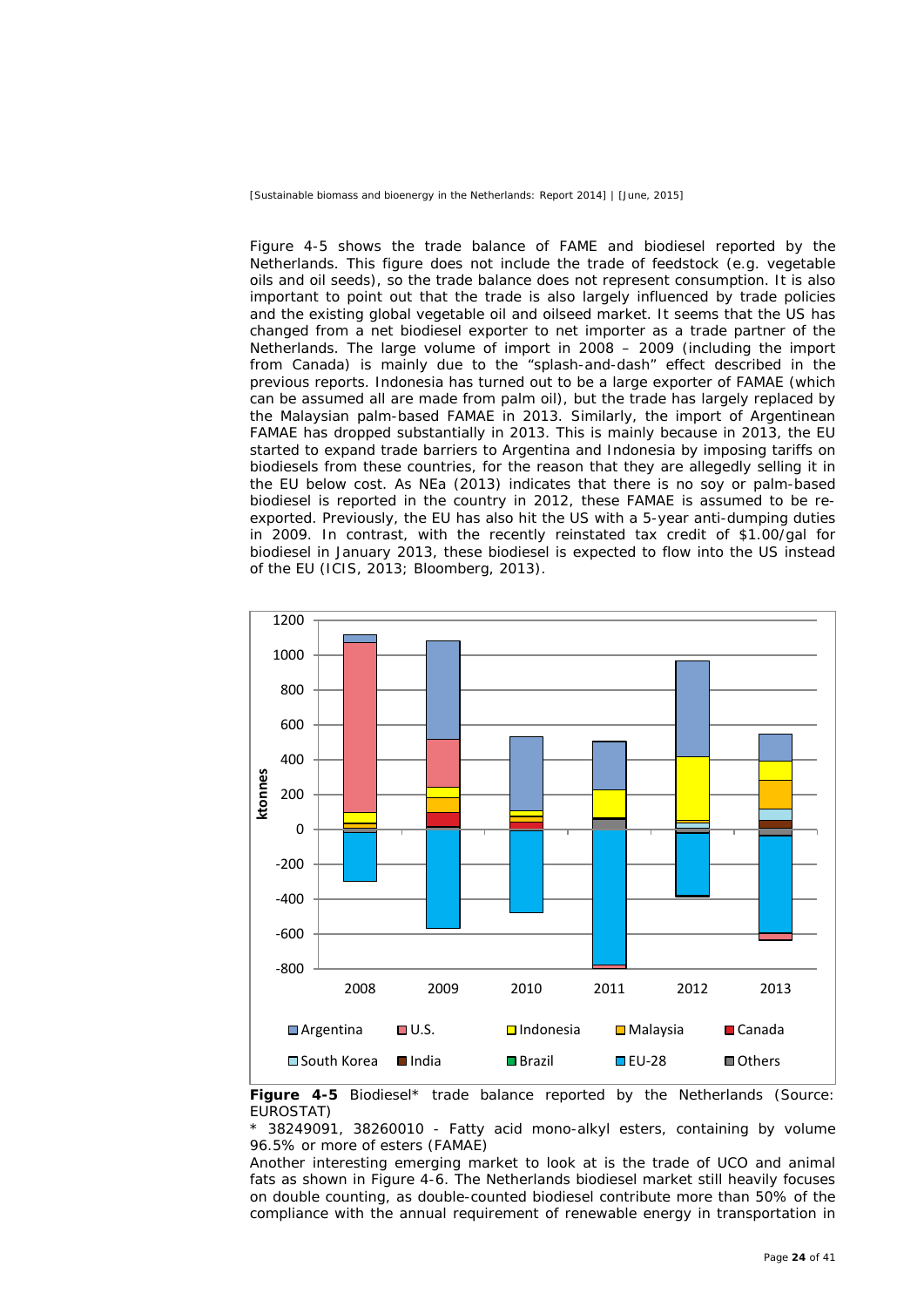2013. The double counting mechanism is generally applied for biofuels produced from wastes, residues, non-food cellulosic material and lignocellulosic material, but the main feedstock that was used in the past few years are used cooking oil and animal fats. Figure 4-6 shows the trade balance of UCO in the Netherlands 2010-2012. The trade flows of oils and fats mixture which is assumed to represent the trade flows of UCO. The trade flows of "other animal fats" are also included as a comparison. Germany has been the largest trade partner of the Netherlands in terms of UCO volume. However, in terms of net import, Belgium, UK and US are among the biggest suppliers. Interestingly, the import of oils and fats mixture from North America as well as Asia has grown remarkably from 2010. In 2009, the volume of these trade flows is negligible. ISCC is the main certification used for UCO (ISCC-DE) and animal fats (ISCC-EU). The prices of UCO and animal fats differ significantly based on certification, quality and volume, ranging from  $\epsilon$  0.30 - 0.80/kg. Compared to virgin oil prices, the prices of UCO and animal fats basically remain lower.



**Figure 4-6** Trade balance of oils and fats mixtures (used cooking oil)\* and other animal fats for the Netherlands (ktonnes) (Source: MVO, 2013)

\* Category "vetmengsels, dierlijk, dierlijk / plantaardig", assumed to be used cooking oil

It is interesting to note that the high production capacity in the Netherlands (2.03 MT/y in 2012) has turned the country to become a processor and net exporter of biodiesel. Two evidences: (i) Since 2012, there is a large increase in the import of palm oil for biofuel production, amounted to 0.78 MT, compared to 0.08 MT in 2011 (MVO, 2013). This is mainly used by the Neste Oil plant in Rotterdam to produce renewable diesel, namely hydro-treated vegetable oils (HVO). The domestic consumption of HVO is relatively very low, meaning that most of the products are exported. (ii) Also, the Netherlands has attracted a large import of UCO, processed them to biodiesel and exported them to other EU countries. In 2012, a relatively large amount of UCO & AF have been processed to biofuels, however only a small percentage was being consumed domestically. This shows that the Netherlands has become a net exporter for both single- and doublecounted biodiesel.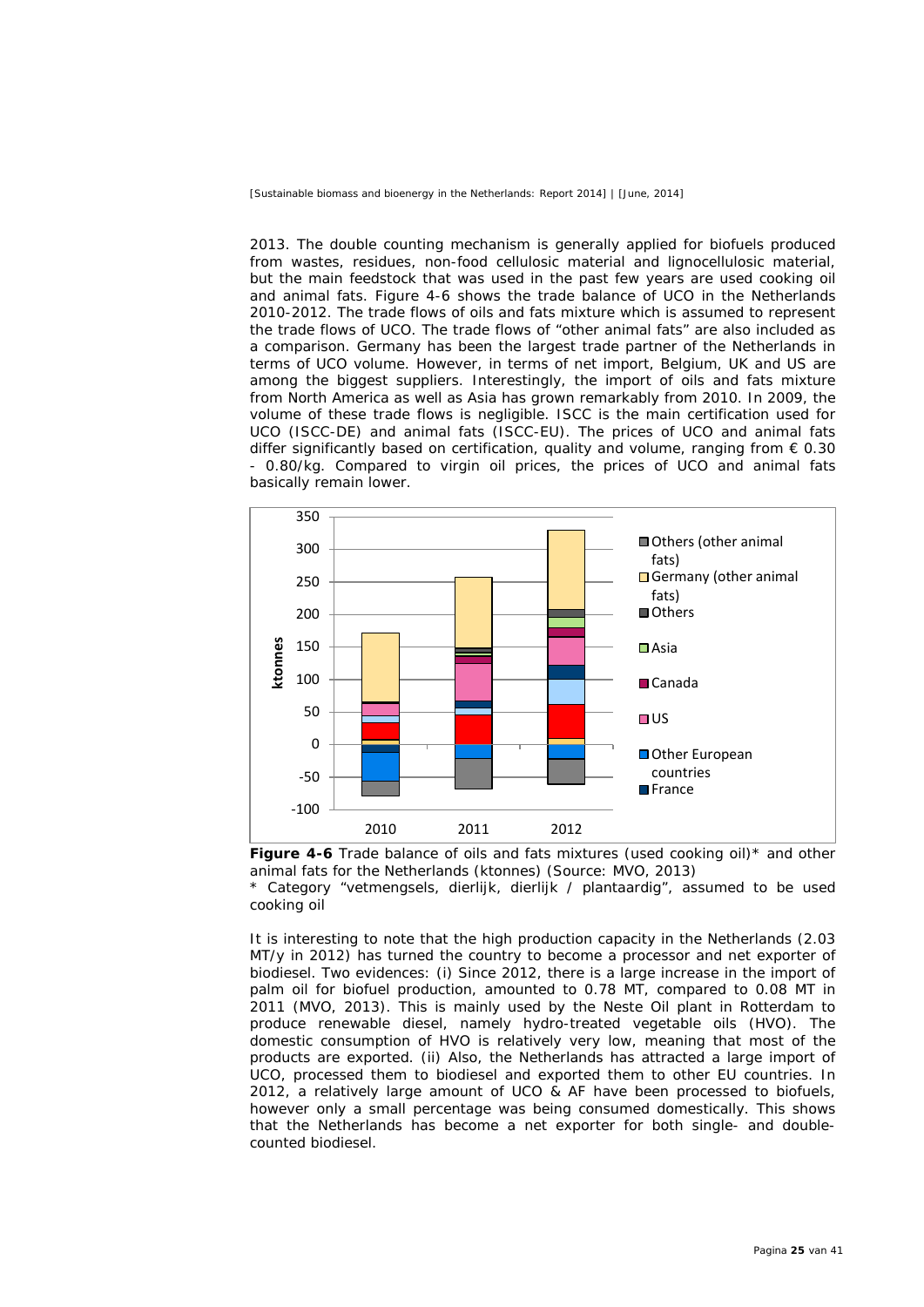#### **4.4 Prices of biodiesel**

In Figure 4-7, prices of a number of internationally traded commodities are shown. As no biodiesel prices in the Netherlands were available, we show prices in the US and Germany for comparison. Form figure 4-7, the correlation between the prices of biodiesel, vegetable oils and crude oil is clear. Since 2010, significant price increases are observed for all commodities in Figure 4-7. While the prices of vegetable oils and crude oil are closely related, biodiesel does not fully correlate to them. For the US prices, there is a hike in SME's price in 2012 – 2013 while the prices of vegetable oils show a down trend. This is similar for the case of biodiesel (majority RME) in Germany: during 2013 the average price was  $1,450 \in \mathcal{H}$ , implying a price increase by 50 % compared to 2010. Nevertheless, all prices have started to fall since mid-2014.



**Figure 4-7** Prices of biodiesel, crude oil and vegetable oils in various locations (Adapted from de Laat and de Boer 2015, IEA Bioenergy Task 40 2014)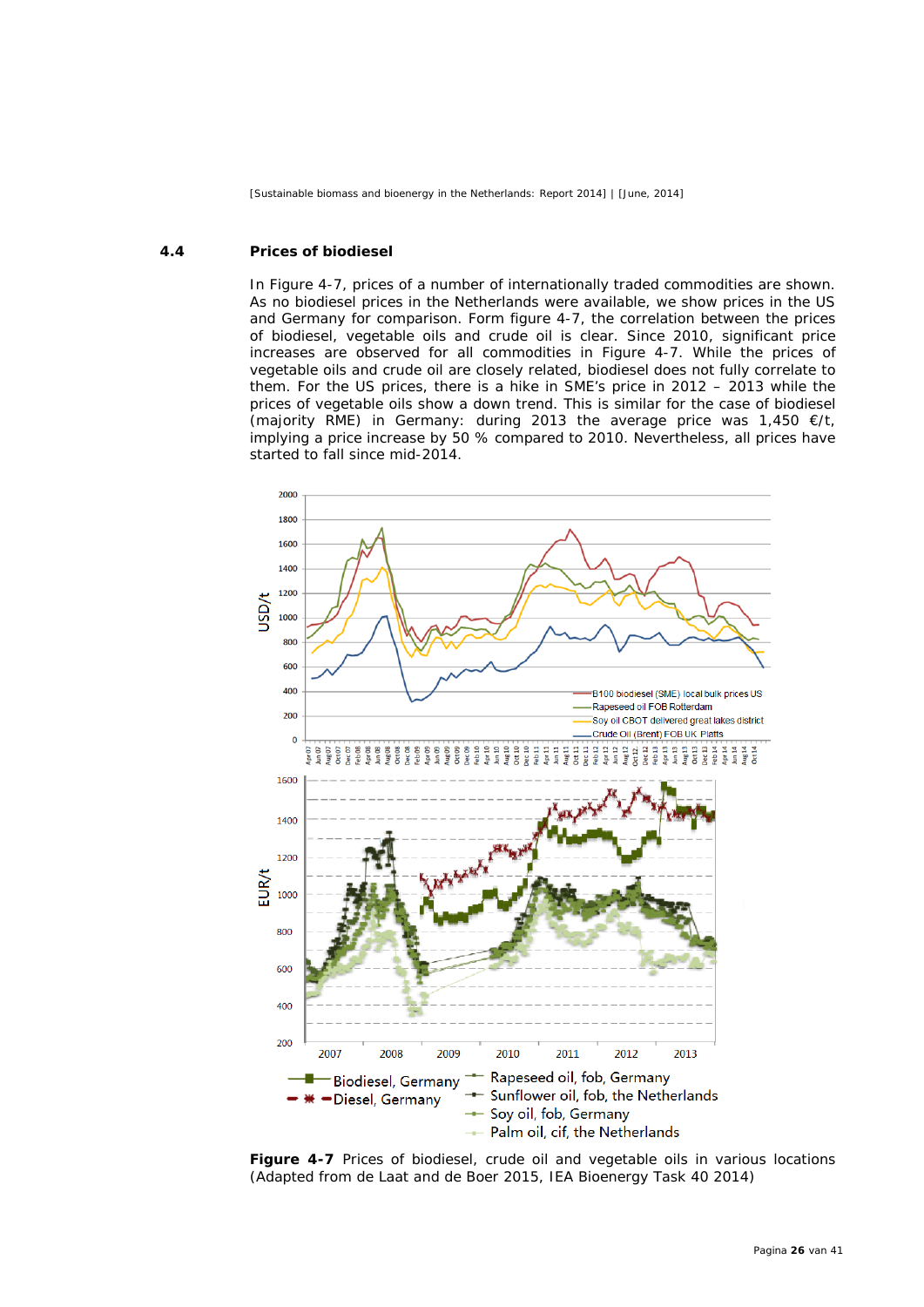## 5 Carbohydrates

## **5.1 Overview**

<span id="page-26-1"></span><span id="page-26-0"></span>This chapter covers carbohydrate chains in the Netherlands. This includes grains and starch such as maize (maize), wheat barley, sugar beets, potatoes and etc. Due to the fact that carbohydrates are mainly used in food industries and processed with other materials, causing the mass flows highly complex, the mass balance is limited to only primary material flows.

Carbohydrates are widely used food staples, which can be directly used for food and animal feed, or processed to make food (bread, biscuits), beverages (beers) and feed, or industrial products such as ethanol. In addition to food and feeds, carbohydrates can also be feedstock for textiles, adhesives and energy. Figure 5-1 illustrate the quantified mass flows of carbohydrates in the Netherlands in 2013. Basically the Netherlands was able to self-supply more than half of its total carbohydrates consumption. Maize (corn) turned out to be the largest Dutch carbohydrates source. Although the Netherlands produced relatively large amount of maize, considerable amount of maize were imported. Potatoes, sugar beets and barley were the other important sources of carbohydrates. A significant change in 2011 could be the production of ethanol in the Netherlands - a new ethanol plant that capable to processed about 1.2 MT of maize and wheat was built. However, the connection shown in Figure 5-1 was only for indication because the actual feedstock and destination are unknown. See section 5.3 for more information.

Figure 5-2 depicts the Dutch grains and starchy crops production from 2008 to 2013. Potato has been the leading crop in domestic carbohydrates production, followed by sugar beets and green maize. There are no drastic changes over the years. The total carbohydrates production remains at a stable level of 17 – 19 MT (at 16% moisture). As shown in Figure 5-1, the Netherlands is a net exporter of potatoes. On the other hand, the country imports large quantity of wheat, maize and barley to fulfill domestic demand. Most imports come from Europe, but there are also imports of maize from South America. The EU in fact controls the entry of lower priced grains from third countries by means of a system of import duties and quotas (EC, 2013).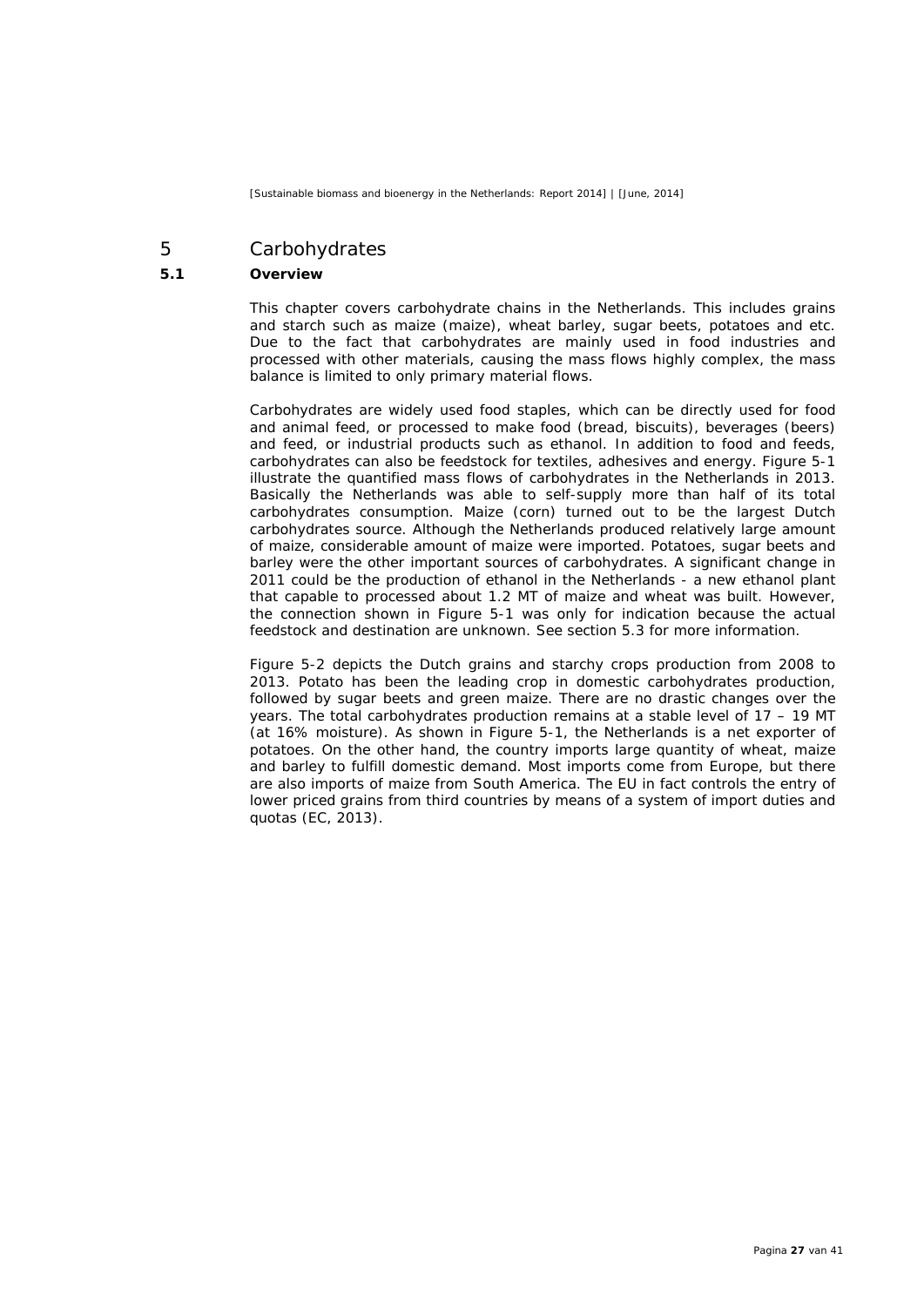



**Figure 5-1** Mass balance for carbohydrates flows in the Netherlands in 2013 (dry content)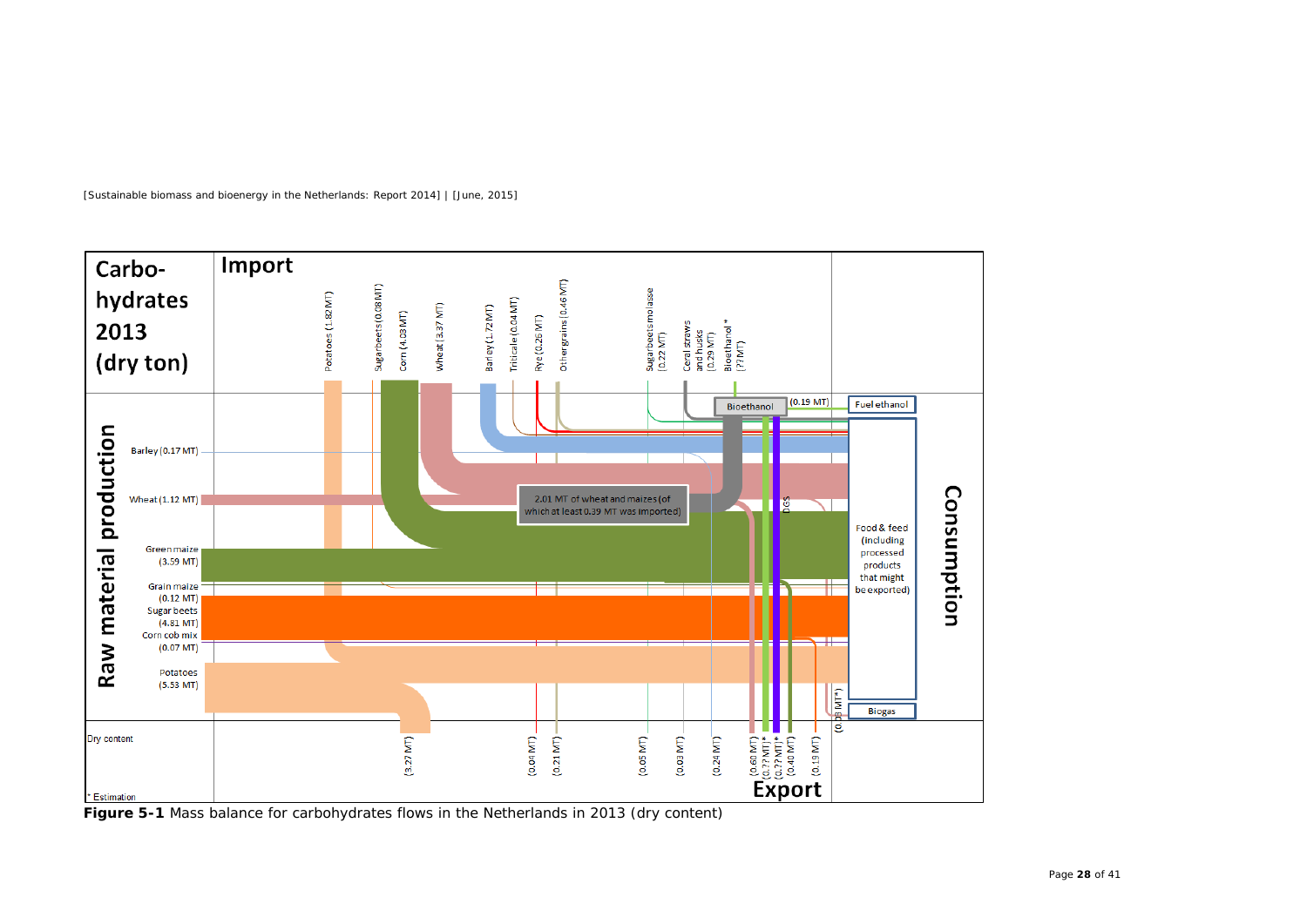

**Figure 5-2** Grains and starchy crops production in the Netherlands from 2008 to 2011 (MT). (Source: CBS, 2014)

<span id="page-28-0"></span>\* Moisture content was harmonized to 16%

## **5.2 Sustainability of carbohydrates**

Majority of carbohydrates consumed in the Netherlands originated from Europe. In recent years sustainability has been an important consideration in Dutch food industry, and included in procurement policies of many food companies. However, currently it is still unclear how sustainability certifications can be applied on grains in Europe. Companies generally purchase sustainable supplies through bilateral agreements by providing the suppliers a set of rules and criteria to follow. In addition, agriculture in Europe is largely monitored by environmental laws and regulations. Conventional certifications focus more on some other issues such as organic food. In 2012, Productschap Akkerbouw has developed a sustainability module within the VVAK system for farmers to show compliance with the EU-RED. It covers cultivation, harvesting, processing, storage and transport of open field crops. The scheme has been approved and accepted by the Dutch government to be used for the production of sustainable biofuels (NEa, 2012b). In the same year, another Dutch sustainability initiative, namely Stichting Veldleeuwerik, representing a large number of Dutch farmers and processors, has signed the Green Deal with the government. Through this foundation, a new sustainability certification system on the Dutch agricultural farming practices will be introduced in 2012. However, until 2013, there is no notable products with aforementioned certification in the market. Figure 5-3 show the share of schemes for bioethanol in the Netherlands between 2011 to 2013. ISCC remains as the most popular scheme, with its market share increased to near 97% in 2013.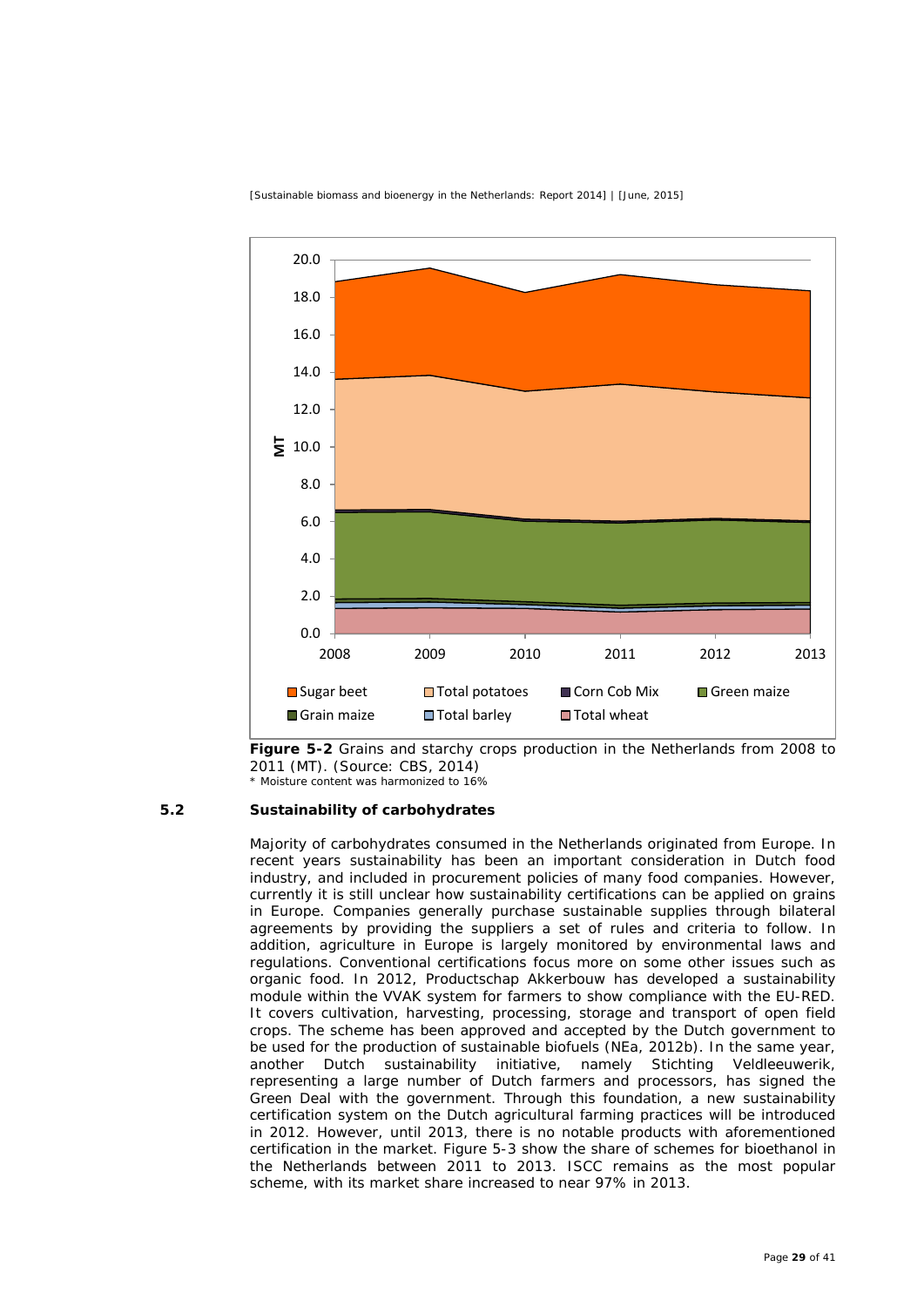

**Figure 5-3** Sustainable certified bioethanol reported to NEa to fulfill blending obligation in the Netherlands in 2011 and 2012 by schemes (Source: NEa, 2012; 2013)

#### **5.3 Energy use of carbohydrates**

<span id="page-29-0"></span>Figure 5-4 illustrates the Dutch bioethanol reported to NEa to fulfill blending obligation <sup>[2](#page-29-1)</sup> from 2010 to 2013. The total consumption remains between 0.18– 0.19 MT. Since 2011, the majority of the bioethanol consumed in the Netherlands originated from US maize and European wheat, but we have also seen the return of sugarcane ethanol to the European market in 2013, together with the substantial increase of sugarbeets ethanol. Maize ethanol dominates with 40% of market share in 2010 and even 90% in 2011, but the number dropped to 71% in 2012, and 34% in 2013. This is probably due to the reclassification of US ethanol to higher tariff rate (see the third paragraph). East Europe has emerged as the second largest supplier of maize for ethanol, followed by France and other European countries. The next important feedstock is wheat, which has plummeted drastically in 2011, but bounced back to 18% in 2012 and slightly increased to 21% in 2013. The decline of wheat ethanol in 2011 is probably caused by bad harvest in that year - feedstock price was high and production of bioethanol from cereal was less attractive (GAIN, 2012a; 2012c). For sugarcane ethanol, Brazil was once an important contributor, but it has experienced a large decline in 2011 and the trend continued in 2012. The reasons could be multifold: increasing domestic consumption, more attractive export to the US market where sugarcane ethanol is classified as "advanced biofuels", and bad harvest in 2011. However in 2013, sugarcane has taken over about 21% of the market share. These sugarcane ethanol comes from Brazil and other Caribbean countries. Sugarbeets has become one of the four major feedstocks for ethanol consumed in the Netherlands in 2013. These ethanol mostly come from France.

<span id="page-29-1"></span>2 The NEa reported consumption of liquid biofuels may be different from the actual physical situation. First, for administrative purpose, companies are allowed to carry over their physical efforts to later years. Second, companies may administratively allocate a low blend biofuels to the Dutch market, but physically (part of) this low blend is exported.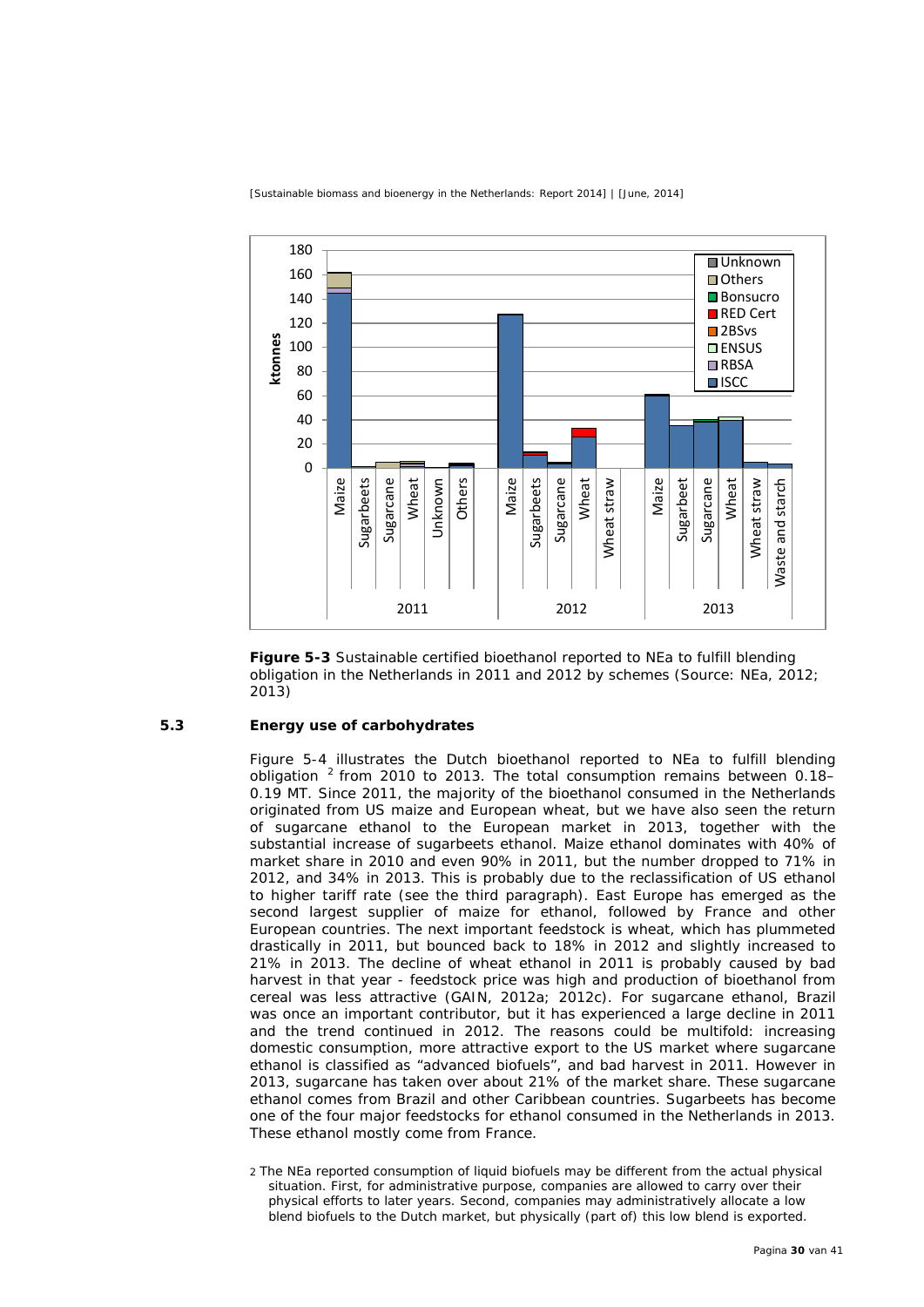The Netherlands may continue to become a hub for biofuels blending and further distribution, as well as production since its large seaports provides easy access to feedstock. CBS (2014) has reported the production of bio-gasoline is 414 ktonnes in 2013. In terms of production capacity, there are two large bioethanol plants in the Netherlands operated by Abengoa (capacity 480 ktons) and Lyondell (ETBE, 400 ktons). The Abengoa Bioenergy's bioethanol plant in Rotterdam that started in September 2010 is the largest single facility in the world. It can produce 480 million litres of bioethanol (0.38 MT) annually from 1.2 MT of maize or wheat cereal as feedstock. It also produces 0.36 MT of distilled grains and solubles (DGS) which can be used an animal feed (Abengoa Bioenergy, 2012). However it has been shut down from December 2012 until March 2013 for maintenance. In 2013, in total overseas grain import used by the plant is about 462 ktons (388 dry ktons), but there is also some imports from the hinterland by barge. The total grain consumption by the Abengoa plant is about 2.4 million tons (2.01 dry million tons) (Du Mez, 2014). In June 2012, Cargill has also reportedly added 380 million litres of annual starch-based ethanol production capacity to its wheat wet-mill in Bergen op Zoom. The facility can process 0.6 MT of wheat annually. Ethanol will be produced from a side stream containing starch as raw material instead of the whole wheat grain (Ethanol producer magazine, 2012). However, it is not publicly known that how much they produce, where they source the raw materials and where they sell the bioethanol to.

Besides bioethanol, carbohydrates are also used as feedstock for biogas. About 0.36 MT of maize was fermented into biogas in 2010, but this figure dropped to 0.18 MT in 2011 and 0.03 MT in 2013 (CBS 2012; 2014). AVEBE, a company that works on innovation use of potato starch has signed the Green Deal with Drenthe (province) that involves an investment for biogas production in "Potato Power", a large biogas project in Gasselternijveen using potato starch as feedstock. This project aims to produce 500 to 750 million  $m<sup>3</sup>$  of biogas by 2020 (Provincie Drenthe, 2012).

Figure 5-5 depicts the trend of ethanol trade flows. The major suppliers are American countries. The import of ethanol under the groups CN 22071000 and CN 22072000 have plummeted since 2008. The Brazilian ethanol has also disappeared in the Dutch market after 2009. Between 2009 – 2011, there was a steep increase of US ethanol entering the EU under the code CN 38249707. These products were found to leave the US as denatured (CN 22072000) or undenatured ethanol (CN 22071000), but most of those exports enter the EU as chemical compound (CN 38249097) with lower tariff. In 2012, these bioethanol blends was reclassified to the higher tariff rate, and trade of ethanol from US to Europe has declined significantly.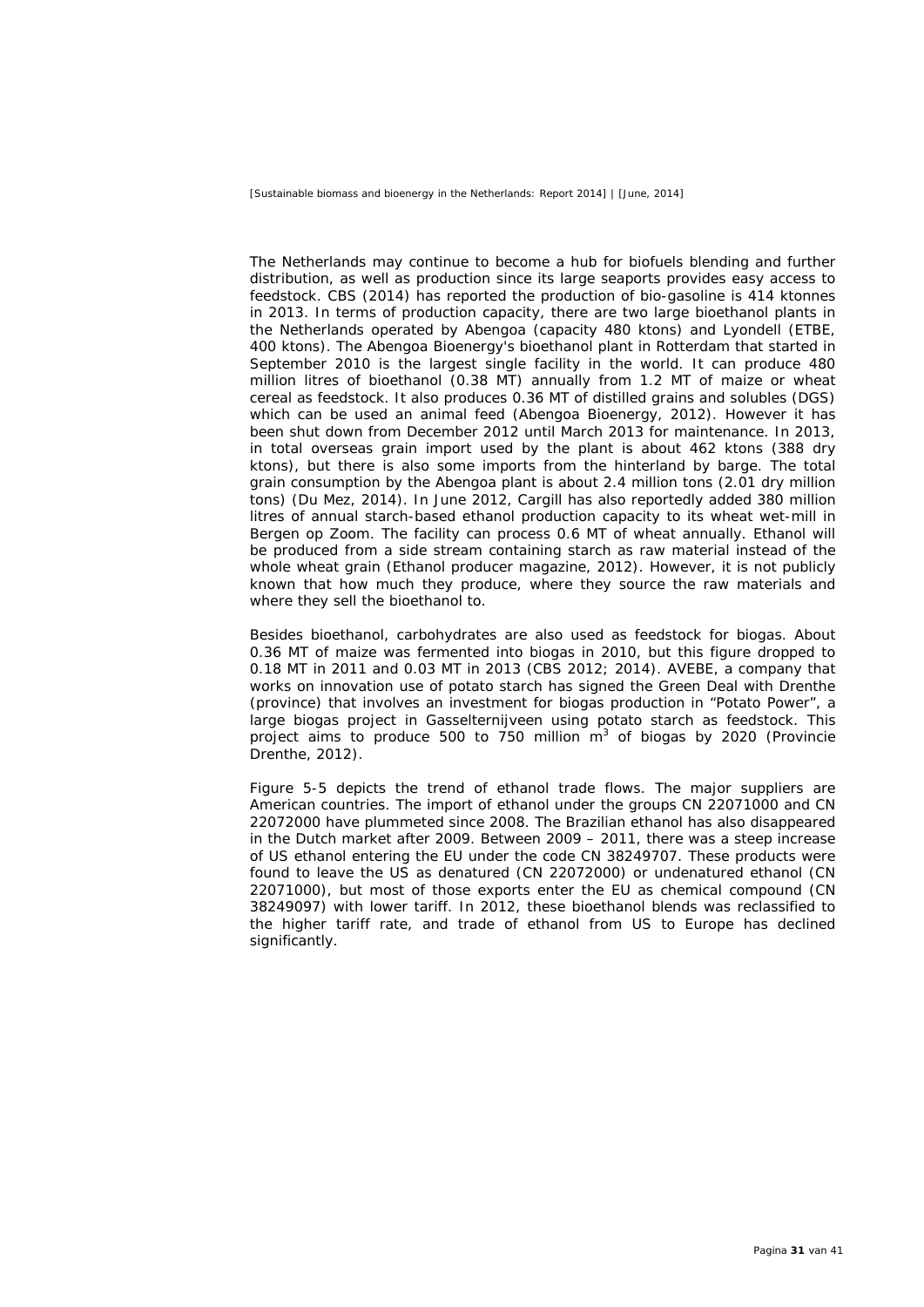

2013; 2014)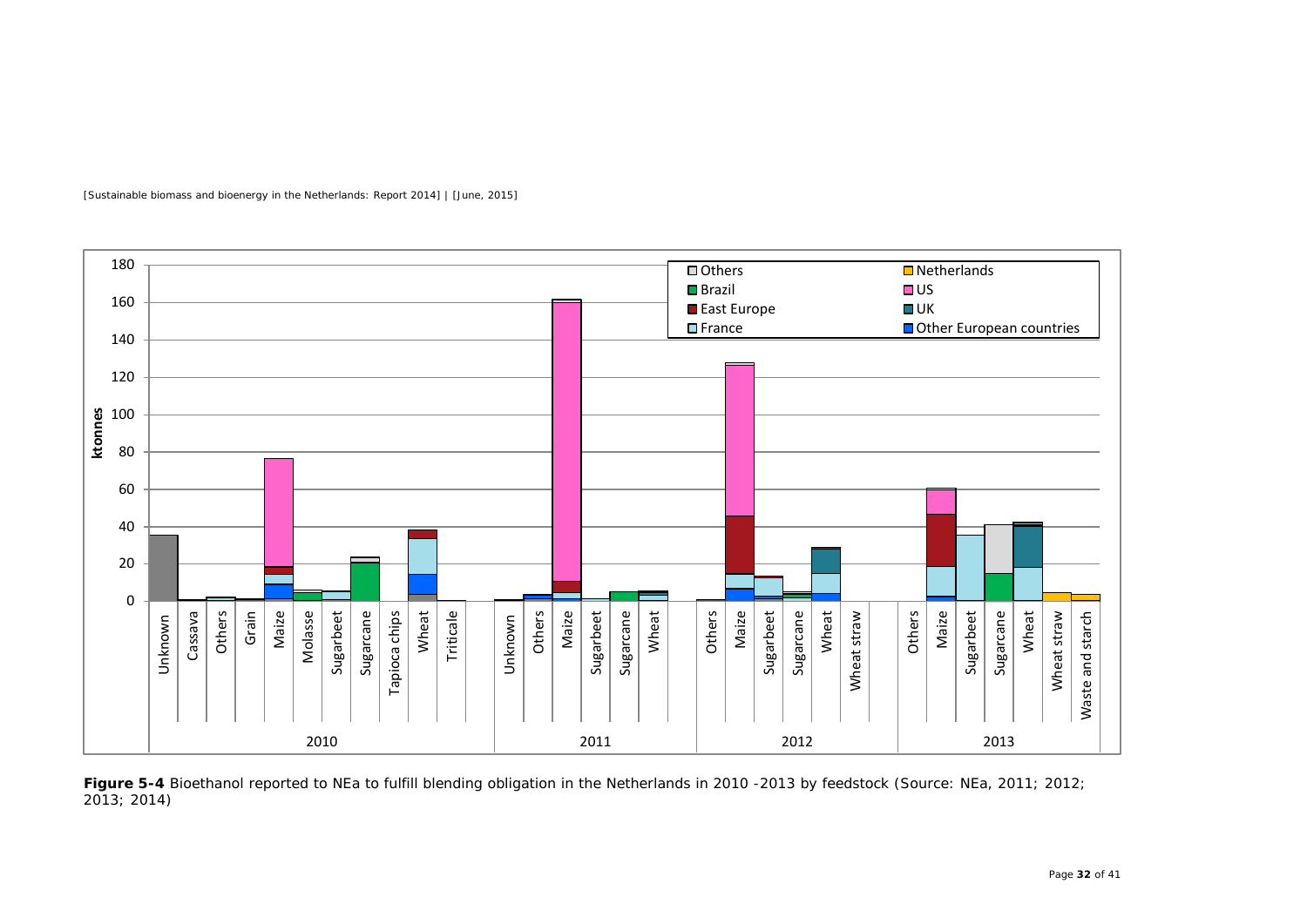As shown in the figure, US ethanol has returned to the Dutch market under CN 22072000 in 2012, however, the import has diminished in 2013. Due to the fact that the EU domestic production is insufficient even with the anticipated capacity expansion in 2013 and 2014, the import has increased substantially in 2013. The increase mainly from the other EU member states (particularly Hungary), Guatemala, Pakistan and other countries. The regulated demand in the EU is expected to raise domestic ethanol prices and will continue to attract bioethanol from the other major ethanol market i.e. Brazil and the United States (Flach et al., 2012).



**Figure 5-5** Ethanol trade balances (net) of the Netherlands for 2008 – 2012 (ktonnes). (Source: CBS, 2013)

\* Note: Fuel ethanol from US was found registered as 38249097 upon arriving in the EU, but the number reported under this code may also contain other chemicals.

a. CN 22071000: Undenatured ethyl alcohol of actual alcoholic strength of  $> = 80\%$ 

b.CN 22072000: Denatured ethyl alcohol and other spirits of any strength

c.CN 38249097: Other chemical compounds (only shown up to 2012)

## **5.4 Prices of bioethanol**

As no price data for ethanol was available in the Netherlands, Figure 5-6 shows the global prices of crude oil and sugar in comparison to the ethanol prices in Sao Paulo. The prices of ethanol seem to correlate with the world sugar price, but it is also affected by crude oil price, in particular in mid-2011 when it hiked suddenly together with the increase in crude oil price. Nevertheless, this was only a shortterm shock and the price returned to the previous level very soon in a month or two.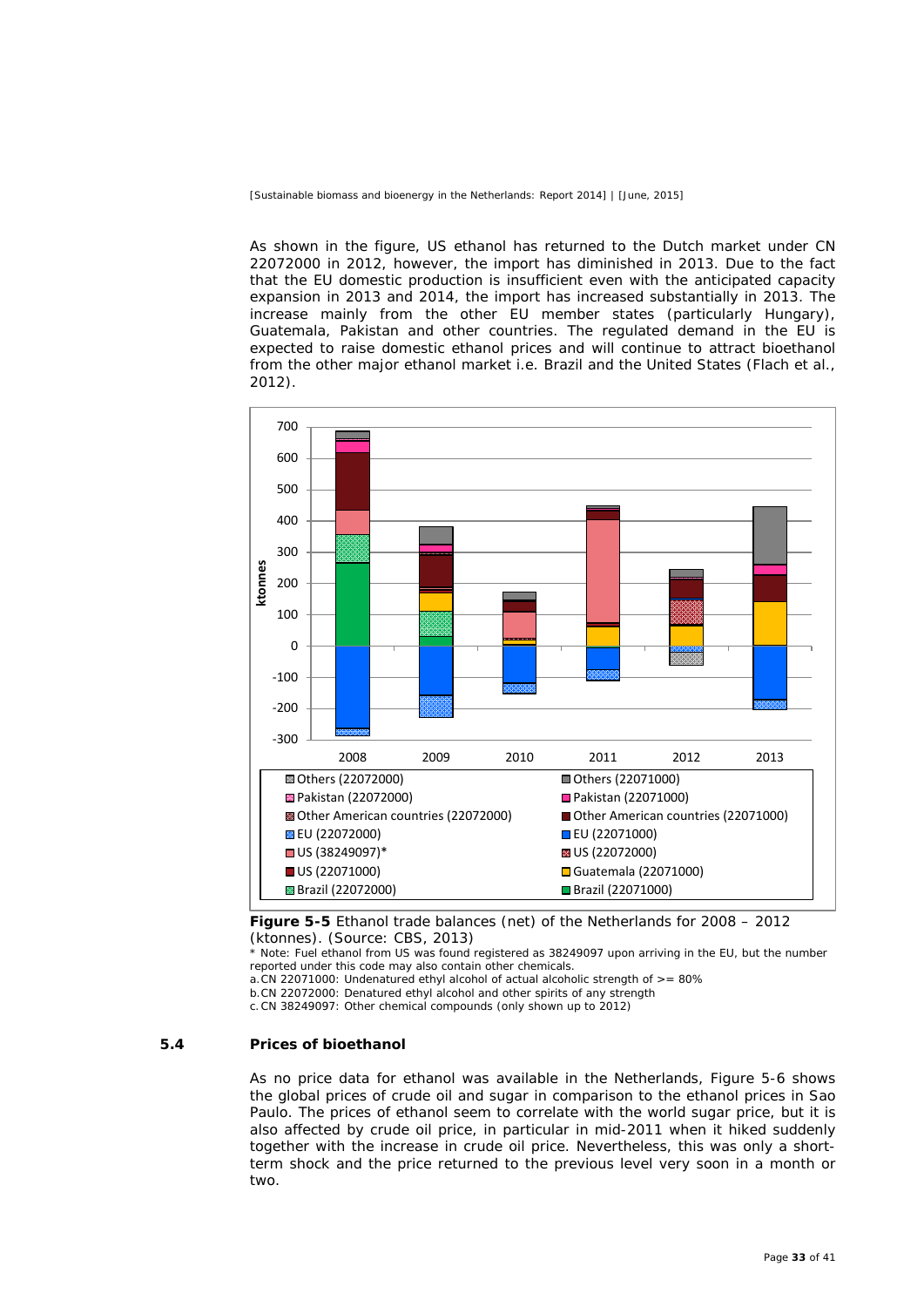

**Figure 5-6** Trends of crude oil, ethanol and sugar prices (Adapted from de Laat and de Boer 2015)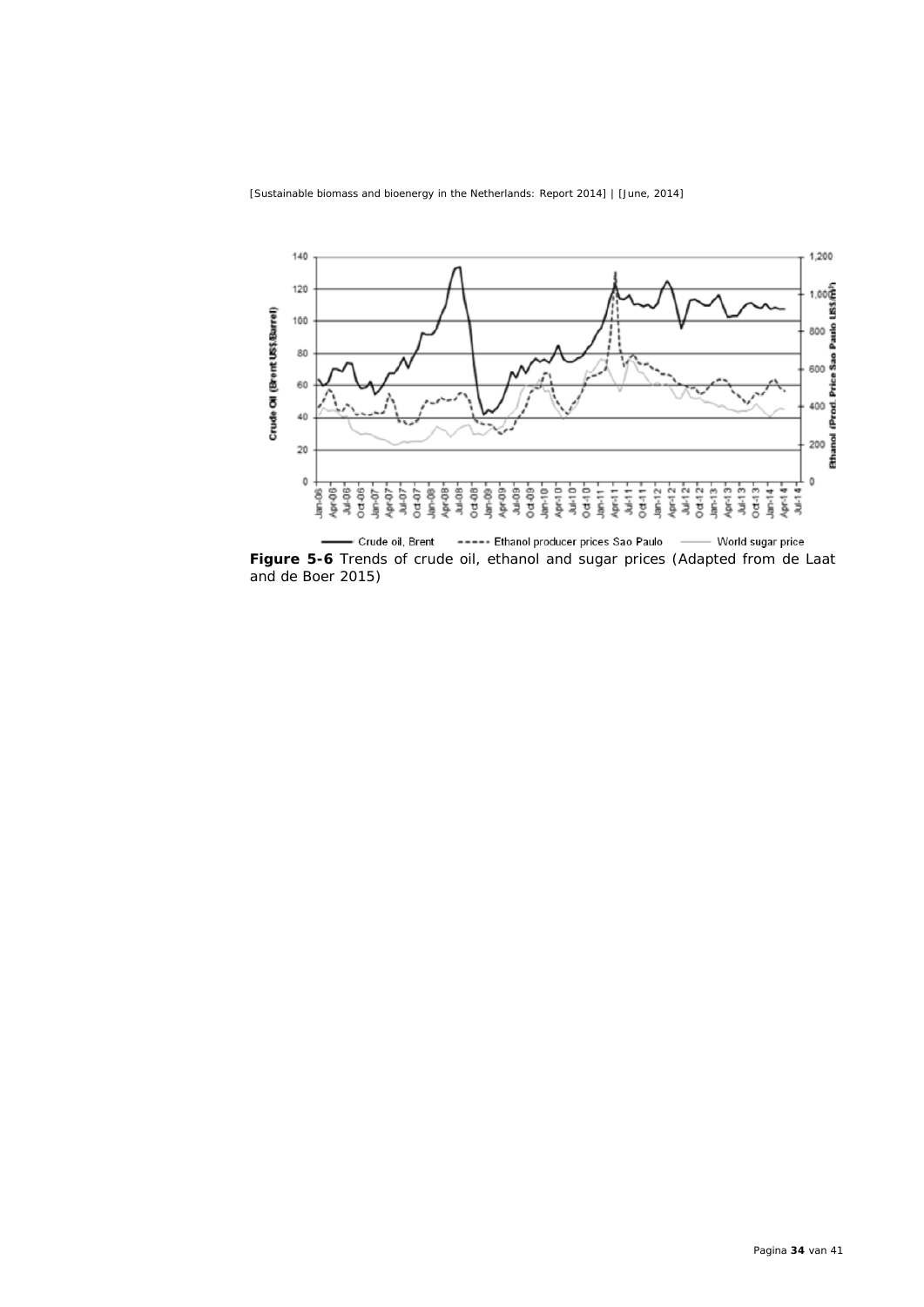## <span id="page-34-0"></span>References

- Agentschap NL (2011) Report: Afvalverwerking in Nederland, Gegevens 2011. Coupled with direct information from NL Milieu en leefomgeving.
- Agentschap NL (2013) Green Deal Duurzaamheid Vaste Biomassa. Rapportage 1 2012. Additional internal communication with Sipke Castelein (data collector). Available at: [http://www.rijksoverheid.nl/bestanden/documenten-en](http://www.rijksoverheid.nl/bestanden/documenten-en-publicaties/kamerstukken/2013/09/02/rapportage-green-deal-duurzaamheid-vaste-biomassa/rapportage-green-deal-duurzaamheid-vaste-biomassa.pdf)[publicaties/kamerstukken/2013/09/02/rapportage-green-deal-duurzaamheid](http://www.rijksoverheid.nl/bestanden/documenten-en-publicaties/kamerstukken/2013/09/02/rapportage-green-deal-duurzaamheid-vaste-biomassa/rapportage-green-deal-duurzaamheid-vaste-biomassa.pdf)[vaste-biomassa/rapportage-green-deal-duurzaamheid-vaste-biomassa.pdf](http://www.rijksoverheid.nl/bestanden/documenten-en-publicaties/kamerstukken/2013/09/02/rapportage-green-deal-duurzaamheid-vaste-biomassa/rapportage-green-deal-duurzaamheid-vaste-biomassa.pdf) [accessed 10 September 2013]
- Bloomberg (2013) Argentina, Indonesia Hit With EU Tariff on Biodiesel Imports [http://www.bloomberg.com/news/2013-05-28/argentina-indonesia-hit-with](http://www.bloomberg.com/news/2013-05-28/argentina-indonesia-hit-with-european-union-levies-on-biodiesel.html)[european-union-levies-on-biodiesel.html](http://www.bloomberg.com/news/2013-05-28/argentina-indonesia-hit-with-european-union-levies-on-biodiesel.html) [accessed 23 August 2013]
- Cargill (2012) Cargill delivers the first-ever sustainable verified rapeseed oil to Unilever. Available at:<http://www.cargill.com/news/releases/2012/NA3064146.jsp> [accessed 3 September 2013]
- CBS (2012) Hernieuwbare energie in Nederland 2011. Available at: [http://www.cbs.nl/nl-](http://www.cbs.nl/nl-NL/menu/themas/industrie-energie/publicaties/publicaties/archief/2012/2012-hernieuwbare-energie-in-nederland-2011-pub.htm)[NL/menu/themas/industrie-energie/publicaties/publicaties/archief/2012/2012](http://www.cbs.nl/nl-NL/menu/themas/industrie-energie/publicaties/publicaties/archief/2012/2012-hernieuwbare-energie-in-nederland-2011-pub.htm) [hernieuwbare-energie-in-nederland-2011-pub.htm](http://www.cbs.nl/nl-NL/menu/themas/industrie-energie/publicaties/publicaties/archief/2012/2012-hernieuwbare-energie-in-nederland-2011-pub.htm) [accessed 5 July 2013]
- CBS (2013)<http://statline.cbs.nl/> [accessed 5 July 2013]
- CBS (2013b) Hernieuwbare energie in Nederland 2012. Available at: [http://www.cbs.nl/NR/rdonlyres/7E4AB783-ABB3-4747-88BA-](http://www.cbs.nl/NR/rdonlyres/7E4AB783-ABB3-4747-88BA-AF3E66A7ACF1/0/2013c89pub.pdf)[AF3E66A7ACF1/0/2013c89pub.pdf](http://www.cbs.nl/NR/rdonlyres/7E4AB783-ABB3-4747-88BA-AF3E66A7ACF1/0/2013c89pub.pdf) [accessed 5 September 2013]
- CBS (2014)<http://statline.cbs.nl/> [accessed 7 October 2014]
- de Laat P and de Boer M (2015) Onderzoek naar de mogelijkheden van monitoring van de prijs van biomassastromen als beleidsinstrument. Internal circulation.
- Du Mez H (2014) Business developer Dry Bulk, Port of Rotterdam. Personal communication.
- EBB (2013) Press release. European Biodiesel Industry extremely worried by lack of provisional anti-subsidy duties. Available at: [http://www.ebb](http://www.ebb-eu.org/EBBpressreleases/EBB%20PR%20lackASproviDuties_20130829_fin.pdf)[eu.org/EBBpressreleases/EBB%20PR%20lackASproviDuties\\_20130829\\_fin.pdf](http://www.ebb-eu.org/EBBpressreleases/EBB%20PR%20lackASproviDuties_20130829_fin.pdf) [accessed 9 September 2013]
- EC (2012) Agricultural trade 2012. Available at: [http://ec.europa.eu/agriculture/trade](http://ec.europa.eu/agriculture/trade-analysis/map/2013-1_en.pdf)[analysis/map/2013-1\\_en.pdf](http://ec.europa.eu/agriculture/trade-analysis/map/2013-1_en.pdf) [accessed 21 August 2013]
- EC (2013) Cereals, oilseeds and protein crops, rice. Available at: <http://ec.europa.eu/agriculture/cereals/> [accessed 20 August 2013]
- EC (2013b) Official Journal of the European Union, L73 Volume 55, 13 March 2012. Available at:<http://eur-lex.europa.eu/JOHtml.do?uri=OJ:L:2012:073:SOM:EN:HTML>
- Essent (2011) Corporate Responsibility Report 2011. Available at: [http://www.essent.eu/content/Images/95042\\_CR%20Report%202011%282%29.](http://www.essent.eu/content/Images/95042_CR%20Report%202011%282%29.pdf) [pdf](http://www.essent.eu/content/Images/95042_CR%20Report%202011%282%29.pdf) [accessed 5 July 2013]
- EUROSTAT (2013) Eurostat Handbook for Annual Crop Statistics (Regulation 543/2009) (Revision 2013 – Presented in the WPM of the 12 and 13 March 2013, finalised in July 2013). EUROPEAN COMMISSION, EUROSTAT, Directorate E: Sectoral and regional statistics, Unit E-1: Agriculture and fisheries. Available at: [http://epp.eurostat.ec.europa.eu/cache/ITY\\_SDDS/.../apro\\_cpp\\_esms\\_an2.pdf](http://epp.eurostat.ec.europa.eu/cache/ITY_SDDS/.../apro_cpp_esms_an2.pdf) [accessed 24 September 2013]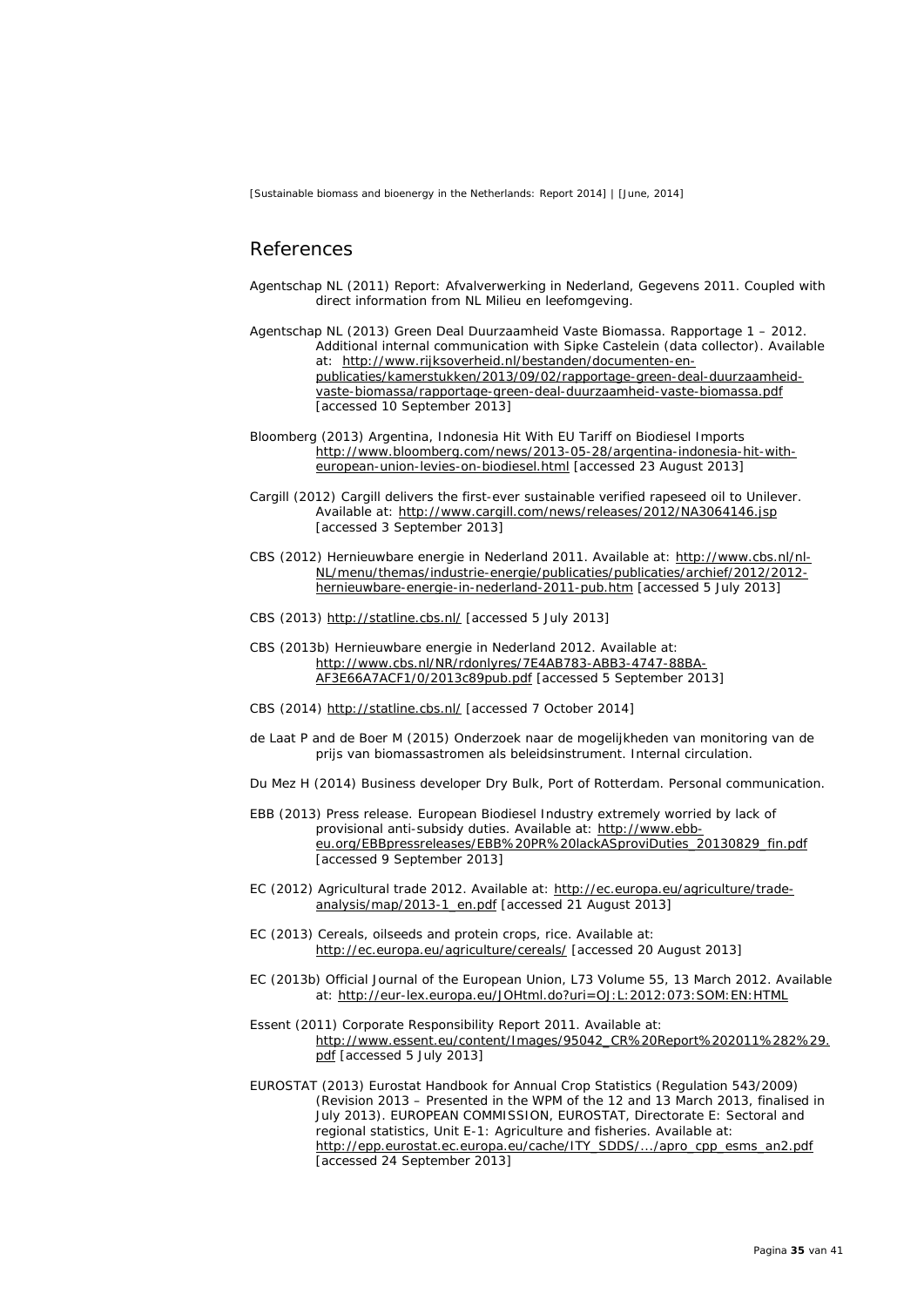- Flach et al. (2013) EU-27 Biofuels Annual 2013. USDA. Available at: [http://gain.fas.usda.gov/Recent%20GAIN%20Publications/Biofuels%20Annual\\_Th](http://gain.fas.usda.gov/Recent%20GAIN%20Publications/Biofuels%20Annual_The%20Hague_EU-27_8-13-2013.pdf) [e%20Hague\\_EU-27\\_8-13-2013.pdf](http://gain.fas.usda.gov/Recent%20GAIN%20Publications/Biofuels%20Annual_The%20Hague_EU-27_8-13-2013.pdf) [accessed 5 September 2013]
- Goh CS, Junginger HM, Jonker GJ (2012) IEA Bioenergy Task 40 Country report for the Netherlands 2011. Available at: [http://www.bioenergytrade.org/downloads/iea](http://www.bioenergytrade.org/downloads/iea-task-40-country-report-2011-the-netherland.pdf)[task-40-country-report-2011-the-netherland.pdf](http://www.bioenergytrade.org/downloads/iea-task-40-country-report-2011-the-netherland.pdf) [accessed 5 July 2013]
- Goh CS, et al. (2013) Monitoring Sustainability Certification of Bioenergy (Task 3): Impacts of sustainability certification on bioenergy markets and trade. Available at: <http://bioenergytrade.org/downloads/iea-sust-cert-task-3-final2013.pdf> [accessed 23 August 2013]
- Guinn JM (2013) Domestic Quality Standards and Trading Rules and Recommended Export Contract Specifications for U.S. Soybeans and Products. USSEC. Available at: [http://28vp741fflb42av02837961yayh.wpengine.netdna-cdn.com/wp](http://28vp741fflb42av02837961yayh.wpengine.netdna-cdn.com/wp-content/uploads/2012/08/Guinn_Quality_Standards_Trading_Rules2002.pdf)[content/uploads/2012/08/Guinn\\_Quality\\_Standards\\_Trading\\_Rules2002.pdf](http://28vp741fflb42av02837961yayh.wpengine.netdna-cdn.com/wp-content/uploads/2012/08/Guinn_Quality_Standards_Trading_Rules2002.pdf) [accessed 24 September 2013]
- Gustafsson JE (2009) Sustainable use of Biofuels. Academic collection of assignment papers. Department of Land and Water resources, KTH, Sweden, ISBN 978-91-7415-321- 7.
- ICIS (2013) Asia PME seen stable as low supply counters weak demand. Available at: [http://www.icis.com/Articles/2013/05/31/9673051/asia-pme-seen-stable-as-low](http://www.icis.com/Articles/2013/05/31/9673051/asia-pme-seen-stable-as-low-supply-counters-weak-demand.html)[supply-counters-weak-demand.html](http://www.icis.com/Articles/2013/05/31/9673051/asia-pme-seen-stable-as-low-supply-counters-weak-demand.html) [accessed 9 September 2013]
- IDH (2013) Annual report 2012. Available at: <http://www.idhsustainabletrade.com/site/getfile.php?id=399> [accessed 5 September 2013]
- IDH (2014) Progress 2013. Available at: <http://www.idhsustainabletrade.com/soja-results-2012>
- IEA Bioenergy Task 40 (2014) Germany Country Report 2014. Available at: [http://bioenergytrade.org/downloads/iea-task-40-country-report-2014](http://bioenergytrade.org/downloads/iea-task-40-country-report-2014-germany.pdf) [germany.pdf](http://bioenergytrade.org/downloads/iea-task-40-country-report-2014-germany.pdf)
- Junginger M, Schouwenberg PP, Nikolaisen L, Andrade O (2013) Chapter 7 Drivers and Barriers for Bioenergy Trade. In: International Bioenergy Trade - History, status & outlook on securing sustainable bioenergy supply, demand and markets. Eds. Junginger M, Goh CS, Faaij APC. Springer, Dodrecht.
- Knight S (2013) EU-27 Grain and Feed Annual 2013. USDA. Available at: [http://gain.fas.usda.gov/Recent%20GAIN%20Publications/Grain%20and%20Feed](http://gain.fas.usda.gov/Recent%20GAIN%20Publications/Grain%20and%20Feed%20Annual_London_EU-27_4-4-2013.pdf) [%20Annual\\_London\\_EU-27\\_4-4-2013.pdf](http://gain.fas.usda.gov/Recent%20GAIN%20Publications/Grain%20and%20Feed%20Annual_London_EU-27_4-4-2013.pdf) [accessed 5 September 2013]
- Lamers P (2012) International biodiesel market. Available at: [http://www.ecofys.com/files/files/ecofys\\_ufop\\_2012\\_internationalbiodieselmarket](http://www.ecofys.com/files/files/ecofys_ufop_2012_internationalbiodieselmarkets.pdf) [s.pdf](http://www.ecofys.com/files/files/ecofys_ufop_2012_internationalbiodieselmarkets.pdf)
- Lamers P, Rosillo-Calle F, Pelkmans L, Hamelinck C (2013) Chapter 2 Developments in International Liquid Biofuel Trade. In: International Bioenergy Trade: History, status & outlook on securing sustainable bioenergy supply, demand and markets. Eds: Junginger M, Goh CS, Faaij APC. Springer, Dodrecht.
- MVO (2013) Statistisch jaarboek 2012. Available at: [http://www.mvo.nl/Kernactiviteiten/MarktonderzoekenStatistiek/StatistischJaarbo](http://www.mvo.nl/Kernactiviteiten/MarktonderzoekenStatistiek/StatistischJaarboek/tabid/380/language/en-US/Default.aspx) [ek/tabid/380/language/en-US/Default.aspx](http://www.mvo.nl/Kernactiviteiten/MarktonderzoekenStatistiek/StatistischJaarboek/tabid/380/language/en-US/Default.aspx) [accessed 5 September 2013]
- NEa (2011) Rapportage duurzaamheid biobrandstoffen 2010. Available at: [http://www.rijksoverheid.nl/onderwerpen/biobrandstoffen/documenten-en](http://www.rijksoverheid.nl/onderwerpen/biobrandstoffen/documenten-en-publicaties/kamerstukken/2011/03/29/toezending-rapportage-duurzaamheid-biobrandstoffen-2010-bijlage-nea-rapportage-duurzaamheid-biobrandstoffen-2010.html)[publicaties/kamerstukken/2011/03/29/toezending-rapportage-duurzaamheid-](http://www.rijksoverheid.nl/onderwerpen/biobrandstoffen/documenten-en-publicaties/kamerstukken/2011/03/29/toezending-rapportage-duurzaamheid-biobrandstoffen-2010-bijlage-nea-rapportage-duurzaamheid-biobrandstoffen-2010.html)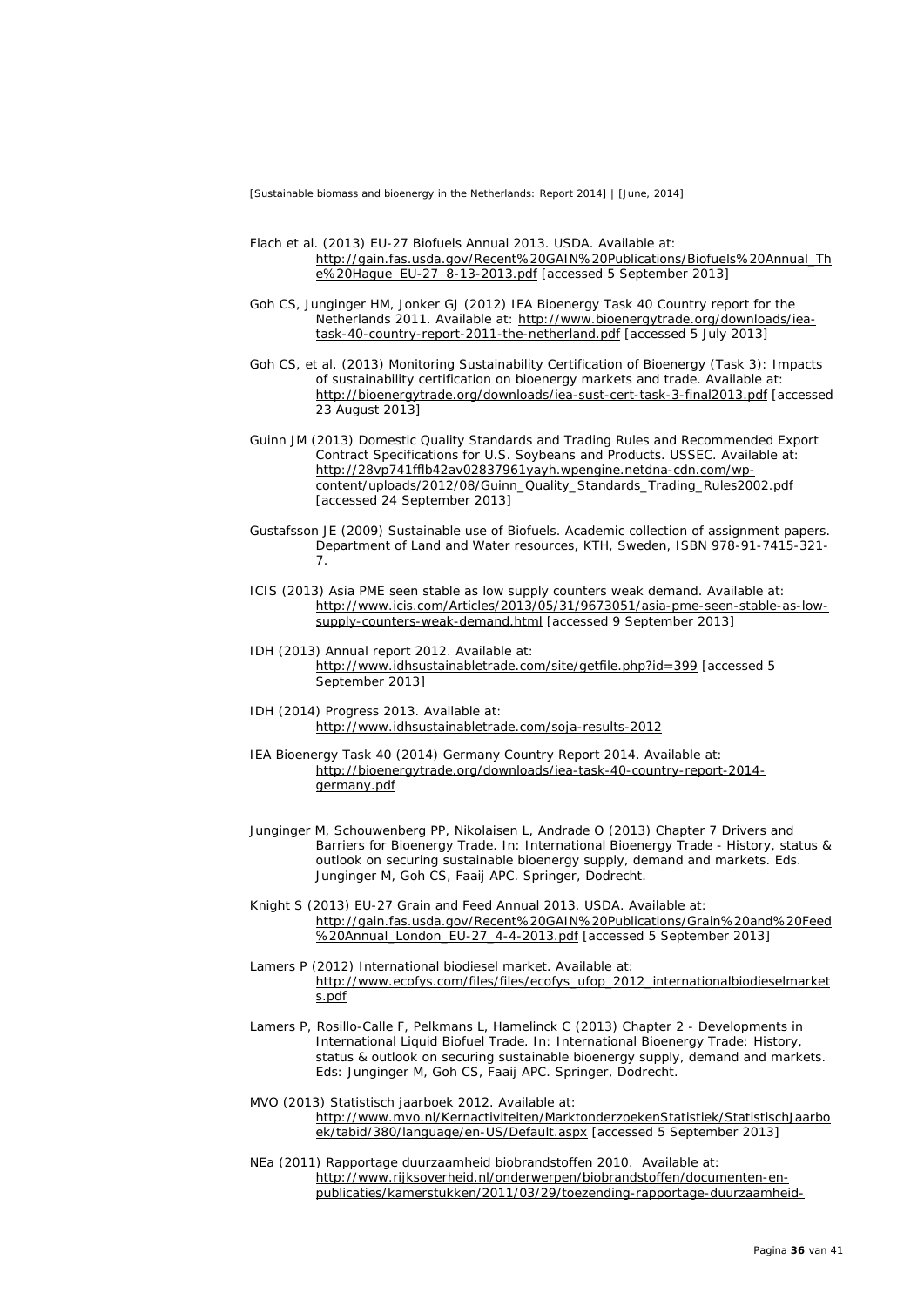[biobrandstoffen-2010-bijlage-nea-rapportage-duurzaamheid-biobrandstoffen-](http://www.rijksoverheid.nl/onderwerpen/biobrandstoffen/documenten-en-publicaties/kamerstukken/2011/03/29/toezending-rapportage-duurzaamheid-biobrandstoffen-2010-bijlage-nea-rapportage-duurzaamheid-biobrandstoffen-2010.html)[2010.html](http://www.rijksoverheid.nl/onderwerpen/biobrandstoffen/documenten-en-publicaties/kamerstukken/2011/03/29/toezending-rapportage-duurzaamheid-biobrandstoffen-2010-bijlage-nea-rapportage-duurzaamheid-biobrandstoffen-2010.html) [accessed 5 July 2013]

- NEa (2012) Naleving jaarverplichting 2011 hernieuwbare energie vervoer en verplichting brandstoffen luchtverontreiniging. Available at: [https://www.emissieautoriteit.nl/mediatheek/biobrandstoffen/publicaties/2012060](https://www.emissieautoriteit.nl/mediatheek/biobrandstoffen/publicaties/20120606%20rapport%20DEFINITIEF.pdf) [6%20rapport%20DEFINITIEF.pdf](https://www.emissieautoriteit.nl/mediatheek/biobrandstoffen/publicaties/20120606%20rapport%20DEFINITIEF.pdf) [accessed 5 July 2013]
- NEa (2013) Naleving jaarverplichting 2012 hernieuwbare energie vervoer en verplichting brandstoffen luchtverontreiniging. Available at: [https://www.emissieautoriteit.nl/mediatheek/biobrandstoffen/publicaties/2013080](https://www.emissieautoriteit.nl/mediatheek/biobrandstoffen/publicaties/20130807%20Biobrandstoffen%20verplichtingen%202012.pdf) [7%20Biobrandstoffen%20verplichtingen%202012.pdf](https://www.emissieautoriteit.nl/mediatheek/biobrandstoffen/publicaties/20130807%20Biobrandstoffen%20verplichtingen%202012.pdf) [accessed 11 September 2013]
- NEA. (2015). "SDE+ sustainability requirements for co-firing and large scale heat production." Retrieved 15.04.2015, Available at: [http://english.rvo.nl/sites/default/files/2015/04/SDE%2B%20sustainability%20re](http://english.rvo.nl/sites/default/files/2015/04/SDE%2B%20sustainability%20requirements%20for%20co-firing%20and%20large%20scale%20heat%20production.pdf) [quirements%20for%20co](http://english.rvo.nl/sites/default/files/2015/04/SDE%2B%20sustainability%20requirements%20for%20co-firing%20and%20large%20scale%20heat%20production.pdf)[firing%20and%20large%20scale%20heat%20production.pdf](http://english.rvo.nl/sites/default/files/2015/04/SDE%2B%20sustainability%20requirements%20for%20co-firing%20and%20large%20scale%20heat%20production.pdf)
- Neste Oil (2010) Properties of hydro-treated vegetable oils and how to track it. Available at: [http://www.nesteoil.com/binary.asp?GUID=7A041F14-022A-4295-B1E4-](http://www.nesteoil.com/binary.asp?GUID=7A041F14-022A-4295-B1E4-1102585F5E3F) [1102585F5E3F](http://www.nesteoil.com/binary.asp?GUID=7A041F14-022A-4295-B1E4-1102585F5E3F) [Accessed on 2 October 2013]
- Neste Oil (2013) Annual report 2012. Available at: <http://www.nesteoil.com/default.asp?path=1,41,540,2384> [accessed 2 October 2013]
- Neste Oil (2014) Annual report 2013. Available at: <http://www.nesteoil.com/default.asp?path=1,41,540,1259,1261,22846,23152> [accessed 7 October 2014]
- Nidera (2013) Available at:<http://www.nidera.com/Dictionary/gettext.aspx?id=230> [accessed 21 August 2013]
- Oldenburger J, Winterink A and de Groot C (2013) Duurzaam geproduceerd hout op de Nederlandse markt in 2011. [Online]. Available at: [http://www.probos.nl/home/pdf/Rapport\\_Duurzaam\\_geproduceerd\\_hout\\_op\\_de\\_](http://www.probos.nl/home/pdf/Rapport_Duurzaam_geproduceerd_hout_op_de_Nederlandsemarkt_in_2011.pdf) [Nederlandsemarkt\\_in\\_2011.pdf](http://www.probos.nl/home/pdf/Rapport_Duurzaam_geproduceerd_hout_op_de_Nederlandsemarkt_in_2011.pdf) [accessed 5 July 2013].
- Probos (2011) Kerngegevens 2011. Available at: [http://www.probos.nl/index.php?cat=home&top=kerngegevens&frames=](http://www.probos.nl/index.php?cat=home&top=kerngegevens&frames)
- Probos (2012) Kerngegevens 2012. Available at: [http://www.probos.nl/index.php?cat=home&top=kerngegevens&frames=](http://www.probos.nl/index.php?cat=home&top=kerngegevens&frames)
- Probos (2013) Kerngegevens 2013. Available at: [http://www.probos.nl/index.php?cat=home&top=kerngegevens&frames=](http://www.probos.nl/index.php?cat=home&top=kerngegevens&frames)
- Reuters (2013) Argentina launches WTO challenge to EU biodiesel rules. Available at: [http://uk.reuters.com/article/2013/05/15/uk-argentina-eu-wto-biodiesel](http://uk.reuters.com/article/2013/05/15/uk-argentina-eu-wto-biodiesel-idUKBRE94E12G20130515)[idUKBRE94E12G20130515](http://uk.reuters.com/article/2013/05/15/uk-argentina-eu-wto-biodiesel-idUKBRE94E12G20130515)
- RTRS (2011) Dutch food & feed industry buys 85,000 tons of first RTRS soy. http://www.responsiblesoy.org/index.php?option=com\_content&view=article&id= 251%3Adutch-food-a-feed-industry-buys-85000-tons-of-first-responsiblyproduced-soy&catid=4%3Anoticias&Itemid=3&lang=en [accessed 5 July 2013]
- RSPO (2014) Roundtable on Sustainable Palm Oil. Impact Report 2014. Available at: [http://www.rspo.org/file/14\\_0082RoundtableonSustainablePalmOil%28RSPO%29I](http://www.rspo.org/file/14_0082RoundtableonSustainablePalmOil%28RSPO%29ImpactReport2014v14-spread.pdf) [mpactReport2014v14-spread.pdf](http://www.rspo.org/file/14_0082RoundtableonSustainablePalmOil%28RSPO%29ImpactReport2014v14-spread.pdf)
- RVO (2014) Green Deal Duurzaamheid Vaste Biomassa. Rapportage 2 2013. Preliminary data.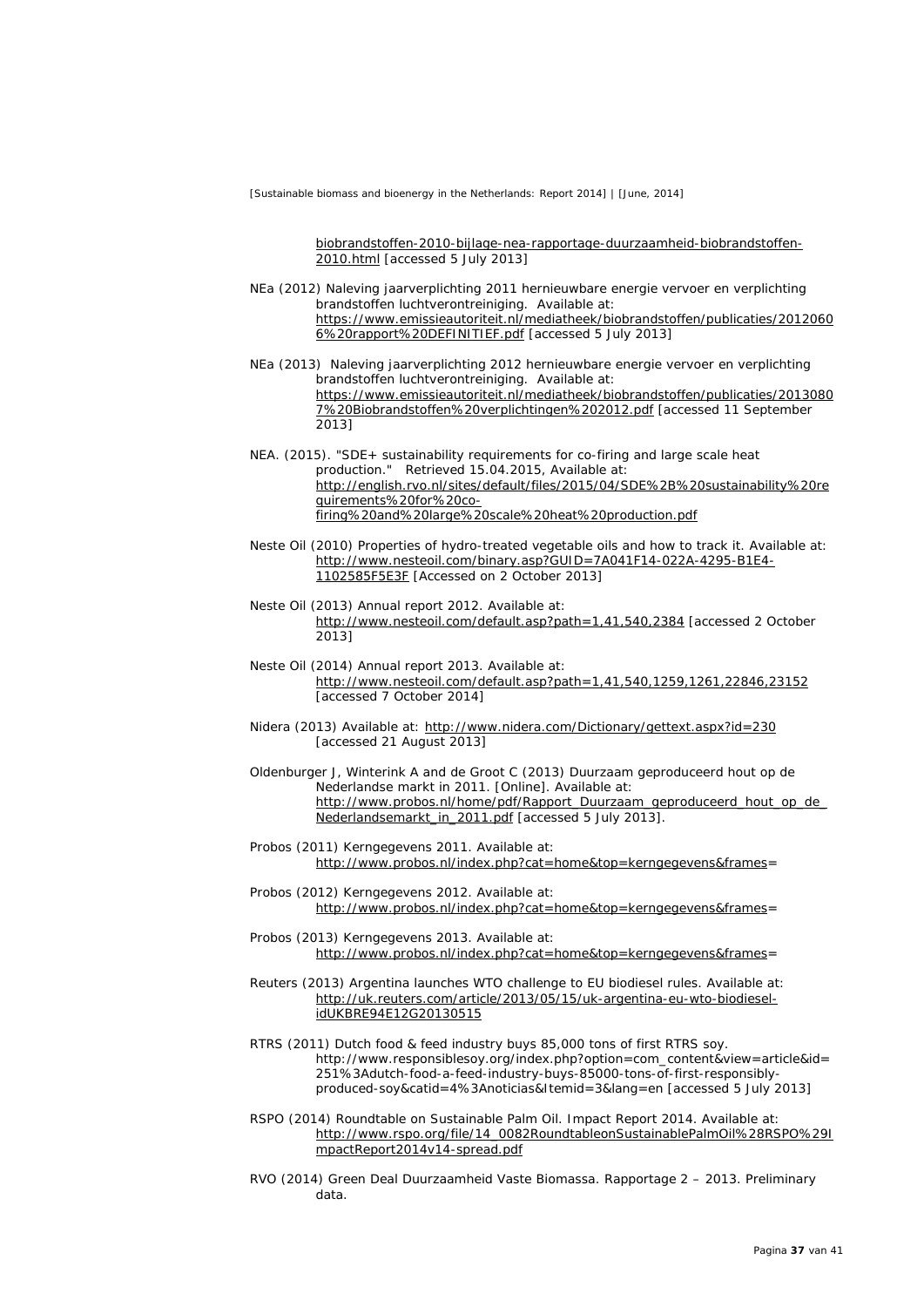- SER (2015) Utilities and NGOs agree on sustainability crietria biomass (In Dutch). https://www.ser.nl/nl/actueel/persberichten/2010-2019/2015/20150313-akkoordbiomassa.aspx
- The Dutch Taskforce Sustainable Palm Oil (Taskforce Duurzame Palmolie) (2013). Resultaten 2012. Available at: [http://www.taskforceduurzamepalmolie.nl/Portals/4/download/TaskForceSustaina](http://www.taskforceduurzamepalmolie.nl/Portals/4/download/TaskForceSustainablePalmoil-AnnualReport2012-v3.pdf) [blePalmoil-AnnualReport2012-v3.pdf](http://www.taskforceduurzamepalmolie.nl/Portals/4/download/TaskForceSustainablePalmoil-AnnualReport2012-v3.pdf) [accessed 2 September 2013]
- The Dutch Taskforce Sustainable Palm Oil (Taskforce Duurzame Palmolie) (2014). Resultaten 2013. Available at: http://www.taskforceduurzamepalmolie.nl/Portals/4/download/TaskForceDuurzam ePalmolie-rapportage2013v2.pdf
- TIS (Transport-Informations-Service) (2013) Cargo Information. German Insurance Association (GDV e.V.). Available at: [http://www.tis-gdv.de/tis\\_e/inhalt.html](http://www.tis-gdv.de/tis_e/inhalt.html) [accessed 24 September 2013]
- Vierhout R (2012) ePure. Personal Communication.
- Wood Business (2013) Steady increase in wood chips global trade. Available at: [http://www.woodbusiness.ca/industry-news/steady-increase-in-wood-chips](http://www.woodbusiness.ca/industry-news/steady-increase-in-wood-chips-global-trade)[global-trade](http://www.woodbusiness.ca/industry-news/steady-increase-in-wood-chips-global-trade) [accessed 21 August 2013]
- USDA (2013) Economic Research Service. Available at: <http://www.ers.usda.gov/> [accessed 21 August 2013]
- US Grain Councils (2013) Corn Export Cargo Quality Report 2012/13. Available at: [http://www.grains.org/index.php/key-issues/grain-supply/corn-harvest-quality](http://www.grains.org/index.php/key-issues/grain-supply/corn-harvest-quality-and-export-cargo-reports/corn-export-cargo-quality-report-2012-13)[and-export-cargo-reports/corn-export-cargo-quality-report-2012-13](http://www.grains.org/index.php/key-issues/grain-supply/corn-harvest-quality-and-export-cargo-reports/corn-export-cargo-quality-report-2012-13) [accessed 24 September 2013]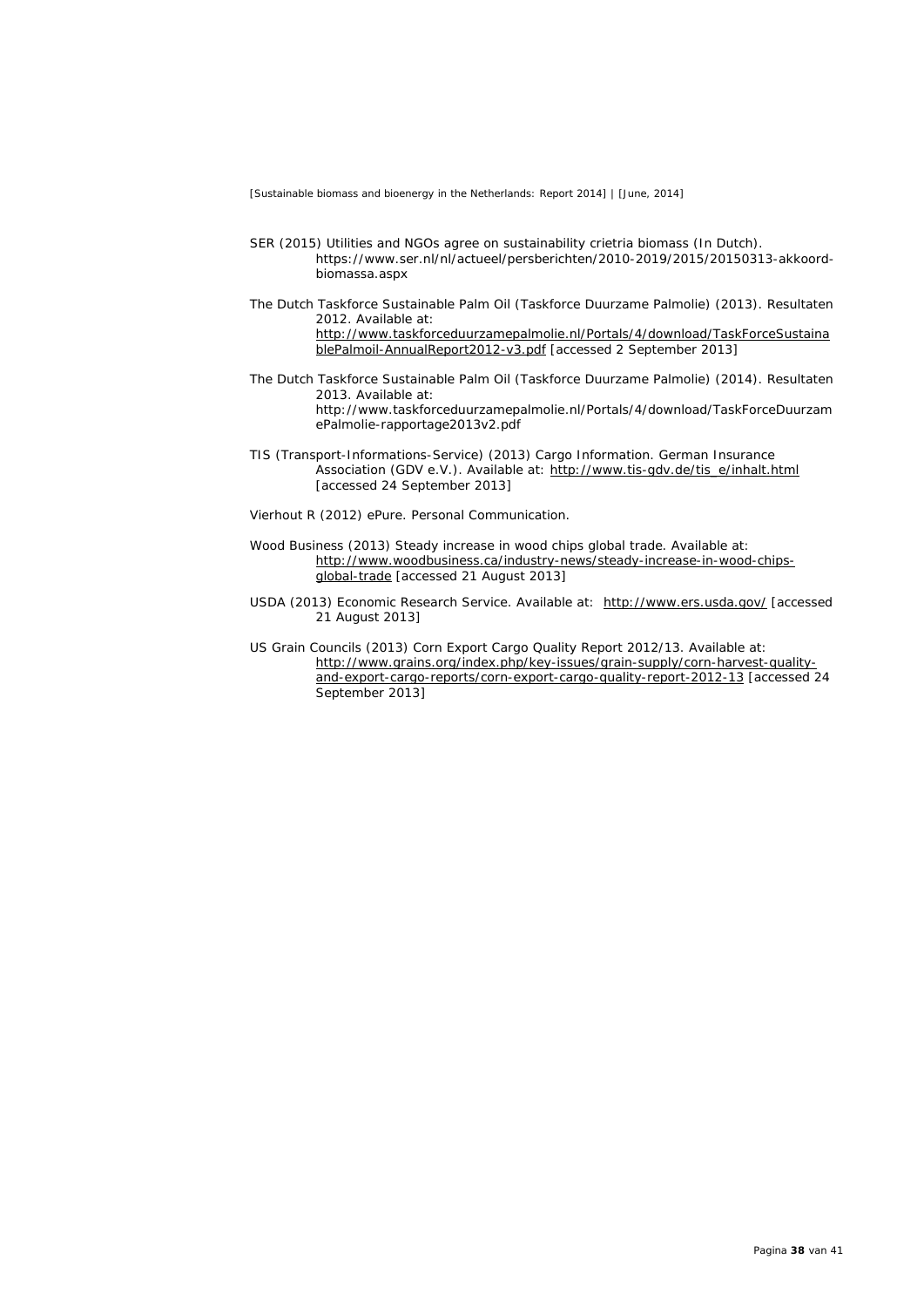<span id="page-38-0"></span>

|  | Appendix I Data sources |
|--|-------------------------|
|--|-------------------------|

|        | Sources                                                         | Woody biomass                                                                                                                                                                                                                  | Oils and fats                                                                                                                                                                               | Carbohydrates |
|--------|-----------------------------------------------------------------|--------------------------------------------------------------------------------------------------------------------------------------------------------------------------------------------------------------------------------|---------------------------------------------------------------------------------------------------------------------------------------------------------------------------------------------|---------------|
| j.     | Own data<br>collection<br>directly from<br>the market<br>actors | Wood pellet<br>buyers (up to<br>2012)                                                                                                                                                                                          |                                                                                                                                                                                             |               |
| ii.    | Monitoring<br>bodies and<br>general<br>statistics<br>portals    | Probos, RVO                                                                                                                                                                                                                    | Product board<br>Margarine, Fats, Oils<br>(MVO)<br>Task Force of<br>Sustainable Palm Oil,<br>Sustainable Trade<br>Initiative (IDH);<br>Liquid biofuels - Dutch<br><b>Emission Authority</b> | ÷             |
|        |                                                                 | Waste - Afval database van RVO:<br>(CBS)                                                                                                                                                                                       | General - Central Bureau of Statistics of the Netherlands                                                                                                                                   |               |
| iii    | Trade<br>statistics<br>portals                                  | The Netherlands - Central Bureau of Statistics of the<br>$\bullet$<br>Netherlands (CBS);<br>EU level - EUROSTAT;<br>$\bullet$<br>International level - FAOSTAT; UN COMTRADE; USDA<br>$\bullet$<br>Foreign Agricultural Service |                                                                                                                                                                                             |               |
| iv     | Mass balance<br>deductions                                      | Derivations from the other sources                                                                                                                                                                                             |                                                                                                                                                                                             |               |
| $\vee$ | Fragmented<br>data,<br>assumptions,<br>and data<br>aggregation  |                                                                                                                                                                                                                                | Various sources like press releases, news, reports by<br>companies or other organizations, and scientific literature                                                                        |               |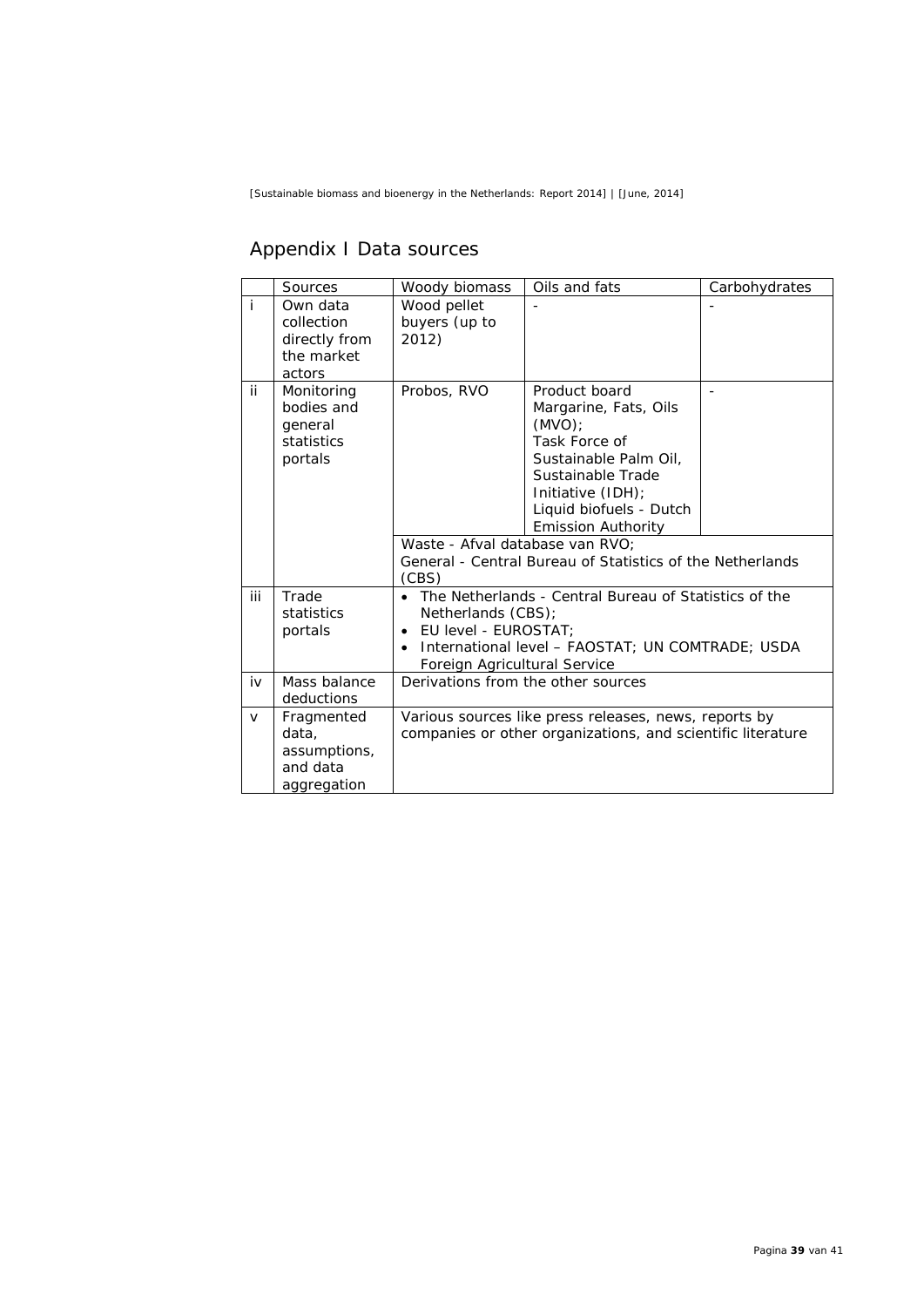#### CN Code Description Woody biomass  $CN$  44xxxxxx Wood and articles of wood; wood charcoal CN 45xxxxxx Cork and articles of cork CN 47xxxxxx Pulp of wood or of other fibrous cellulosic material; recovered (Waste and scrap) paper and paperboard  $\text{CM } 48x$ xxxxx Paper and paperboard; articles of paper pulp, of paper or paperboard CN 49xxxxxx Printed books, newspapers, pictures and other products of the printing industry; manuscripts, type scripts and plans CN 44013020 Sawdust and wood waste and scrap, agglomerated in pellets Oils and fats From CN 1201xxxx until CN 1209xxxx Oil seeds and oleaginous fruits CN 230400 Oil-cake & oth. solid residues, whether or not ground/in pellets, from extraction of soyabean oil CN 15xxxxxx CN 15200000 Animal or vegetable fats and oils and their cleavage products; prepared animal fats; animal or vegetable waxes Glycerol, crude; glycerol waters and glycerol lyes CN 29054500 Glycerol CN 38249055 CN 38249091 CN 38260010 (since 2012) CN 38260090 CN 271020xx Mixtures of mono-, di- and tri-, fatty acid esters of glycerol (emulsifiers for fats) Monoalkyl esters of fatty acids, with an ester content of 96.5%vol or more esters (FAMAE) Biodiesel and mixtures thereof, not containing or containing less than 70 % by weight of petroleum oils or oils obtained from bituminous minerals. Diesel, fuel oil, oils, containing >=70% weight of petroleum oils or oils obtained from bituminous minerals, containing biodiesel **Carbohydrates** CN 10xxxxxx Grains / Cereals CN 11xxxxxx Froducts of the milling industry; malt; starches; inulin; wheat gluten CN 121291xx CN 12129300 CN 1213xxxx Sugar beets Sugar cane pressed or in the form of pellets

# <span id="page-39-0"></span>Appendix II CN code of biomass

|                    | Diesel, Idel off, ons, containing $\geq$ = 70% weight of petroleum ons or ons |
|--------------------|-------------------------------------------------------------------------------|
| CN 271020xx        | obtained from bituminous minerals, containing biodiesel                       |
| Carbohydrates      |                                                                               |
| CN 10xxxxxx        | Grains / Cereals                                                              |
| CN 11XXXXXX        | Products of the milling industry; malt; starches; inulin; wheat gluten        |
| CN 121291xx        | Sugar beets                                                                   |
| CN 12129300        | Sugar cane                                                                    |
| <b>CN 1213xxxx</b> | Cereal straw and husks, unprepared, whether or not chopped, ground,           |
|                    | pressed                                                                       |
|                    | or in the form of pellets                                                     |
| CN 17xxxxxx        | Sugars and sugar confectionery                                                |
| CN 19xxxxxx        | Preparations of cereals, flour, starch or milk                                |
| CN 200410xx        | Potatoes prepared or preserved otherwise than by vinegar or acetic acid,      |
|                    | frozen, other than products of heading 2006:                                  |
| CN 200520xx        | Potatoes prepared or preserved otherwise than by vinegar or acetic acid,      |
|                    | not frozen, other than products of heading 2006                               |
| CN 22071000        | Undenatured ethyl alcohol of an alcoholic strength by volume of 80% vol       |
|                    | or higher                                                                     |
| CN 22072000        | Ethyl alcohol and other spirits, denatured, of any strength                   |
| CN 38249097        | Other chemical compounds                                                      |
|                    |                                                                               |